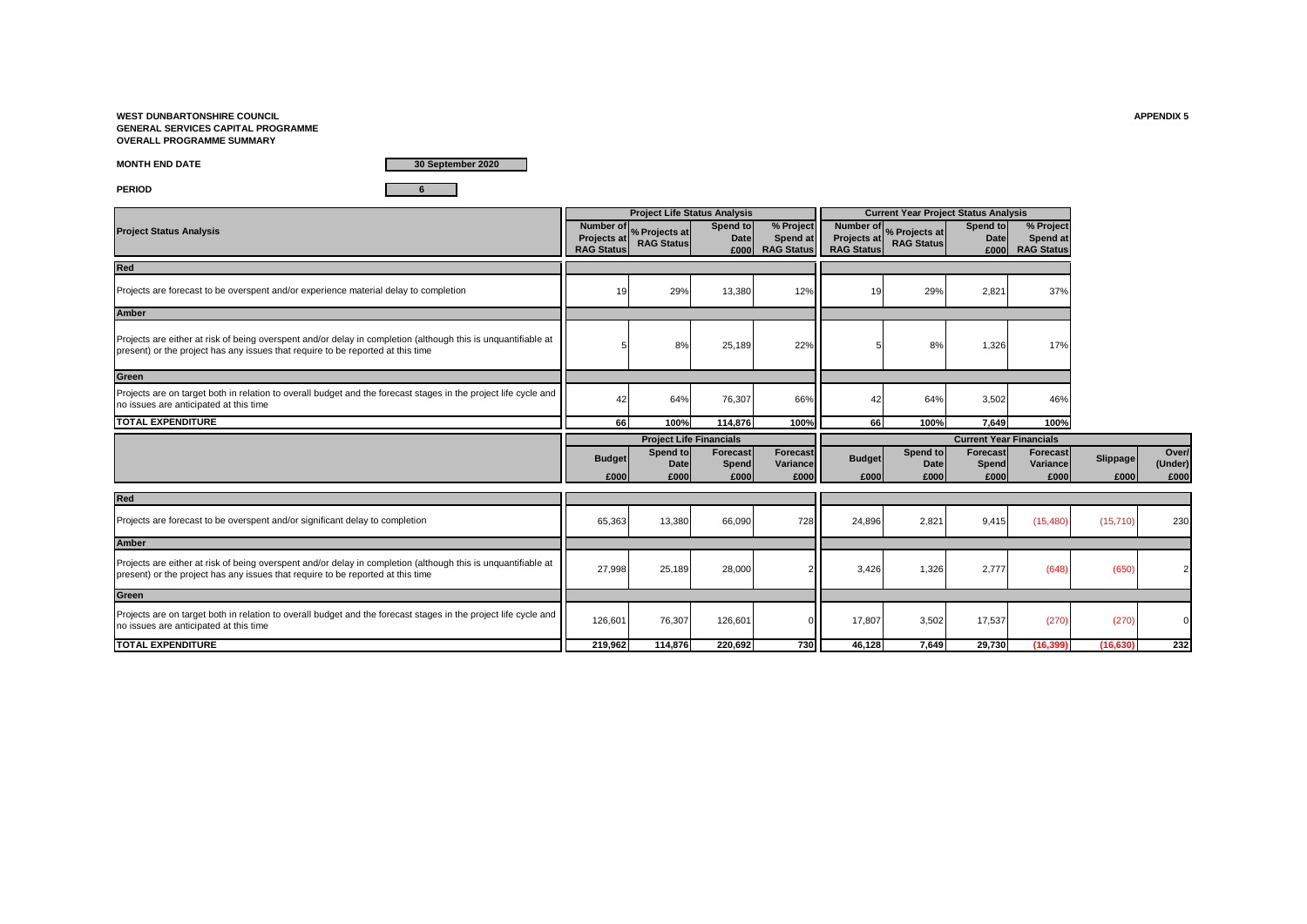|              | <b>PERIOD END DATE</b>                                                                                                                                                                                                                                                                                                                                                                                                                                            |                                                                                                                           |                      |                                | 30 September 2020           |          |           |
|--------------|-------------------------------------------------------------------------------------------------------------------------------------------------------------------------------------------------------------------------------------------------------------------------------------------------------------------------------------------------------------------------------------------------------------------------------------------------------------------|---------------------------------------------------------------------------------------------------------------------------|----------------------|--------------------------------|-----------------------------|----------|-----------|
|              | <b>PERIOD</b>                                                                                                                                                                                                                                                                                                                                                                                                                                                     |                                                                                                                           |                      |                                | 6                           |          |           |
|              |                                                                                                                                                                                                                                                                                                                                                                                                                                                                   |                                                                                                                           |                      |                                |                             |          |           |
|              |                                                                                                                                                                                                                                                                                                                                                                                                                                                                   |                                                                                                                           |                      | <b>Project Life Financials</b> |                             |          |           |
|              | <b>Budget Details</b>                                                                                                                                                                                                                                                                                                                                                                                                                                             | <b>Budget</b>                                                                                                             | <b>Spend to Date</b> |                                | <b>Forecast</b><br>Spend    | Variance |           |
|              |                                                                                                                                                                                                                                                                                                                                                                                                                                                                   | £000                                                                                                                      | £000                 | %                              | £000                        | £000     | %         |
|              |                                                                                                                                                                                                                                                                                                                                                                                                                                                                   |                                                                                                                           |                      |                                |                             |          |           |
| 1            | <b>Vehicle Replacement</b>                                                                                                                                                                                                                                                                                                                                                                                                                                        |                                                                                                                           |                      |                                |                             |          |           |
|              | Project Life Financials                                                                                                                                                                                                                                                                                                                                                                                                                                           | 5,968                                                                                                                     | 2,577                | 43%                            | 5,968                       | 0        | 0%        |
|              | Current Year Financials                                                                                                                                                                                                                                                                                                                                                                                                                                           | 5,110                                                                                                                     | 1,719                | 34%                            | 2,555                       | (2,555)  | $-50%$    |
|              | <b>Project Description</b>                                                                                                                                                                                                                                                                                                                                                                                                                                        | Replacement of vehicles which have reached end of programmed lifespan (7 year heavy vehicles,<br>10 year light vehicles). |                      |                                |                             |          |           |
|              | Project Lifecycle                                                                                                                                                                                                                                                                                                                                                                                                                                                 | <b>Planned End Date</b>                                                                                                   |                      | 31-Mar-21                      | <b>Forecast End Date</b>    |          | 31-Mar-22 |
|              | <b>Main Issues / Reason for Variance</b>                                                                                                                                                                                                                                                                                                                                                                                                                          |                                                                                                                           |                      |                                |                             |          |           |
|              | Vehicle manufacturers, parts and transport have been affected by COVID-19. The Service is now in receipt of 2 buses received mid<br>June. Orders have been placed for £2.192m in the year to date with further orders due to be placed imminently. It is anticipated that<br>50% of budget spend can be achieved in 2020/21 with £2.555m required to be rephased to 2021/22.                                                                                      |                                                                                                                           |                      |                                |                             |          |           |
|              | <b>Mitigating Action</b><br>None available at this time.                                                                                                                                                                                                                                                                                                                                                                                                          |                                                                                                                           |                      |                                |                             |          |           |
|              | <b>Anticipated Outcome</b>                                                                                                                                                                                                                                                                                                                                                                                                                                        |                                                                                                                           |                      |                                |                             |          |           |
|              | Replacement of fleet later than anticipated.                                                                                                                                                                                                                                                                                                                                                                                                                      |                                                                                                                           |                      |                                |                             |          |           |
|              |                                                                                                                                                                                                                                                                                                                                                                                                                                                                   |                                                                                                                           |                      |                                |                             |          |           |
| $\mathbf{2}$ | <b>Allotment Development</b>                                                                                                                                                                                                                                                                                                                                                                                                                                      |                                                                                                                           |                      |                                |                             |          |           |
|              | <b>Project Life Financials</b>                                                                                                                                                                                                                                                                                                                                                                                                                                    | 400                                                                                                                       | 1                    | 0%                             | 400                         | 0        | 0%        |
|              | <b>Current Year Financials</b>                                                                                                                                                                                                                                                                                                                                                                                                                                    | 400                                                                                                                       | 1                    | 0%                             | 100                         | (300)    | $-75%$    |
|              | Project Description                                                                                                                                                                                                                                                                                                                                                                                                                                               | To develop an allotment site.                                                                                             |                      |                                |                             |          |           |
|              | Project Lifecycle                                                                                                                                                                                                                                                                                                                                                                                                                                                 | <b>Planned End Date</b>                                                                                                   |                      | 31-Mar-21                      | <b>Forecast End Date</b>    |          | 31-Mar-22 |
|              | <b>Main Issues / Reason for Variance</b>                                                                                                                                                                                                                                                                                                                                                                                                                          |                                                                                                                           |                      |                                |                             |          |           |
|              | Tenders have now been issued for site investigation works. It is anticipated that this project will now not be fully complete this financial<br>year with an estimated £0.300m required to be rephased to 2020/21.                                                                                                                                                                                                                                                |                                                                                                                           |                      |                                |                             |          |           |
|              | <b>Mitigating Action</b>                                                                                                                                                                                                                                                                                                                                                                                                                                          |                                                                                                                           |                      |                                |                             |          |           |
|              | None available at this time.                                                                                                                                                                                                                                                                                                                                                                                                                                      |                                                                                                                           |                      |                                |                             |          |           |
|              | <b>Anticipated Outcome</b>                                                                                                                                                                                                                                                                                                                                                                                                                                        |                                                                                                                           |                      |                                |                             |          |           |
|              | Development of allotments to take pressure off current 10 year waiting list.                                                                                                                                                                                                                                                                                                                                                                                      |                                                                                                                           |                      |                                |                             |          |           |
|              |                                                                                                                                                                                                                                                                                                                                                                                                                                                                   |                                                                                                                           |                      |                                |                             |          |           |
| 3            | <b>Dalmonach CE Centre</b>                                                                                                                                                                                                                                                                                                                                                                                                                                        |                                                                                                                           |                      |                                |                             |          |           |
|              | Project Life Financials                                                                                                                                                                                                                                                                                                                                                                                                                                           | 1,150                                                                                                                     | 1,096                | 95%                            | 1,150                       | 0        | 0%        |
|              | <b>Current Year Financials</b>                                                                                                                                                                                                                                                                                                                                                                                                                                    | 69                                                                                                                        | 15                   | 22%                            | 27                          | (43)     | $-62%$    |
|              | <b>Project Description</b>                                                                                                                                                                                                                                                                                                                                                                                                                                        | To create new community facilities with additional space for early years provisions.                                      |                      |                                |                             |          |           |
|              | Project Lifecycle                                                                                                                                                                                                                                                                                                                                                                                                                                                 | <b>Planned End Date</b>                                                                                                   |                      |                                | 31-Mar-21 Forecast End Date |          | 30-Jun-21 |
|              | <b>Main Issues / Reason for Variance</b>                                                                                                                                                                                                                                                                                                                                                                                                                          |                                                                                                                           |                      |                                |                             |          |           |
|              | Due to the restrictions implemented for COVID-19 the project is anticipated to be delayed as works could not start within the<br>timescales originally planned and since has been stalled due to insolvency of the principle contractor. Officers are awaiting feedback<br>from Consultancy Services regarding submission requirements from Building Services to proceed. At this time it is expected that<br>£0.043m will be required to be rephased to 2021/22. |                                                                                                                           |                      |                                |                             |          |           |
|              | <b>Mitigating Action</b>                                                                                                                                                                                                                                                                                                                                                                                                                                          |                                                                                                                           |                      |                                |                             |          |           |
|              | None required at this time.                                                                                                                                                                                                                                                                                                                                                                                                                                       |                                                                                                                           |                      |                                |                             |          |           |
|              | <b>Anticipated Outcome</b>                                                                                                                                                                                                                                                                                                                                                                                                                                        |                                                                                                                           |                      |                                |                             |          |           |
|              | To create new community facilities with additional space for early years provisions.                                                                                                                                                                                                                                                                                                                                                                              |                                                                                                                           |                      |                                |                             |          |           |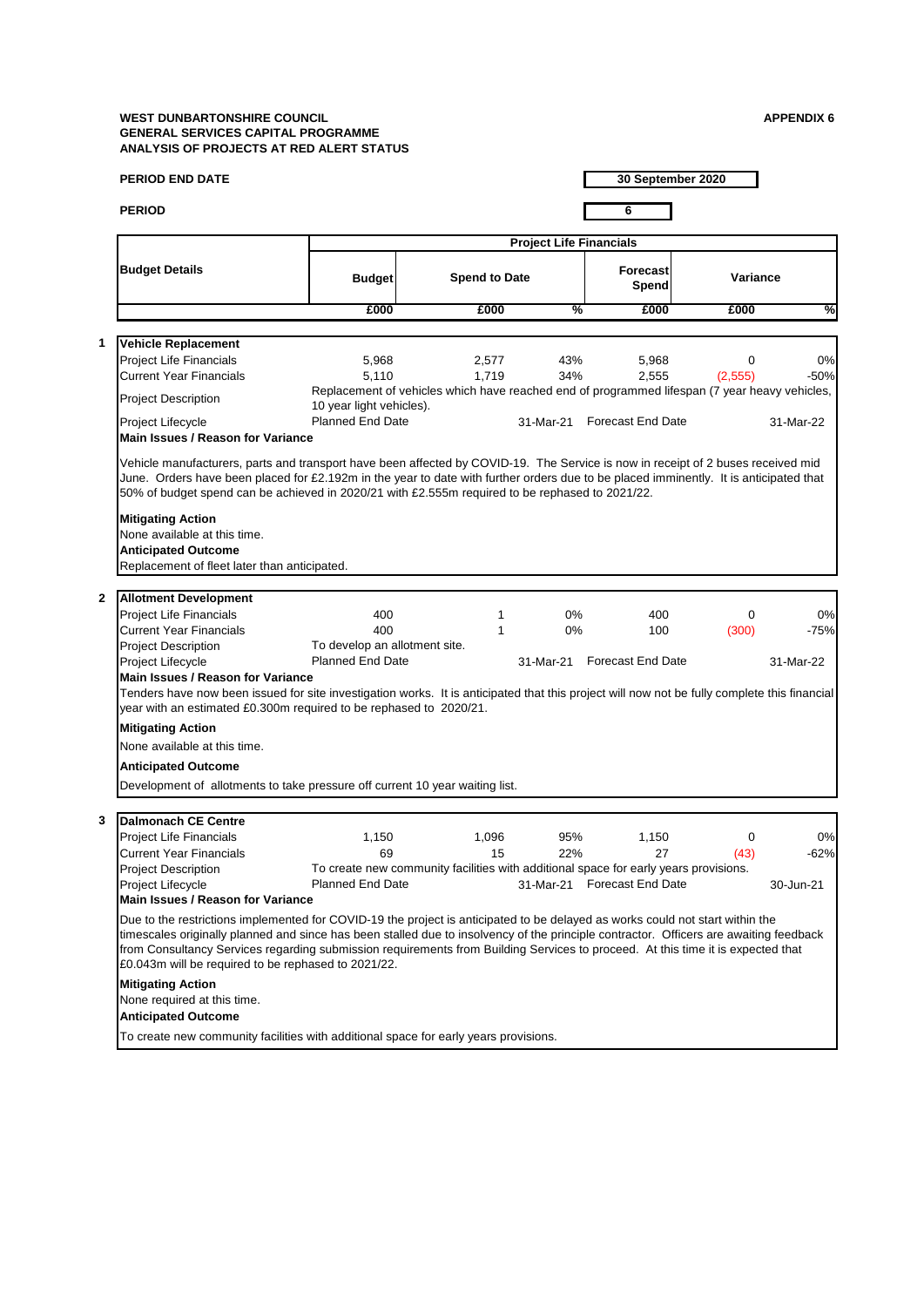| <b>PERIOD END DATE</b>                                                         |                                                                                                                                   |                      |                                | 30 September 2020           |          |           |
|--------------------------------------------------------------------------------|-----------------------------------------------------------------------------------------------------------------------------------|----------------------|--------------------------------|-----------------------------|----------|-----------|
| <b>PERIOD</b>                                                                  |                                                                                                                                   |                      |                                | 6                           |          |           |
|                                                                                |                                                                                                                                   |                      | <b>Project Life Financials</b> |                             |          |           |
| <b>Budget Details</b>                                                          | <b>Budget</b>                                                                                                                     | <b>Spend to Date</b> |                                | <b>Forecast</b><br>Spend    | Variance |           |
|                                                                                | £000                                                                                                                              | £000                 | %                              | £000                        | £000     | %         |
| 4<br>Kilmaronock Cemetery Extension                                            |                                                                                                                                   |                      |                                |                             |          |           |
| <b>Project Life Financials</b>                                                 | 217                                                                                                                               | 0                    | 0%                             | 217                         | $\Omega$ | 0%        |
| <b>Current Year Financials</b>                                                 | 217                                                                                                                               | 0                    | 0%                             | $\Omega$                    | (217)    | $-100%$   |
| <b>Project Description</b>                                                     | Extension of existing cemetery at Kilmaronock.                                                                                    |                      |                                |                             |          |           |
| Project Lifecycle                                                              | <b>Planned End Date</b>                                                                                                           |                      |                                | 31-Mar-21 Forecast End Date |          | 31-Mar-22 |
| <b>Main Issues / Reason for Variance</b>                                       |                                                                                                                                   |                      |                                |                             |          |           |
| budget will be required to be rephased to 2021/22.<br><b>Mitigating Action</b> |                                                                                                                                   |                      |                                |                             |          |           |
| Other options to be explored.                                                  |                                                                                                                                   |                      |                                |                             |          |           |
| <b>Anticipated Outcome</b>                                                     |                                                                                                                                   |                      |                                |                             |          |           |
|                                                                                | To provide further burial space in West Dunbartonshire.                                                                           |                      |                                |                             |          |           |
| 5                                                                              |                                                                                                                                   |                      |                                |                             |          |           |
| Levengrove Park - Restoration & Regeneration                                   |                                                                                                                                   |                      | 98%                            |                             | 230      | 6%        |
| <b>Project Life Financials</b><br><b>Current Year Financials</b>               | 3,843<br>20                                                                                                                       | 3,756<br>36          | 176%                           | 4,073<br>250                | 230      | 1131%     |
| <b>Project Description</b>                                                     | Restoration and Regeneration of Levengrove Park.                                                                                  |                      |                                |                             |          |           |
| <b>Project Lifecycle</b>                                                       | <b>Planned End Date</b>                                                                                                           |                      |                                | 31-Mar-22 Forecast End Date |          | 31-Mar-22 |
| <b>Main Issues / Reason for Variance</b>                                       |                                                                                                                                   |                      |                                |                             |          |           |
|                                                                                | The project started August 2017 and the Pavilion is now complete and handed over. Project is forecasting a project life overspend |                      |                                |                             |          |           |
| due to various unforeseen additional costs.                                    |                                                                                                                                   |                      |                                |                             |          |           |
| <b>Mitigating Action</b>                                                       |                                                                                                                                   |                      |                                |                             |          |           |
| None required.                                                                 |                                                                                                                                   |                      |                                |                             |          |           |
| <b>Anticipated Outcome</b>                                                     |                                                                                                                                   |                      |                                |                             |          |           |
| Project delivered later than originally anticipated.                           |                                                                                                                                   |                      |                                |                             |          |           |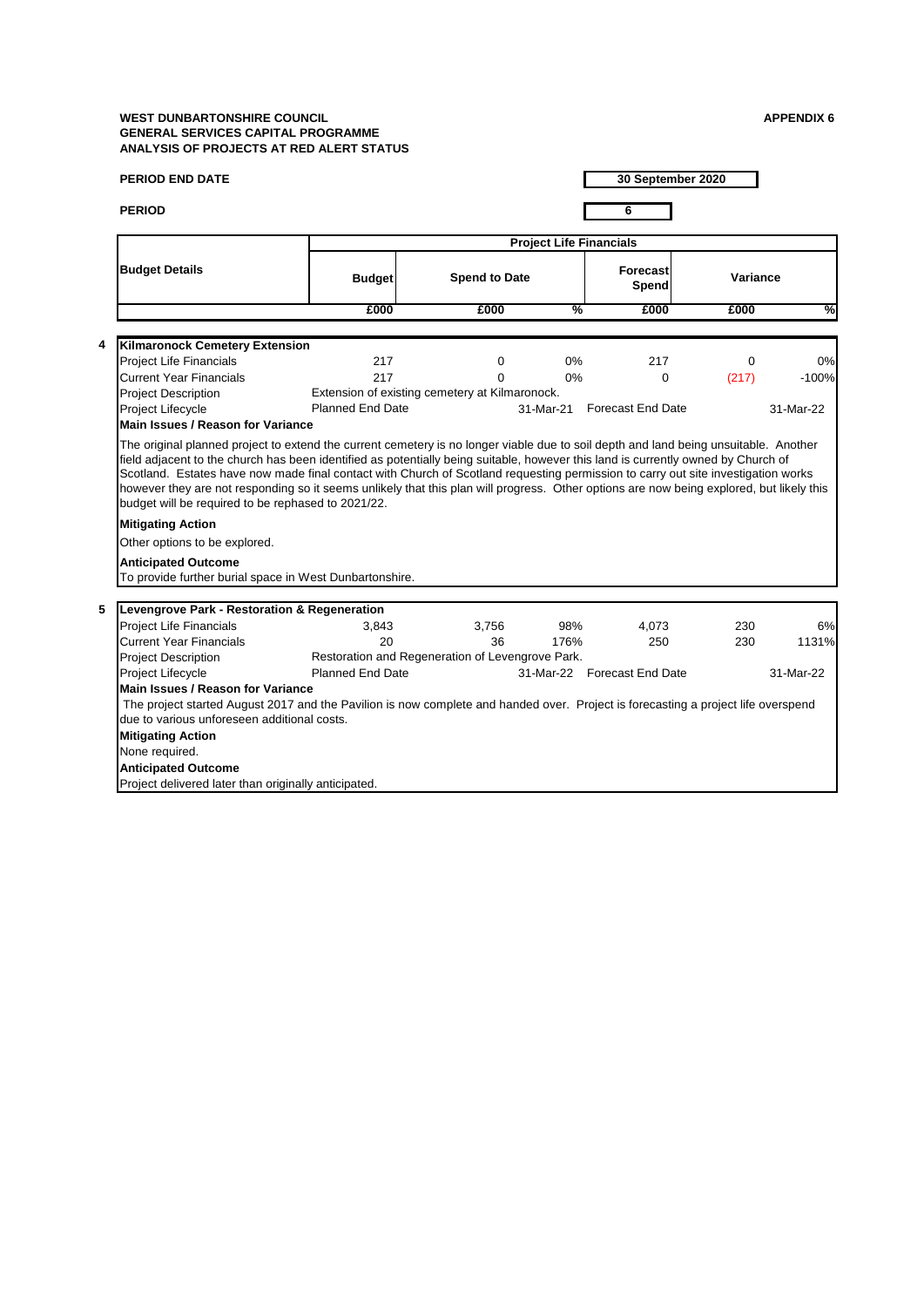**6**

**7**

| <b>PERIOD END DATE</b>                                                                                                                                                                                                                                                                                                                                                                                                                                                                                                                                                                                                                                                                                                                                                                                                                                                                                    |                                                                                                                                                                                                                                                                                                                                                                                                                                                                                                          |                      |                                |                          | 30 September 2020 |              |  |  |
|-----------------------------------------------------------------------------------------------------------------------------------------------------------------------------------------------------------------------------------------------------------------------------------------------------------------------------------------------------------------------------------------------------------------------------------------------------------------------------------------------------------------------------------------------------------------------------------------------------------------------------------------------------------------------------------------------------------------------------------------------------------------------------------------------------------------------------------------------------------------------------------------------------------|----------------------------------------------------------------------------------------------------------------------------------------------------------------------------------------------------------------------------------------------------------------------------------------------------------------------------------------------------------------------------------------------------------------------------------------------------------------------------------------------------------|----------------------|--------------------------------|--------------------------|-------------------|--------------|--|--|
| <b>PERIOD</b>                                                                                                                                                                                                                                                                                                                                                                                                                                                                                                                                                                                                                                                                                                                                                                                                                                                                                             |                                                                                                                                                                                                                                                                                                                                                                                                                                                                                                          |                      | 6                              |                          |                   |              |  |  |
|                                                                                                                                                                                                                                                                                                                                                                                                                                                                                                                                                                                                                                                                                                                                                                                                                                                                                                           |                                                                                                                                                                                                                                                                                                                                                                                                                                                                                                          |                      |                                |                          |                   |              |  |  |
|                                                                                                                                                                                                                                                                                                                                                                                                                                                                                                                                                                                                                                                                                                                                                                                                                                                                                                           |                                                                                                                                                                                                                                                                                                                                                                                                                                                                                                          |                      | <b>Project Life Financials</b> |                          |                   |              |  |  |
| <b>Budget Details</b>                                                                                                                                                                                                                                                                                                                                                                                                                                                                                                                                                                                                                                                                                                                                                                                                                                                                                     | <b>Budget</b>                                                                                                                                                                                                                                                                                                                                                                                                                                                                                            | <b>Spend to Date</b> |                                | <b>Forecast</b><br>Spend | Variance          |              |  |  |
|                                                                                                                                                                                                                                                                                                                                                                                                                                                                                                                                                                                                                                                                                                                                                                                                                                                                                                           | £000                                                                                                                                                                                                                                                                                                                                                                                                                                                                                                     | £000                 | %                              | £000                     | £000              | %            |  |  |
|                                                                                                                                                                                                                                                                                                                                                                                                                                                                                                                                                                                                                                                                                                                                                                                                                                                                                                           |                                                                                                                                                                                                                                                                                                                                                                                                                                                                                                          |                      |                                |                          |                   |              |  |  |
| Posties Park Sports Hub - New sports hub to include Gym & running track                                                                                                                                                                                                                                                                                                                                                                                                                                                                                                                                                                                                                                                                                                                                                                                                                                   |                                                                                                                                                                                                                                                                                                                                                                                                                                                                                                          |                      |                                |                          |                   |              |  |  |
| <b>Project Life Financials</b>                                                                                                                                                                                                                                                                                                                                                                                                                                                                                                                                                                                                                                                                                                                                                                                                                                                                            | 1,802                                                                                                                                                                                                                                                                                                                                                                                                                                                                                                    | 92<br>14             | 5%                             | 2,300                    | 498               | 28%          |  |  |
| <b>Current Year Financials</b>                                                                                                                                                                                                                                                                                                                                                                                                                                                                                                                                                                                                                                                                                                                                                                                                                                                                            | 1,723                                                                                                                                                                                                                                                                                                                                                                                                                                                                                                    |                      | 1%                             | 500                      | (1,223)           | $-71%$       |  |  |
| <b>Project Description</b>                                                                                                                                                                                                                                                                                                                                                                                                                                                                                                                                                                                                                                                                                                                                                                                                                                                                                | Creation of a sports hub at Posties/Marinecraft to include a new changing pavilion/Gym, new all-<br>weather 6 lane running track, conversion of blaze sports pitch to grass, new fencing, upgrade of<br>existing floodlights and additional car parking. This combines the budget approved by the Council<br>in February 2015 for Community Sports Facilities at Posties Park, draw down of budget from the<br>generic sports facilities budget line and anticipated match funding from Sports Scotland. |                      |                                |                          |                   |              |  |  |
| Project Lifecycle<br><b>Main Issues / Reason for Variance</b>                                                                                                                                                                                                                                                                                                                                                                                                                                                                                                                                                                                                                                                                                                                                                                                                                                             | <b>Planned End Date</b>                                                                                                                                                                                                                                                                                                                                                                                                                                                                                  |                      | 31-Mar-21                      | <b>Forecast End Date</b> |                   | 31-Dec-21    |  |  |
| the revised plans were not approved by Planning. Following discussions with Planning a design has now been agreed which will result<br>in an estimated project life forecast cost of £2.002m resulting in a project life overspend of £0.200m. Actual costs have now been<br>received and the total project cost is now £2.3m. The extra costs are primarily due to the change in design requested by planning and<br>the delay since the original contract award. Contract was awarded August 2019 and physical works were expected to commence<br>March however postponed due to COVID-19 restrictions. It is now anticipated that work will be complete by December 2021 with<br>forecast spend in 2020/21 expected to be £0.500m with £1.223m required to be rephased to 2021/22.<br><b>Mitigating Action</b><br>None required at this time.<br><b>Anticipated Outcome</b><br>Creation of sports hub. |                                                                                                                                                                                                                                                                                                                                                                                                                                                                                                          |                      |                                |                          |                   |              |  |  |
|                                                                                                                                                                                                                                                                                                                                                                                                                                                                                                                                                                                                                                                                                                                                                                                                                                                                                                           |                                                                                                                                                                                                                                                                                                                                                                                                                                                                                                          |                      |                                |                          |                   |              |  |  |
| Vale of Leven Cemetery Extension                                                                                                                                                                                                                                                                                                                                                                                                                                                                                                                                                                                                                                                                                                                                                                                                                                                                          |                                                                                                                                                                                                                                                                                                                                                                                                                                                                                                          |                      |                                |                          |                   |              |  |  |
| <b>Project Life Financials</b><br><b>Current Year Financials</b>                                                                                                                                                                                                                                                                                                                                                                                                                                                                                                                                                                                                                                                                                                                                                                                                                                          | 650<br>485                                                                                                                                                                                                                                                                                                                                                                                                                                                                                               | 165<br>0             | 25%<br>0%                      | 650<br>100               | 0<br>(385)        | 0%<br>$-79%$ |  |  |
|                                                                                                                                                                                                                                                                                                                                                                                                                                                                                                                                                                                                                                                                                                                                                                                                                                                                                                           |                                                                                                                                                                                                                                                                                                                                                                                                                                                                                                          |                      |                                |                          |                   |              |  |  |
| Project Description                                                                                                                                                                                                                                                                                                                                                                                                                                                                                                                                                                                                                                                                                                                                                                                                                                                                                       | Extension of existing cemetery in Vale of Leven.                                                                                                                                                                                                                                                                                                                                                                                                                                                         |                      |                                |                          |                   |              |  |  |
| Project Lifecycle<br><b>Main Issues / Reason for Variance</b>                                                                                                                                                                                                                                                                                                                                                                                                                                                                                                                                                                                                                                                                                                                                                                                                                                             | <b>Planned End Date</b>                                                                                                                                                                                                                                                                                                                                                                                                                                                                                  |                      | 31-Mar-21                      | <b>Forecast End Date</b> |                   | 31-Mar-22    |  |  |
| Difficulties in purchasing the preferred site resulted in early delays to this project. Site investigation works on the preferred site are now<br>complete and the land was deemed suitable in October 2018. Negotiations are now complete and approval granted at February 2019<br>IRED committee to purchase land. An unforeseen legal issue has now resulted in a delay in signing off the land purchase. Legal are<br>now in the process of working through this issue that has surfaced to conclude the purchase. Once purchase is complete the project<br>will go to tender. Due to the delays outwith the Council's control, it is expected that the project will be unable to fully complete in<br>2020/21, with £0.385m required to be rephased to 2021/22.<br><b>Mitigating Action</b><br>Opportunities to mitigate are limited due to ongoing discussions with regards to purchase of land.    |                                                                                                                                                                                                                                                                                                                                                                                                                                                                                                          |                      |                                |                          |                   |              |  |  |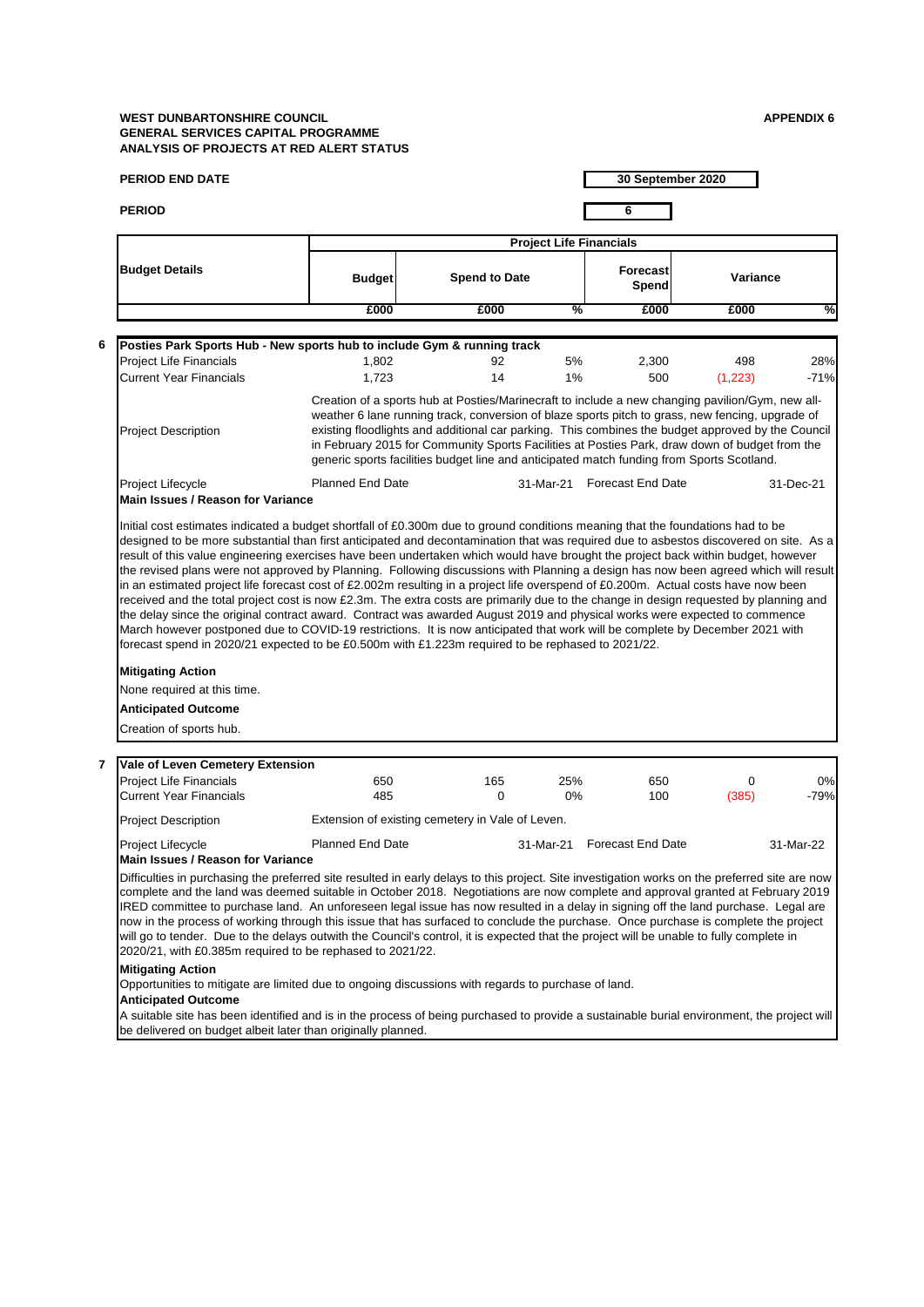| <b>PERIOD</b><br>6<br><b>Project Life Financials</b><br><b>Budget Details</b><br><b>Forecast</b><br><b>Spend to Date</b><br><b>Budget</b><br>Spend<br>£000<br>%<br>£000<br>£000<br>8<br><b>New Westbridgend Community Centre</b><br><b>Project Life Financials</b><br>675<br>61<br>9%<br>675<br><b>Current Year Financials</b><br>630<br>16<br>3%<br>135                                                                                                    | Variance<br>£000<br>0<br>(495) | ℅      |
|-------------------------------------------------------------------------------------------------------------------------------------------------------------------------------------------------------------------------------------------------------------------------------------------------------------------------------------------------------------------------------------------------------------------------------------------------------------|--------------------------------|--------|
|                                                                                                                                                                                                                                                                                                                                                                                                                                                             |                                |        |
|                                                                                                                                                                                                                                                                                                                                                                                                                                                             |                                |        |
|                                                                                                                                                                                                                                                                                                                                                                                                                                                             |                                |        |
|                                                                                                                                                                                                                                                                                                                                                                                                                                                             |                                |        |
|                                                                                                                                                                                                                                                                                                                                                                                                                                                             |                                |        |
|                                                                                                                                                                                                                                                                                                                                                                                                                                                             |                                |        |
|                                                                                                                                                                                                                                                                                                                                                                                                                                                             |                                | 0%     |
|                                                                                                                                                                                                                                                                                                                                                                                                                                                             |                                | $-79%$ |
| New Westbridgend Community Centre<br><b>Project Description</b><br><b>Planned End Date</b><br>Project Lifecycle<br><b>Forecast End Date</b><br>31-Mar-21                                                                                                                                                                                                                                                                                                    | 31-Mar-22                      |        |
| <b>Main Issues / Reason for Variance</b>                                                                                                                                                                                                                                                                                                                                                                                                                    |                                |        |
| Project progression has been delayed in 2020/21 due to COVID-19 restrictions. The planning application is expected to be submitted<br>before the end of September with a start on site anticipated in the new calendar year. Full completion is expected in 2021/22. It is<br>anticipated at this time that £0.135m will be spent this financial year with £0.495m required to be rephased to 2021/22 for project<br>completion.                            |                                |        |
| <b>Mitigating Action</b>                                                                                                                                                                                                                                                                                                                                                                                                                                    |                                |        |
| None required at this time.                                                                                                                                                                                                                                                                                                                                                                                                                                 |                                |        |
| <b>Anticipated Outcome</b>                                                                                                                                                                                                                                                                                                                                                                                                                                  |                                |        |
| Project to be delivered on budget.                                                                                                                                                                                                                                                                                                                                                                                                                          |                                |        |
| 9<br><b>Flood Risk Management</b>                                                                                                                                                                                                                                                                                                                                                                                                                           |                                |        |
| <b>Project Life Financials</b><br>2%<br>1,016<br>16<br>1,016                                                                                                                                                                                                                                                                                                                                                                                                | $\mathbf 0$                    | 0%     |
| 16<br>750<br><b>Current Year Financials</b><br>1,016<br>2%                                                                                                                                                                                                                                                                                                                                                                                                  | (266)                          | $-26%$ |
| Enhancement of drainage infrastructure to ensure compliance with Flood Risk Management Act<br><b>Project Description</b><br><b>Planned End Date</b><br><b>Forecast End Date</b><br>Project Lifecycle<br>31-Mar-21<br>Main Issues / Reason for Variance                                                                                                                                                                                                      | 31-Mar-22                      |        |
| Contractor has been engaged to take on flood risk management. Flood modelling of River Leven and other projects are under way<br>along with works to improve water courses in Balloch and Dumbarton. Works to resume as COVID-19 restrictions are lifted.                                                                                                                                                                                                   |                                |        |
| <b>Mitigating Action</b>                                                                                                                                                                                                                                                                                                                                                                                                                                    |                                |        |
| None available due to Government guidance intention is to re-programme works & re-allocate resource with a view to completion this<br>financial year.                                                                                                                                                                                                                                                                                                       |                                |        |
| <b>Anticipated Outcome</b>                                                                                                                                                                                                                                                                                                                                                                                                                                  |                                |        |
| Project completed within budget albeit later than anticipated.                                                                                                                                                                                                                                                                                                                                                                                              |                                |        |
|                                                                                                                                                                                                                                                                                                                                                                                                                                                             |                                |        |
| <b>Gruggies Burn Flood Prevention</b><br>10<br><b>Project Life Financials</b><br>15,000<br>2%<br>284<br>15,000                                                                                                                                                                                                                                                                                                                                              | 0                              | 0%     |
| Current Year Financials<br>4,135<br>2%<br>400<br>89                                                                                                                                                                                                                                                                                                                                                                                                         | (3,735)                        | $-90%$ |
| Commission of Gruggies Flood Prevention Scheme.<br><b>Project Description</b>                                                                                                                                                                                                                                                                                                                                                                               |                                |        |
| <b>Planned End Date</b><br>31-Mar-23 Forecast End Date<br>Project Lifecycle<br><b>Main Issues / Reason for Variance</b>                                                                                                                                                                                                                                                                                                                                     | 31-Mar-23                      |        |
| Project design is ongoing as optioneering has produced alternative design solutions. Approval granted at August 2019 Tendering<br>Committee and now awaiting sign off by Legal before the project can progress. Project was expected to complete in 2022 with<br>retentions due in 2023 however due to COVID-19 restrictions project progress has been delayed with £3.735m from this years budget<br>is expected to be required to be rephased to 2021/22. |                                |        |
| <b>Mitigating Action</b>                                                                                                                                                                                                                                                                                                                                                                                                                                    |                                |        |
| None available due to Government guidance intention is to re-programme works & re-allocate resource with a view to completion this<br>financial year.                                                                                                                                                                                                                                                                                                       |                                |        |
| <b>Anticipated Outcome</b>                                                                                                                                                                                                                                                                                                                                                                                                                                  |                                |        |
| Intention is to complete Geotechnical and Topographical Surveys in 2020/21.                                                                                                                                                                                                                                                                                                                                                                                 |                                |        |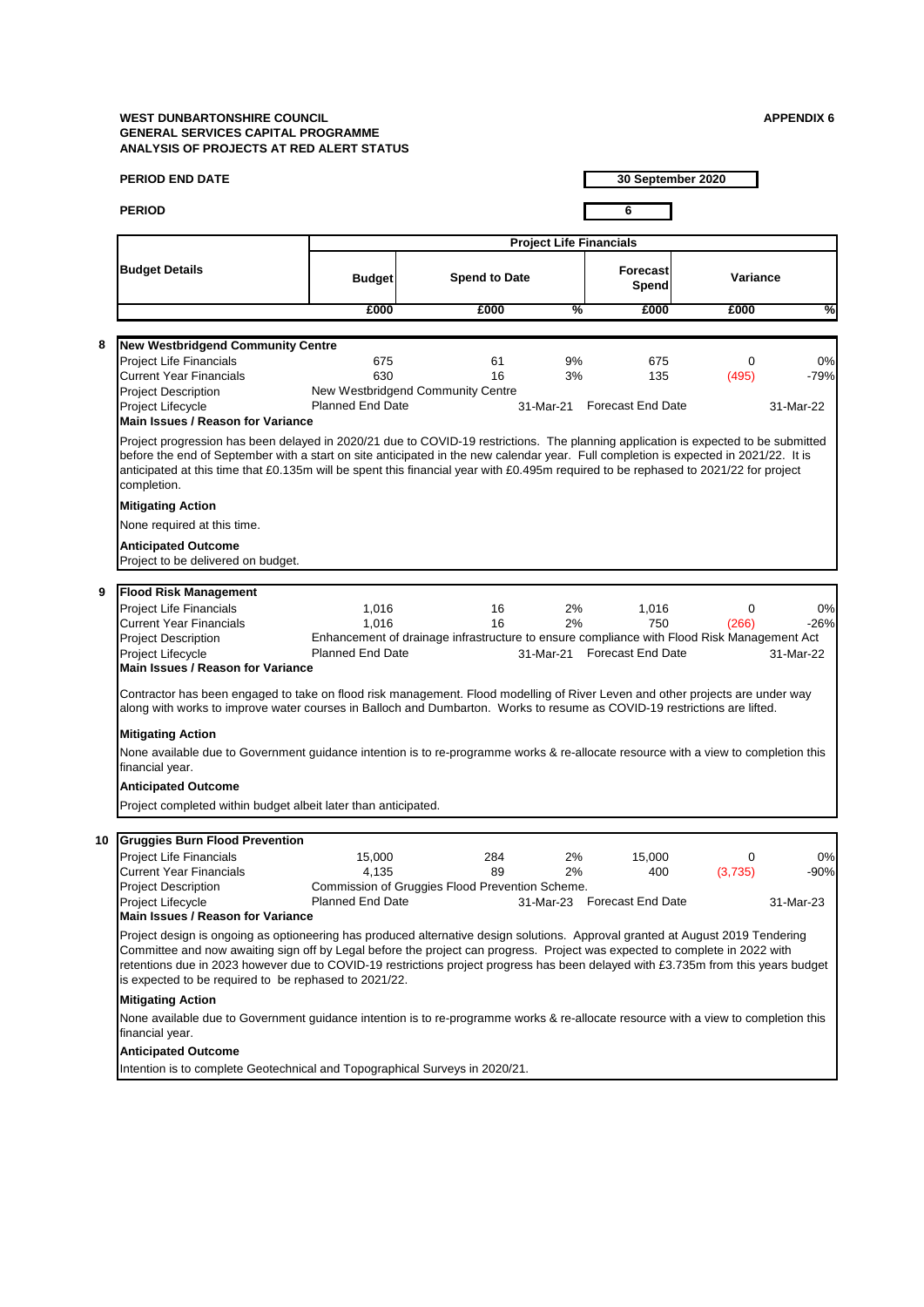|    | <b>PERIOD END DATE</b>                                                                                                                                                                                                                                                                                                                                                                                                                                                                                                                                                                                                                                          |                         |                                                                |                                | 30 September 2020           |             |           |
|----|-----------------------------------------------------------------------------------------------------------------------------------------------------------------------------------------------------------------------------------------------------------------------------------------------------------------------------------------------------------------------------------------------------------------------------------------------------------------------------------------------------------------------------------------------------------------------------------------------------------------------------------------------------------------|-------------------------|----------------------------------------------------------------|--------------------------------|-----------------------------|-------------|-----------|
|    | <b>PERIOD</b>                                                                                                                                                                                                                                                                                                                                                                                                                                                                                                                                                                                                                                                   |                         |                                                                |                                | 6                           |             |           |
|    |                                                                                                                                                                                                                                                                                                                                                                                                                                                                                                                                                                                                                                                                 |                         |                                                                | <b>Project Life Financials</b> |                             |             |           |
|    | <b>Budget Details</b>                                                                                                                                                                                                                                                                                                                                                                                                                                                                                                                                                                                                                                           | <b>Budget</b>           | <b>Spend to Date</b>                                           |                                | <b>Forecast</b><br>Spend    | Variance    |           |
|    |                                                                                                                                                                                                                                                                                                                                                                                                                                                                                                                                                                                                                                                                 | £000                    | £000                                                           | %                              | £000                        | £000        | %         |
|    |                                                                                                                                                                                                                                                                                                                                                                                                                                                                                                                                                                                                                                                                 |                         |                                                                |                                |                             |             |           |
| 11 | <b>Mandatory 20mph Residential communities</b><br><b>Project Life Financials</b>                                                                                                                                                                                                                                                                                                                                                                                                                                                                                                                                                                                | 500                     | 11                                                             | 2%                             | 500                         | $\mathbf 0$ | 0%        |
|    | <b>Current Year Financials</b>                                                                                                                                                                                                                                                                                                                                                                                                                                                                                                                                                                                                                                  | 489                     | $\Omega$                                                       | $0\%$                          | 20                          | (469)       | $-96%$    |
|    | <b>Project Description</b>                                                                                                                                                                                                                                                                                                                                                                                                                                                                                                                                                                                                                                      |                         | Mandatory 20mph Residential communities.                       |                                |                             |             |           |
|    | Project Lifecycle<br><b>Main Issues / Reason for Variance</b>                                                                                                                                                                                                                                                                                                                                                                                                                                                                                                                                                                                                   | <b>Planned End Date</b> |                                                                |                                | 31-Mar-21 Forecast End Date |             | 31-Mar-22 |
|    | The Scottish Government are currently reviewing 20mph legislation and officers are currently awaiting clarity from them before works<br>can resume. This review is taking longer than anticipated, with still no formal outcome from Scottish Government on how to proceed.<br>At this time it is anticipated that £0.020m will be spent in 2020/21 with £0.469m rephased to 2021/22.                                                                                                                                                                                                                                                                           |                         |                                                                |                                |                             |             |           |
|    | <b>Mitigating Action</b><br>None available at this time as timing of review is out with Council control.<br><b>Anticipated Outcome</b><br>Project to be delivered within budget albeit later than first anticipated.                                                                                                                                                                                                                                                                                                                                                                                                                                            |                         |                                                                |                                |                             |             |           |
|    | 12 Depot Rationalisation                                                                                                                                                                                                                                                                                                                                                                                                                                                                                                                                                                                                                                        |                         |                                                                |                                |                             |             |           |
|    | Project Life Financials                                                                                                                                                                                                                                                                                                                                                                                                                                                                                                                                                                                                                                         | 8,535                   | 118                                                            | 1%                             | 8,535                       | 0           | 0%        |
|    | Current Year Financials                                                                                                                                                                                                                                                                                                                                                                                                                                                                                                                                                                                                                                         | 163                     | $\Omega$                                                       | $0\%$                          | 30                          | (133)       | $-82%$    |
|    | <b>Project Description</b>                                                                                                                                                                                                                                                                                                                                                                                                                                                                                                                                                                                                                                      | Depot Rationalisation.  |                                                                |                                |                             |             |           |
|    | Project Lifecycle<br><b>Main Issues / Reason for Variance</b>                                                                                                                                                                                                                                                                                                                                                                                                                                                                                                                                                                                                   | <b>Planned End Date</b> |                                                                |                                | 31-Mar-24 Forecast End Date |             | 31-Mar-24 |
|    | Given potential implications around operational service requirements for Greenspace, Transport, Roads and Waste, Officers have<br>not been in a position to complete the DRP Business Case at this point. Requirements were to be re-visited in March 2020, however<br>as a result of COVID-19 and other pressing priorities this has been delayed and will be reviewed in January 2021 when there will be a<br>better understanding of future operational requirements for a Depot provision. At this time it is estimated that only £0.030m will be<br>spent this financial year with £0.133m required to be rephased to 2021/22.<br><b>Mitigating Action</b> |                         |                                                                |                                |                             |             |           |
|    | None available at this time.                                                                                                                                                                                                                                                                                                                                                                                                                                                                                                                                                                                                                                    |                         |                                                                |                                |                             |             |           |
|    | <b>Anticipated Outcome</b>                                                                                                                                                                                                                                                                                                                                                                                                                                                                                                                                                                                                                                      |                         |                                                                |                                |                             |             |           |
|    | Project business case will be brought back to project board and Council when the implication of shared services is known.                                                                                                                                                                                                                                                                                                                                                                                                                                                                                                                                       |                         |                                                                |                                |                             |             |           |
|    |                                                                                                                                                                                                                                                                                                                                                                                                                                                                                                                                                                                                                                                                 |                         |                                                                |                                |                             |             |           |
| 13 | Upgrade obsolete heating controls (BEMS) across Council estate<br><b>Project Life Financials</b>                                                                                                                                                                                                                                                                                                                                                                                                                                                                                                                                                                | 160                     | 0                                                              | 0%                             | 160                         | 0           | 0%        |
|    | <b>Current Year Financials</b>                                                                                                                                                                                                                                                                                                                                                                                                                                                                                                                                                                                                                                  | 160                     | $\mathbf 0$                                                    | 0%                             | 10                          | (150)       | $-94%$    |
|    | Project Description                                                                                                                                                                                                                                                                                                                                                                                                                                                                                                                                                                                                                                             |                         | Upgrade obsolete heating controls (BEMS) across Council estate |                                |                             |             |           |
|    | Project Lifecycle<br><b>Main Issues / Reason for Variance</b>                                                                                                                                                                                                                                                                                                                                                                                                                                                                                                                                                                                                   | <b>Planned End Date</b> |                                                                |                                | 31-Mar-21 Forecast End Date |             | 31-Mar-22 |
|    | This project is to upgrade obsolete heating control management systems across the Council's Estate. It is necessary for this work to<br>be carried out during the non-heating season or when buildings are unoccupied. Initial site surveys required prior to works<br>commencing have been severely delayed due to COVID-19. Officers will endeavour to maximise spend this financial year, however at<br>this time it appears that approximately £0.150m will be required to be rephased to 2021/22.                                                                                                                                                          |                         |                                                                |                                |                             |             |           |
|    | <b>Mitigating Action</b>                                                                                                                                                                                                                                                                                                                                                                                                                                                                                                                                                                                                                                        |                         |                                                                |                                |                             |             |           |
|    | Further dialogue with contractors and suppliers to maximise spend.                                                                                                                                                                                                                                                                                                                                                                                                                                                                                                                                                                                              |                         |                                                                |                                |                             |             |           |
|    | <b>Anticipated Outcome</b>                                                                                                                                                                                                                                                                                                                                                                                                                                                                                                                                                                                                                                      |                         |                                                                |                                |                             |             |           |
|    | Delivery of project within budget.                                                                                                                                                                                                                                                                                                                                                                                                                                                                                                                                                                                                                              |                         |                                                                |                                |                             |             |           |
|    |                                                                                                                                                                                                                                                                                                                                                                                                                                                                                                                                                                                                                                                                 |                         |                                                                |                                |                             |             |           |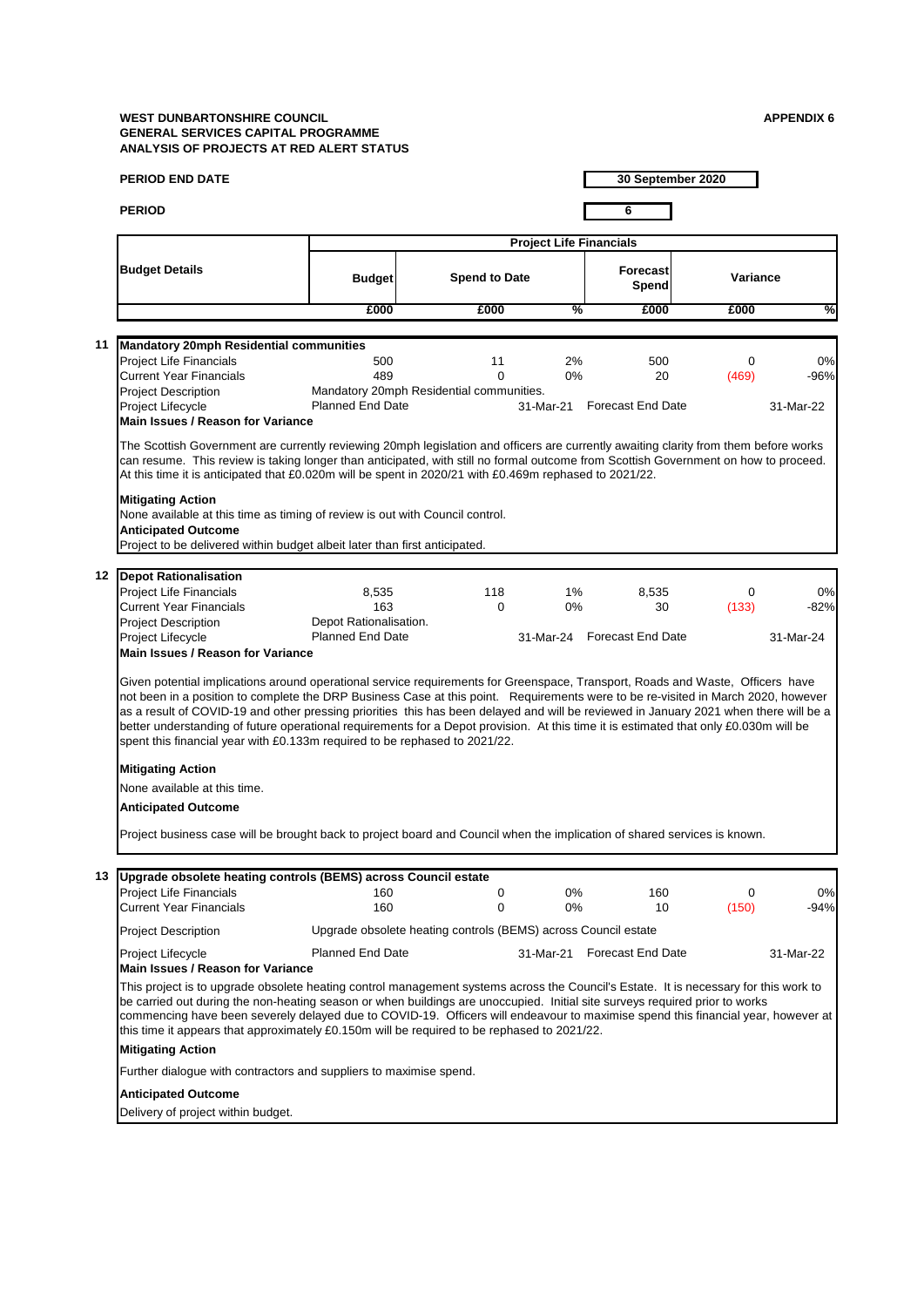|    | <b>PERIOD END DATE</b>                                                                                                                                                                                                                                                 |                         |                                                                     |                                |                             | 30 September 2020 |           |
|----|------------------------------------------------------------------------------------------------------------------------------------------------------------------------------------------------------------------------------------------------------------------------|-------------------------|---------------------------------------------------------------------|--------------------------------|-----------------------------|-------------------|-----------|
|    | <b>PERIOD</b>                                                                                                                                                                                                                                                          |                         |                                                                     |                                | 6                           |                   |           |
|    |                                                                                                                                                                                                                                                                        |                         |                                                                     |                                |                             |                   |           |
|    |                                                                                                                                                                                                                                                                        |                         |                                                                     | <b>Project Life Financials</b> |                             |                   |           |
|    | <b>Budget Details</b>                                                                                                                                                                                                                                                  | <b>Budget</b>           | <b>Spend to Date</b>                                                |                                | <b>Forecast</b><br>Spend    | Variance          |           |
|    |                                                                                                                                                                                                                                                                        | £000                    | £000                                                                | %                              | £000                        | £000              | ℅         |
|    |                                                                                                                                                                                                                                                                        |                         |                                                                     |                                |                             |                   |           |
| 14 | Replace obsolete boilers (plant greater than 30 years old)                                                                                                                                                                                                             |                         |                                                                     |                                |                             |                   |           |
|    | <b>Project Life Financials</b>                                                                                                                                                                                                                                         | 235                     | 0                                                                   | 0%                             | 235                         | 0                 | 0%        |
|    | <b>Current Year Financials</b><br><b>Project Description</b>                                                                                                                                                                                                           | 235                     | 0<br>Replace obsolete boilers (plant greater than 30 years old)     | 0%                             | 36                          | (199)             | $-85%$    |
|    | Project Lifecycle                                                                                                                                                                                                                                                      | <b>Planned End Date</b> |                                                                     |                                | 31-Mar-21 Forecast End Date |                   | 31-Mar-22 |
|    | <b>Main Issues / Reason for Variance</b>                                                                                                                                                                                                                               |                         |                                                                     |                                |                             |                   |           |
|    | Boiler replacements to be considered are The Hub and St Mary's Alexandria, both of which are two of the very few remaining oil sites                                                                                                                                   |                         |                                                                     |                                |                             |                   |           |
|    | within West Dunbartonshire area. In addition the current gas boiler at Municipal buildings is at least 35 years old. Delays due to site                                                                                                                                |                         |                                                                     |                                |                             |                   |           |
|    | access not being available due to COVID-19 and work must be carried out during the non-heating season. It is anticipated that design                                                                                                                                   |                         |                                                                     |                                |                             |                   |           |
|    | and procurement will be carried out this financial year, with £0.199m required to be rephased to 2021/22 for the progression of the<br>physical works.                                                                                                                 |                         |                                                                     |                                |                             |                   |           |
|    | <b>Mitigating Action</b>                                                                                                                                                                                                                                               |                         |                                                                     |                                |                             |                   |           |
|    | None available at this time.                                                                                                                                                                                                                                           |                         |                                                                     |                                |                             |                   |           |
|    | <b>Anticipated Outcome</b>                                                                                                                                                                                                                                             |                         |                                                                     |                                |                             |                   |           |
|    |                                                                                                                                                                                                                                                                        |                         |                                                                     |                                |                             |                   |           |
|    | Delivery of project within budget albeit later than first anticipated.                                                                                                                                                                                                 |                         |                                                                     |                                |                             |                   |           |
| 15 | Replace existing main hall Air Handling unit at Clydebank Town Hall                                                                                                                                                                                                    |                         |                                                                     |                                |                             |                   |           |
|    | <b>Project Life Financials</b>                                                                                                                                                                                                                                         | 85                      | 0                                                                   | 0%                             | 85                          | $\mathbf 0$       | 0%        |
|    | Current Year Financials                                                                                                                                                                                                                                                | 85                      | 0                                                                   | 0%                             | 3                           | (82)              | -96%      |
|    | <b>Project Description</b>                                                                                                                                                                                                                                             |                         | Replace existing main hall Air Handling unit at Clydebank Town Hall |                                |                             |                   |           |
|    | Project Lifecycle                                                                                                                                                                                                                                                      | <b>Planned End Date</b> |                                                                     |                                | 31-Mar-21 Forecast End Date |                   | 31-Mar-22 |
|    | <b>Main Issues / Reason for Variance</b>                                                                                                                                                                                                                               |                         |                                                                     |                                |                             |                   |           |
|    | Due to COVID-19 restrictions there have been delays to the project and site access not being available. Works require to be<br>completed during the non-heating season therefore at this time it is anticipated that only design fees of approximately £0.003m will be |                         |                                                                     |                                |                             |                   |           |
|    | incurred in this financial year, with the remainder of the budget to be rephased to 2021/22 for completion of the project, however                                                                                                                                     |                         |                                                                     |                                |                             |                   |           |
|    | Officers will endeavour to maximise spend where possible.<br><b>Mitigating Action</b>                                                                                                                                                                                  |                         |                                                                     |                                |                             |                   |           |
|    |                                                                                                                                                                                                                                                                        |                         |                                                                     |                                |                             |                   |           |
|    | None available at this time.                                                                                                                                                                                                                                           |                         |                                                                     |                                |                             |                   |           |
|    | <b>Anticipated Outcome</b>                                                                                                                                                                                                                                             |                         |                                                                     |                                |                             |                   |           |
|    | Delivery on budget but delayed timescales.                                                                                                                                                                                                                             |                         |                                                                     |                                |                             |                   |           |
| 16 |                                                                                                                                                                                                                                                                        |                         |                                                                     |                                |                             |                   |           |
|    | District Heating Network Expansion - new project 2020/21<br>Project Life Financials                                                                                                                                                                                    | 11,000                  | 0                                                                   | 100%                           | 11,000                      | 0                 | 100%      |
|    | <b>Current Year Financials</b>                                                                                                                                                                                                                                         | 5,500                   | 0                                                                   | 0%                             | 2,000                       | (3,500)           | $-64%$    |
|    | <b>Project Description</b>                                                                                                                                                                                                                                             |                         | District Heating Network Expansion                                  |                                |                             |                   |           |
|    |                                                                                                                                                                                                                                                                        |                         |                                                                     |                                | <b>Forecast End Date</b>    |                   |           |
|    | Project Lifecycle<br>Main Issues / Reason for Variance                                                                                                                                                                                                                 | <b>Planned End Date</b> |                                                                     | 31-Mar-22                      |                             |                   | 31-Mar-22 |
|    | Development towards the expansion will commence this year with current year forecast spend estimated at £2.0m with £3.5m required<br>to be rephased to 2021/22.                                                                                                        |                         |                                                                     |                                |                             |                   |           |
|    | <b>Mitigating Action</b>                                                                                                                                                                                                                                               |                         |                                                                     |                                |                             |                   |           |
|    | None required.                                                                                                                                                                                                                                                         |                         |                                                                     |                                |                             |                   |           |
|    | <b>Anticipated Outcome</b>                                                                                                                                                                                                                                             |                         |                                                                     |                                |                             |                   |           |
|    | Project will be delivered on budget.                                                                                                                                                                                                                                   |                         |                                                                     |                                |                             |                   |           |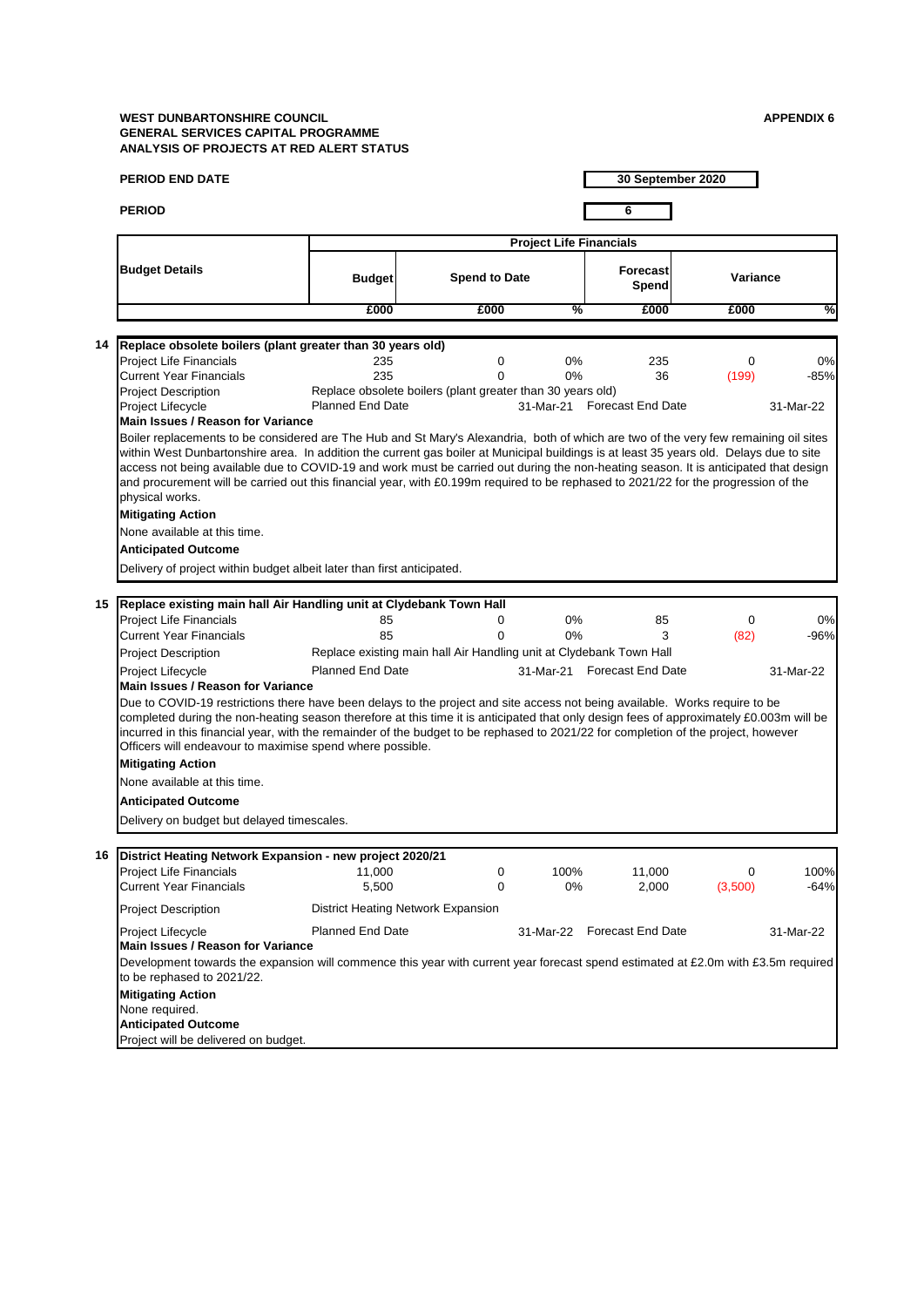|    | <b>PERIOD END DATE</b>                                                                                                                                                                                                                                                                                                                                                                                                                                                                                                                                                                                                                                                                                                                                                                                                                                                                                                                                                                                                                                                                                                                                                                                                                         |                           |                                                                                  |                                | 30 September 2020           |            |                 |
|----|------------------------------------------------------------------------------------------------------------------------------------------------------------------------------------------------------------------------------------------------------------------------------------------------------------------------------------------------------------------------------------------------------------------------------------------------------------------------------------------------------------------------------------------------------------------------------------------------------------------------------------------------------------------------------------------------------------------------------------------------------------------------------------------------------------------------------------------------------------------------------------------------------------------------------------------------------------------------------------------------------------------------------------------------------------------------------------------------------------------------------------------------------------------------------------------------------------------------------------------------|---------------------------|----------------------------------------------------------------------------------|--------------------------------|-----------------------------|------------|-----------------|
|    | <b>PERIOD</b>                                                                                                                                                                                                                                                                                                                                                                                                                                                                                                                                                                                                                                                                                                                                                                                                                                                                                                                                                                                                                                                                                                                                                                                                                                  |                           |                                                                                  |                                | 6                           |            |                 |
|    |                                                                                                                                                                                                                                                                                                                                                                                                                                                                                                                                                                                                                                                                                                                                                                                                                                                                                                                                                                                                                                                                                                                                                                                                                                                |                           |                                                                                  | <b>Project Life Financials</b> |                             |            |                 |
|    | <b>Budget Details</b>                                                                                                                                                                                                                                                                                                                                                                                                                                                                                                                                                                                                                                                                                                                                                                                                                                                                                                                                                                                                                                                                                                                                                                                                                          | <b>Budget</b>             | <b>Spend to Date</b>                                                             |                                | <b>Forecast</b><br>Spend    | Variance   |                 |
|    |                                                                                                                                                                                                                                                                                                                                                                                                                                                                                                                                                                                                                                                                                                                                                                                                                                                                                                                                                                                                                                                                                                                                                                                                                                                | £000                      | £000                                                                             | %                              | £000                        | £000       | %               |
|    |                                                                                                                                                                                                                                                                                                                                                                                                                                                                                                                                                                                                                                                                                                                                                                                                                                                                                                                                                                                                                                                                                                                                                                                                                                                |                           |                                                                                  |                                |                             |            |                 |
| 17 | <b>Regeneration Fund</b>                                                                                                                                                                                                                                                                                                                                                                                                                                                                                                                                                                                                                                                                                                                                                                                                                                                                                                                                                                                                                                                                                                                                                                                                                       |                           |                                                                                  |                                |                             |            |                 |
|    | Project Life Financials<br><b>Current Year Financials</b>                                                                                                                                                                                                                                                                                                                                                                                                                                                                                                                                                                                                                                                                                                                                                                                                                                                                                                                                                                                                                                                                                                                                                                                      | 9,782<br>1,181            | 4,329<br>50                                                                      | 100%<br>4%                     | 9,782<br>500                | 0<br>(681) | 100%<br>$-58%$  |
|    | Project Description                                                                                                                                                                                                                                                                                                                                                                                                                                                                                                                                                                                                                                                                                                                                                                                                                                                                                                                                                                                                                                                                                                                                                                                                                            |                           | Funding to implement major regeneration projects linked to community charrettes. |                                |                             |            |                 |
|    | Project Lifecycle<br><b>Main Issues / Reason for Variance</b>                                                                                                                                                                                                                                                                                                                                                                                                                                                                                                                                                                                                                                                                                                                                                                                                                                                                                                                                                                                                                                                                                                                                                                                  | <b>Planned End Date</b>   |                                                                                  |                                | 31-Mar-24 Forecast End Date |            | 31-Mar-24       |
|    | Bowling Harbour development is on hold pending outcome of North Clyde Riverbank masterplan. Connecting Clydebank had been<br>delayed due to issues that are now resolved with planning permission and funding - a contractor has been secured and the project will<br>be underway during 2020/21. Although foreshore clearance work has now been completed at Dumbarton Waterfront accounting for<br>spend on this budget, the overall Waterfront Pathway project is longer-term than first anticipated due to delays by the landowners.<br>Balloch Village Square project was completed, and the remainder of the Balloch Charrette budget will be used to fund the Station<br>Square project which is being scoped and developed during 2020. A special Council on 29 October 2019 sought and secured approval<br>of an additional £2.609m for District Heating Network commercial costs from the existing Regeneration budget, accelerating budget<br>from future years. This increase brings the District Heating budget from Regeneration Fund to £3.509m (£0.9m previously approved).<br>As a result of the works required to be rephased, £0.500m of budget is required in 2020/21, with £0.681m required to be rephased to<br>2021/22. |                           |                                                                                  |                                |                             |            |                 |
| 18 | <b>Mitigating Action</b><br>Project complexity and the need to programme some works to avoid busy tourism periods and reliance on third parties means that<br>mitigation is challenging.<br><b>Anticipated Outcome</b><br>Progress towards delivery of planned projects from Economic Development Strategy and Charrette Action Plans albeit later than<br>originally anticipated.<br>Clydebank Charrette, A814<br>Project Life Financials                                                                                                                                                                                                                                                                                                                                                                                                                                                                                                                                                                                                                                                                                                                                                                                                     | 4,300                     | 874                                                                              | 100%                           | 4,300                       | $\Omega$   | 100%            |
|    | <b>Current Year Financials</b>                                                                                                                                                                                                                                                                                                                                                                                                                                                                                                                                                                                                                                                                                                                                                                                                                                                                                                                                                                                                                                                                                                                                                                                                                 | 3,233                     | 866                                                                              | 27%                            | 2,000                       | (1, 233)   | $-38%$          |
|    | <b>Project Description</b>                                                                                                                                                                                                                                                                                                                                                                                                                                                                                                                                                                                                                                                                                                                                                                                                                                                                                                                                                                                                                                                                                                                                                                                                                     | Clydebank Charrette, A814 |                                                                                  |                                |                             |            |                 |
|    | Project Lifecycle<br><b>Main Issues / Reason for Variance</b>                                                                                                                                                                                                                                                                                                                                                                                                                                                                                                                                                                                                                                                                                                                                                                                                                                                                                                                                                                                                                                                                                                                                                                                  | <b>Planned End Date</b>   |                                                                                  |                                | 31-Mar-22 Forecast End Date |            | 31-Mar-22       |
|    | COVID-19 Government guidance has prevented commencement on these works. Works are proposed to commence late summer<br>2020.<br><b>Mitigating Action</b><br>None available at this time.<br><b>Anticipated Outcome</b><br>Completion spring 2022.                                                                                                                                                                                                                                                                                                                                                                                                                                                                                                                                                                                                                                                                                                                                                                                                                                                                                                                                                                                               |                           |                                                                                  |                                |                             |            |                 |
| 19 | <b>Elevated Platforms (Building Services)</b>                                                                                                                                                                                                                                                                                                                                                                                                                                                                                                                                                                                                                                                                                                                                                                                                                                                                                                                                                                                                                                                                                                                                                                                                  |                           |                                                                                  |                                |                             |            |                 |
|    | Project Life Financials<br><b>Current Year Financials</b>                                                                                                                                                                                                                                                                                                                                                                                                                                                                                                                                                                                                                                                                                                                                                                                                                                                                                                                                                                                                                                                                                                                                                                                      | 45<br>45                  | 0<br>$\Omega$<br>Elevated Platforms (Building Services)                          | 100%<br>$0\%$                  | 45<br>$\mathbf 0$           | 0<br>(45)  | 100%<br>$-100%$ |
|    | <b>Project Description</b><br>Project Lifecycle<br><b>Main Issues / Reason for Variance</b>                                                                                                                                                                                                                                                                                                                                                                                                                                                                                                                                                                                                                                                                                                                                                                                                                                                                                                                                                                                                                                                                                                                                                    | <b>Planned End Date</b>   |                                                                                  | 31-Mar-21                      | <b>Forecast End Date</b>    |            | 31-Mar-22       |
|    | Service is scoping requirements based on changing working practice and work type. Expect full spend to be achieved in 2021/2022<br>financial year, therefore £0.045m is required to be rephased to 2021/22.<br><b>Mitigating Action</b>                                                                                                                                                                                                                                                                                                                                                                                                                                                                                                                                                                                                                                                                                                                                                                                                                                                                                                                                                                                                        |                           |                                                                                  |                                |                             |            |                 |
|    | Teams will review requirements by end of September and arrange for purchase of equipment by end of March 2022.                                                                                                                                                                                                                                                                                                                                                                                                                                                                                                                                                                                                                                                                                                                                                                                                                                                                                                                                                                                                                                                                                                                                 |                           |                                                                                  |                                |                             |            |                 |
|    | <b>Anticipated Outcome</b><br>Project will be delivered later than first anticipated but within original budget.                                                                                                                                                                                                                                                                                                                                                                                                                                                                                                                                                                                                                                                                                                                                                                                                                                                                                                                                                                                                                                                                                                                               |                           |                                                                                  |                                |                             |            |                 |
|    |                                                                                                                                                                                                                                                                                                                                                                                                                                                                                                                                                                                                                                                                                                                                                                                                                                                                                                                                                                                                                                                                                                                                                                                                                                                |                           |                                                                                  |                                |                             |            |                 |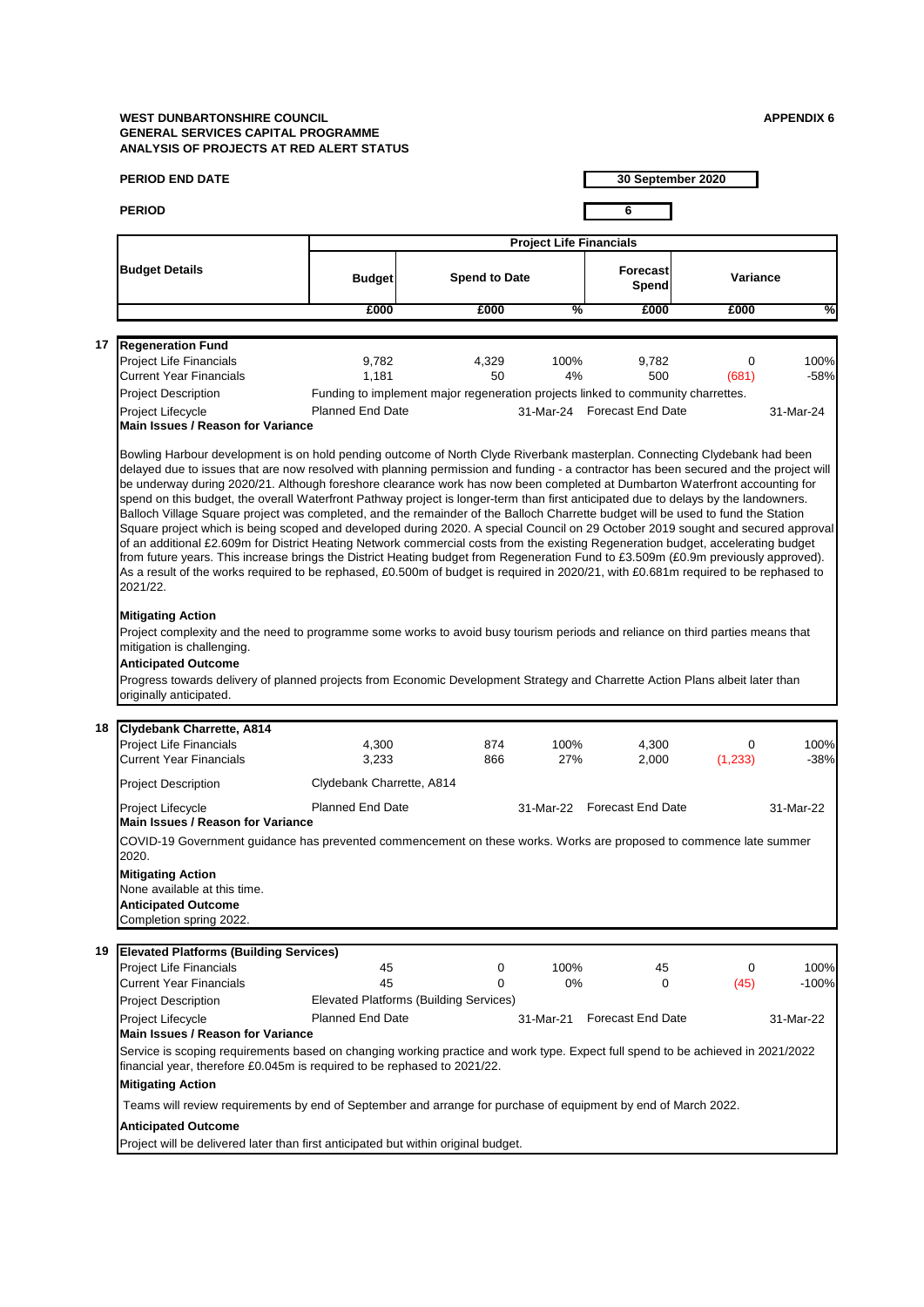| <b>PERIOD END DATE</b>                                                                                                                                                                                                                                                                                                                                                                                                                                                                                                         |                         |                                                                |                                | 30 September 2020           |                |           |
|--------------------------------------------------------------------------------------------------------------------------------------------------------------------------------------------------------------------------------------------------------------------------------------------------------------------------------------------------------------------------------------------------------------------------------------------------------------------------------------------------------------------------------|-------------------------|----------------------------------------------------------------|--------------------------------|-----------------------------|----------------|-----------|
| <b>PERIOD</b>                                                                                                                                                                                                                                                                                                                                                                                                                                                                                                                  |                         |                                                                |                                | 6                           |                |           |
|                                                                                                                                                                                                                                                                                                                                                                                                                                                                                                                                |                         |                                                                | <b>Project Life Financials</b> |                             |                |           |
| <b>Budget Details</b>                                                                                                                                                                                                                                                                                                                                                                                                                                                                                                          | <b>Budget</b>           | <b>Spend to Date</b>                                           |                                | <b>Forecast</b><br>Spend    | Variance       |           |
|                                                                                                                                                                                                                                                                                                                                                                                                                                                                                                                                | £000                    | £000                                                           | %                              | £000                        | £000           | %         |
| 1<br>New Sports Changing Facility at Lusset Glen in Old Kilpatrick                                                                                                                                                                                                                                                                                                                                                                                                                                                             |                         |                                                                |                                |                             |                |           |
| <b>Project Life Financials</b>                                                                                                                                                                                                                                                                                                                                                                                                                                                                                                 | 150                     | 11                                                             | 7%                             | 150                         | $\Omega$       | 0%        |
| Current Year Financials                                                                                                                                                                                                                                                                                                                                                                                                                                                                                                        | 142                     | $\overline{2}$                                                 | 2%                             | 95                          | (47)           | $-33%$    |
| <b>Project Description</b>                                                                                                                                                                                                                                                                                                                                                                                                                                                                                                     |                         | New Sports Changing Facility at Lusset Glen in Old Kilpatrick. |                                |                             |                |           |
| <b>Project Lifecycle</b><br>Main Issues / Reason for Variance                                                                                                                                                                                                                                                                                                                                                                                                                                                                  | <b>Planned End Date</b> |                                                                |                                | 31-Mar-21 Forecast End Date |                | 30-Apr-21 |
| <b>Mitigating Action</b><br>None required at this time.<br><b>Anticipated Outcome</b>                                                                                                                                                                                                                                                                                                                                                                                                                                          |                         |                                                                |                                |                             |                |           |
| To deliver new sports changing facility.                                                                                                                                                                                                                                                                                                                                                                                                                                                                                       |                         |                                                                |                                |                             |                |           |
| <b>Office Rationalisation</b><br>$\mathbf{2}$                                                                                                                                                                                                                                                                                                                                                                                                                                                                                  |                         |                                                                |                                |                             |                |           |
| <b>Project Life Financials</b>                                                                                                                                                                                                                                                                                                                                                                                                                                                                                                 | 22,051                  | 22.043                                                         | 100%                           | 22,052                      | 2              | 0%        |
| <b>Current Year Financials</b>                                                                                                                                                                                                                                                                                                                                                                                                                                                                                                 | 9                       | $\mathbf{1}$                                                   | 16%                            | 11                          | $\overline{2}$ | 20%       |
| <b>Project Description</b>                                                                                                                                                                                                                                                                                                                                                                                                                                                                                                     |                         | Delivery of office rationalisation programme.                  |                                |                             |                |           |
| <b>Project Lifecycle</b><br>Main Issues / Reason for Variance                                                                                                                                                                                                                                                                                                                                                                                                                                                                  | <b>Planned End Date</b> |                                                                |                                | 31-Mar-20 Forecast End Date |                | 31-Mar-20 |
| The current overall project overspend is due to additional costs associated with the clearance of Garshake, unforeseen internal<br>recharges, variations to project delivery, and asbestos removal. New Dumbarton Office has been opened to staff from 21 May 2018. HES<br>Grant of £0.050m will be awarded in 2020/21, delay being due to staff shortages within HES processing claims and now as a result of<br>COVID-19 and HES staff being furloughed. Retention for demolition of Garshake works will be paid in 2020/21. |                         |                                                                |                                |                             |                |           |
| <b>Mitigating Action</b><br>None available.                                                                                                                                                                                                                                                                                                                                                                                                                                                                                    |                         |                                                                |                                |                             |                |           |
| <b>Anticipated Outcome</b>                                                                                                                                                                                                                                                                                                                                                                                                                                                                                                     |                         |                                                                |                                |                             |                |           |
| Project delivered at a higher cost than budgeted.                                                                                                                                                                                                                                                                                                                                                                                                                                                                              |                         |                                                                |                                |                             |                |           |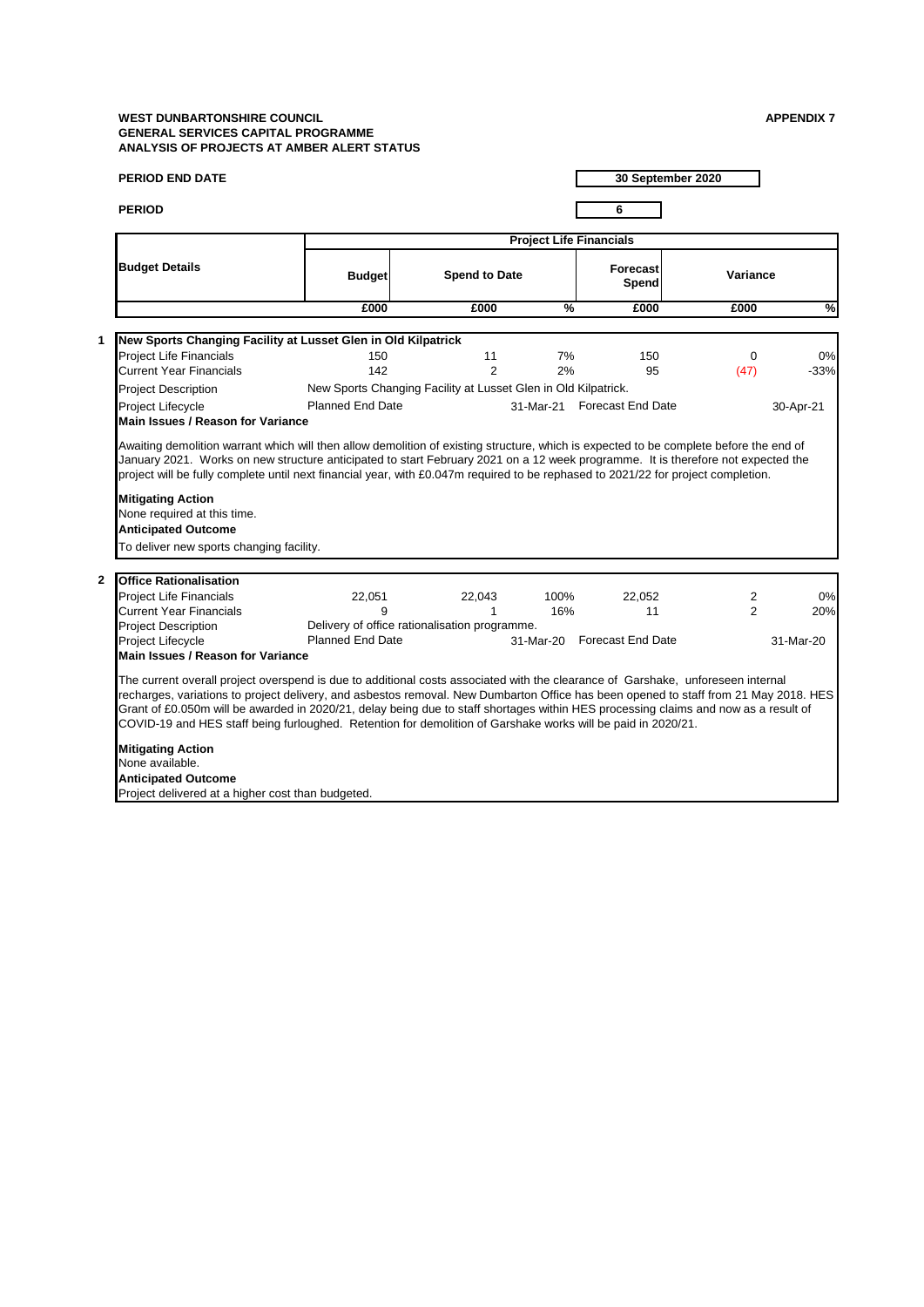|                                                                                                                                         |                                                                                                                                                                                                                                                                                                                                                                                                                                                                                                                                                                                                                                                                                                                                                                                                                                                             |                                                                                                                                                                                                       |                                |                             | 30 September 2020 |              |
|-----------------------------------------------------------------------------------------------------------------------------------------|-------------------------------------------------------------------------------------------------------------------------------------------------------------------------------------------------------------------------------------------------------------------------------------------------------------------------------------------------------------------------------------------------------------------------------------------------------------------------------------------------------------------------------------------------------------------------------------------------------------------------------------------------------------------------------------------------------------------------------------------------------------------------------------------------------------------------------------------------------------|-------------------------------------------------------------------------------------------------------------------------------------------------------------------------------------------------------|--------------------------------|-----------------------------|-------------------|--------------|
| <b>PERIOD</b>                                                                                                                           |                                                                                                                                                                                                                                                                                                                                                                                                                                                                                                                                                                                                                                                                                                                                                                                                                                                             |                                                                                                                                                                                                       |                                | 6                           |                   |              |
|                                                                                                                                         |                                                                                                                                                                                                                                                                                                                                                                                                                                                                                                                                                                                                                                                                                                                                                                                                                                                             |                                                                                                                                                                                                       | <b>Project Life Financials</b> |                             |                   |              |
| <b>Budget Details</b>                                                                                                                   | <b>Budget</b>                                                                                                                                                                                                                                                                                                                                                                                                                                                                                                                                                                                                                                                                                                                                                                                                                                               | <b>Spend to Date</b>                                                                                                                                                                                  |                                | <b>Forecast</b><br>Spend    | Variance          |              |
|                                                                                                                                         | £000                                                                                                                                                                                                                                                                                                                                                                                                                                                                                                                                                                                                                                                                                                                                                                                                                                                        | £000                                                                                                                                                                                                  | %                              | £000                        | £000              | %            |
|                                                                                                                                         | Leisure Energy projects - air handling units, upgrade lighting, circulating pumps, and draught proofing                                                                                                                                                                                                                                                                                                                                                                                                                                                                                                                                                                                                                                                                                                                                                     |                                                                                                                                                                                                       |                                |                             |                   |              |
| <b>Project Life Financials</b><br><b>Current Year Financials</b>                                                                        | 290<br>218                                                                                                                                                                                                                                                                                                                                                                                                                                                                                                                                                                                                                                                                                                                                                                                                                                                  | 62<br>$\Omega$                                                                                                                                                                                        | 21%<br>0%                      | 290<br>150                  | 0<br>(68)         | 0%<br>$-31%$ |
| <b>Project Description</b>                                                                                                              | external lighting and draught proofing.                                                                                                                                                                                                                                                                                                                                                                                                                                                                                                                                                                                                                                                                                                                                                                                                                     | Measures to be installed at both Meadow Centre & Vale of Leven Swimming Pool; new pool hall Air<br>Handling Units, upgrade lighting, circulating pumps Vale of Leven Swimming Pool, internal and      |                                |                             |                   |              |
| Project Lifecycle<br>Main Issues / Reason for Variance                                                                                  | <b>Planned End Date</b>                                                                                                                                                                                                                                                                                                                                                                                                                                                                                                                                                                                                                                                                                                                                                                                                                                     |                                                                                                                                                                                                       |                                | 31-Mar-22 Forecast End Date |                   | 31-Mar-22    |
| the proposed foundations so further works were required before it could go to tender. Tenders for the structure have now been evaluated | confirm the ground was suitable to build an external base for the unit however the positive result took a considerable amount of time to<br>return. More recent delays relate to the design and details of the new foundation slab and requires to be re-configured due to the<br>discovery of the unusually large projection of the foundation from the face of the main building. This altered the concept of the design of                                                                                                                                                                                                                                                                                                                                                                                                                               |                                                                                                                                                                                                       |                                |                             |                   |              |
| scheme.<br><b>Mitigating Action</b><br><b>Anticipated Outcome</b>                                                                       | and planning permission has been granted but due to time taken for approval works weren't able to progress further in 2019/20, and were<br>required to be rephased to 2020/21, however due to COVID-19 restrictions, inability to visit site and make arrangements for installation.<br>This could have an impact on the project being delayed. Consultancy Services is currently applying for Building Warrant for the revised<br>Continue to liaise with internal colleagues and Leisure Trust.<br>Project expected to deliver within budget albeit later than anticipated.                                                                                                                                                                                                                                                                               |                                                                                                                                                                                                       |                                |                             |                   |              |
|                                                                                                                                         |                                                                                                                                                                                                                                                                                                                                                                                                                                                                                                                                                                                                                                                                                                                                                                                                                                                             |                                                                                                                                                                                                       |                                |                             |                   |              |
| Regeneration/Local Economic Development<br><b>Project Life Financials</b>                                                               | 4,342                                                                                                                                                                                                                                                                                                                                                                                                                                                                                                                                                                                                                                                                                                                                                                                                                                                       | 2,915                                                                                                                                                                                                 | 67%                            | 4,342                       | 0                 |              |
| <b>Current Year Financials</b><br><b>Project Description</b>                                                                            | 1,911                                                                                                                                                                                                                                                                                                                                                                                                                                                                                                                                                                                                                                                                                                                                                                                                                                                       | 1,184<br>Budget to facilitate the delivery of Regeneration throughout West Dunbartonshire, aligned to the<br>Economic Strategy 2015-20. External funding will be sought to maximise opportunities for | 62%                            | 1,683                       | (228)             |              |
| Project Lifecycle<br>Main Issues / Reason for Variance                                                                                  | redevelopment of these sites.<br><b>Planned End Date</b>                                                                                                                                                                                                                                                                                                                                                                                                                                                                                                                                                                                                                                                                                                                                                                                                    |                                                                                                                                                                                                       | 31-Mar-21                      | <b>Forecast End Date</b>    |                   | 31-Mar-22    |
| to 2021/22.                                                                                                                             | COVID-19 mitigation measures have resulted in increased costs for St Eunan's, Dumbarton Gateway and Sylvania Way projects, but<br>these will still be delivered this financial year. There will be slippage again for the budget associated with public realm and infrastructure<br>diversion at Mitchell Way due to delayed developer timescales. Design processes have been slower this year due to covid, and this has<br>affected pipeline projects including Alexandria Masterplan, Smollett Fountain improvements in Alexandria, and Dumbarton Connectivity<br>project. The LED contribution towards Clydebank Can on the Canal will slip into next financial year as the development of the project as<br>been affected by delays in the input of our community partner. At this time it is anticipated that £0.228m will be required to be rephased |                                                                                                                                                                                                       |                                |                             |                   |              |
| <b>Mitigating Action</b>                                                                                                                |                                                                                                                                                                                                                                                                                                                                                                                                                                                                                                                                                                                                                                                                                                                                                                                                                                                             |                                                                                                                                                                                                       |                                |                             |                   |              |
| None available at this time.<br><b>Anticipated Outcome</b>                                                                              |                                                                                                                                                                                                                                                                                                                                                                                                                                                                                                                                                                                                                                                                                                                                                                                                                                                             |                                                                                                                                                                                                       |                                |                             |                   | 0%<br>$-12%$ |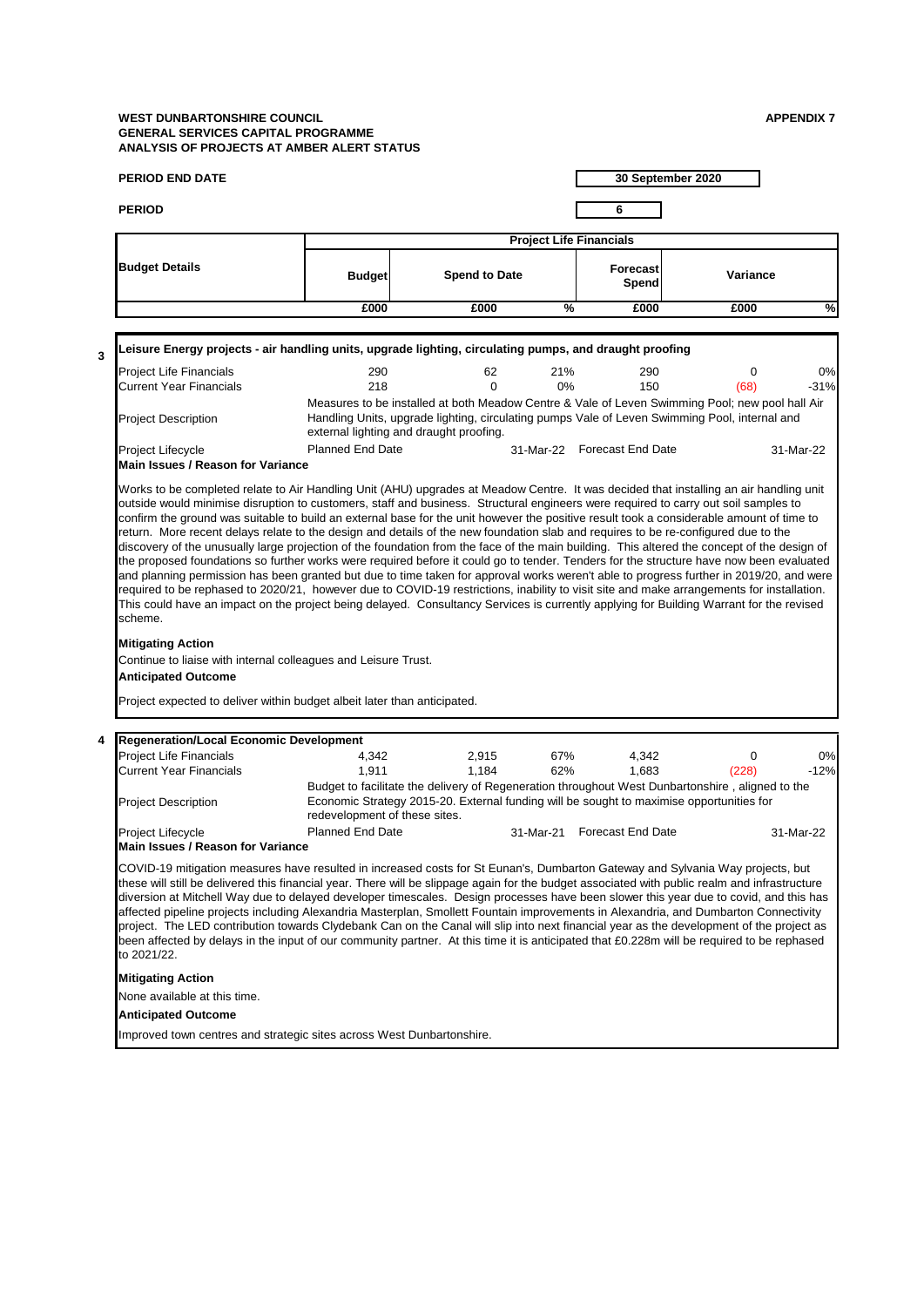**5**

| <b>PERIOD END DATE</b>                                                                 |                                                                                                                                                                                                                                                                                                                                                                                                                                                                                                                                                                                                                                                                                                                                                                                                                      |                      |                                |                          | 30 September 2020 |                |  |  |
|----------------------------------------------------------------------------------------|----------------------------------------------------------------------------------------------------------------------------------------------------------------------------------------------------------------------------------------------------------------------------------------------------------------------------------------------------------------------------------------------------------------------------------------------------------------------------------------------------------------------------------------------------------------------------------------------------------------------------------------------------------------------------------------------------------------------------------------------------------------------------------------------------------------------|----------------------|--------------------------------|--------------------------|-------------------|----------------|--|--|
| <b>PERIOD</b>                                                                          |                                                                                                                                                                                                                                                                                                                                                                                                                                                                                                                                                                                                                                                                                                                                                                                                                      |                      |                                | 6                        |                   |                |  |  |
|                                                                                        |                                                                                                                                                                                                                                                                                                                                                                                                                                                                                                                                                                                                                                                                                                                                                                                                                      |                      | <b>Project Life Financials</b> |                          |                   |                |  |  |
| <b>Budget Details</b>                                                                  | <b>Budget</b>                                                                                                                                                                                                                                                                                                                                                                                                                                                                                                                                                                                                                                                                                                                                                                                                        | <b>Spend to Date</b> |                                | <b>Forecast</b><br>Spend | Variance          |                |  |  |
|                                                                                        | £000                                                                                                                                                                                                                                                                                                                                                                                                                                                                                                                                                                                                                                                                                                                                                                                                                 | £000                 | $\frac{9}{6}$                  | £000                     | £000              | %              |  |  |
| <b>Town Centre Fund</b>                                                                |                                                                                                                                                                                                                                                                                                                                                                                                                                                                                                                                                                                                                                                                                                                                                                                                                      |                      |                                |                          |                   |                |  |  |
| Project Life Financials<br><b>Current Year Financials</b>                              | 1,166<br>1,145                                                                                                                                                                                                                                                                                                                                                                                                                                                                                                                                                                                                                                                                                                                                                                                                       | 159<br>138           | 100%<br>12%                    | 1.166<br>838             | $\Omega$<br>(307) | 100%<br>$-27%$ |  |  |
| <b>Project Description</b>                                                             | Scottish Government funding to help improve local town centres.                                                                                                                                                                                                                                                                                                                                                                                                                                                                                                                                                                                                                                                                                                                                                      |                      |                                |                          |                   |                |  |  |
| <b>Project Lifecycle</b>                                                               | <b>Planned End Date</b>                                                                                                                                                                                                                                                                                                                                                                                                                                                                                                                                                                                                                                                                                                                                                                                              |                      | 31-Mar-21                      | <b>Forecast End Date</b> |                   | 31-Mar-22      |  |  |
|                                                                                        | Main Issues / Reason for Variance<br>Four projects were approved at August 2019 IRED committee, three Regeneration team-led, one Asset-led. Projects were only required<br>to be legally committed by 31 March to secure funding, however Scottish Government later relaxed the condition on legal commitment<br>allowing local authorities a more realistic timescale for commitment and spend (prior to COVID-19 restrictions. This planned expenditure<br>will take place in 2020/21, subject to satisfying COVID-19 related matters in the construction. In September 2020 a further £0.307m was<br>received from Scottish Government for the Town Centre Fund, but at this time it is unlikely this will be able to be utilised this financial year<br>and will required to be rephased to next financial year. |                      |                                |                          |                   |                |  |  |
| <b>Mitigating Action</b>                                                               |                                                                                                                                                                                                                                                                                                                                                                                                                                                                                                                                                                                                                                                                                                                                                                                                                      |                      |                                |                          |                   |                |  |  |
| None required.                                                                         |                                                                                                                                                                                                                                                                                                                                                                                                                                                                                                                                                                                                                                                                                                                                                                                                                      |                      |                                |                          |                   |                |  |  |
| <b>Anticipated Outcome</b><br>To provide improved town centres in West Dunbartonshire. |                                                                                                                                                                                                                                                                                                                                                                                                                                                                                                                                                                                                                                                                                                                                                                                                                      |                      |                                |                          |                   |                |  |  |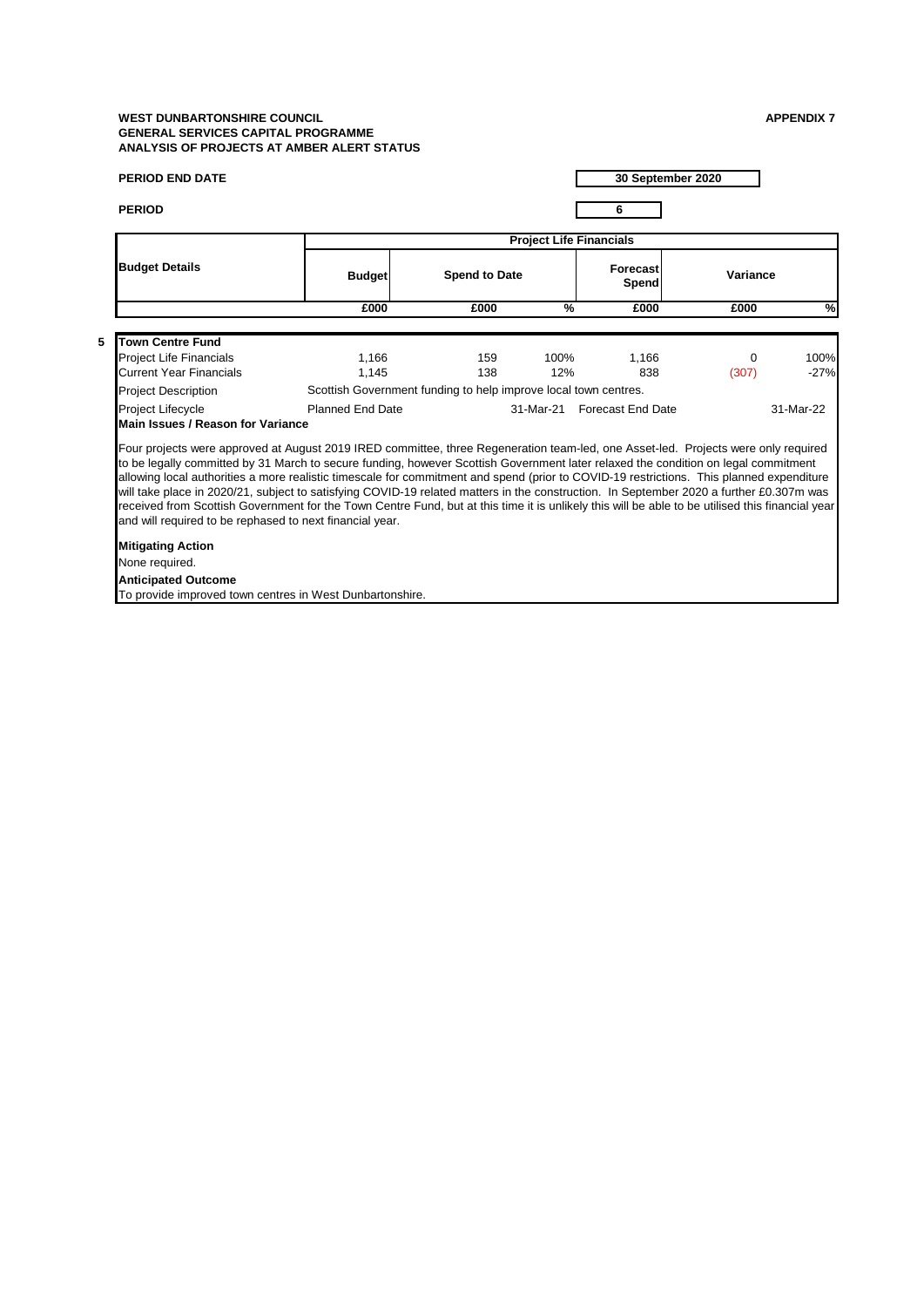| <b>PERIOD END DATE</b> | 30 September 2020 |
|------------------------|-------------------|
| <b>PERIOD</b>          |                   |

|                                                                                                                                                                                                                                                                                                                                                                                                                                                                                                                                                                                                                                               |                                                  |                      |               | <b>Project Life Financials</b>                                              |                      |    |
|-----------------------------------------------------------------------------------------------------------------------------------------------------------------------------------------------------------------------------------------------------------------------------------------------------------------------------------------------------------------------------------------------------------------------------------------------------------------------------------------------------------------------------------------------------------------------------------------------------------------------------------------------|--------------------------------------------------|----------------------|---------------|-----------------------------------------------------------------------------|----------------------|----|
| <b>Budget Details</b>                                                                                                                                                                                                                                                                                                                                                                                                                                                                                                                                                                                                                         | <b>Budget</b>                                    | <b>Spend to Date</b> |               | Forecast<br>Spend                                                           | Variance             |    |
|                                                                                                                                                                                                                                                                                                                                                                                                                                                                                                                                                                                                                                               | £000                                             | £000                 | $\frac{9}{6}$ | £000                                                                        | £000                 |    |
|                                                                                                                                                                                                                                                                                                                                                                                                                                                                                                                                                                                                                                               |                                                  |                      |               |                                                                             |                      |    |
| <b>Purchase of gritters</b>                                                                                                                                                                                                                                                                                                                                                                                                                                                                                                                                                                                                                   |                                                  |                      |               |                                                                             |                      |    |
| Project Life Financials                                                                                                                                                                                                                                                                                                                                                                                                                                                                                                                                                                                                                       | 400                                              | 0<br>$\Omega$        | 0%            | 400                                                                         | $\Omega$<br>$\Omega$ | 0% |
| <b>Current Year Financials</b>                                                                                                                                                                                                                                                                                                                                                                                                                                                                                                                                                                                                                | 400                                              |                      | 0%            | 400                                                                         |                      | 0% |
| <b>Project Description</b>                                                                                                                                                                                                                                                                                                                                                                                                                                                                                                                                                                                                                    | Purchase of gritters.<br><b>Planned End Date</b> |                      |               |                                                                             |                      |    |
| Project Lifecycle                                                                                                                                                                                                                                                                                                                                                                                                                                                                                                                                                                                                                             |                                                  |                      | 31-Mar-21     | <b>Actual End Date</b>                                                      | 31-Mar-21            |    |
| Main Issues / Reason for Variance                                                                                                                                                                                                                                                                                                                                                                                                                                                                                                                                                                                                             |                                                  |                      |               |                                                                             |                      |    |
| Procurement strategy developed and quotations received. Full budget spend anticipated in this financial year.                                                                                                                                                                                                                                                                                                                                                                                                                                                                                                                                 |                                                  |                      |               |                                                                             |                      |    |
| <b>Mitigating Action</b>                                                                                                                                                                                                                                                                                                                                                                                                                                                                                                                                                                                                                      |                                                  |                      |               |                                                                             |                      |    |
| None available at this time.                                                                                                                                                                                                                                                                                                                                                                                                                                                                                                                                                                                                                  |                                                  |                      |               |                                                                             |                      |    |
| <b>Anticipated Outcome</b>                                                                                                                                                                                                                                                                                                                                                                                                                                                                                                                                                                                                                    |                                                  |                      |               |                                                                             |                      |    |
| Receipt of gritters later than anticipated, may be an increase in cost.                                                                                                                                                                                                                                                                                                                                                                                                                                                                                                                                                                       |                                                  |                      |               |                                                                             |                      |    |
| <b>Clydebank Community Sports Hub</b>                                                                                                                                                                                                                                                                                                                                                                                                                                                                                                                                                                                                         |                                                  |                      |               |                                                                             |                      |    |
| <b>Project Life Financials</b>                                                                                                                                                                                                                                                                                                                                                                                                                                                                                                                                                                                                                | 3,865                                            | 3.798                | 98%           | 3,865                                                                       | $\mathbf 0$          | 0% |
| <b>Current Year Financials</b>                                                                                                                                                                                                                                                                                                                                                                                                                                                                                                                                                                                                                | 67                                               | $\mathbf{1}$         | 1%            | 67                                                                          | $\Omega$             | 0% |
| <b>Project Description</b>                                                                                                                                                                                                                                                                                                                                                                                                                                                                                                                                                                                                                    | Creation of a community and sport hub.           |                      |               |                                                                             |                      |    |
| <b>Project Lifecycle</b>                                                                                                                                                                                                                                                                                                                                                                                                                                                                                                                                                                                                                      | Planned End Date                                 |                      | 31-Mar-21     | <b>Forecast End Date</b>                                                    | 31-Mar-21            |    |
| Main Issues / Reason for Variance                                                                                                                                                                                                                                                                                                                                                                                                                                                                                                                                                                                                             |                                                  |                      |               |                                                                             |                      |    |
| Practitioner with a view to commissioning third parties to rectify defects. There are anticipated minor professional fees to be paid in 2020/21 and<br>the previously withheld retention monies will now be looked upon for the budget to rectify defects and complete the minor works. Officers have<br>received correspondence from the Insolvency Practitioner cost consultant requesting payment of the withheld retention money, which is being<br>disputed by officers.<br><b>Mitigating Action</b><br>Project Team officers are engaging with Procurement and Legal Services at this time following the announcement of CBC going into |                                                  |                      |               |                                                                             |                      |    |
| administration. Costs to rectify remaining defects and complete grass pitch works are being prepared and will be assessed against remaining<br>budget.                                                                                                                                                                                                                                                                                                                                                                                                                                                                                        |                                                  |                      |               |                                                                             |                      |    |
| <b>Anticipated Outcome</b>                                                                                                                                                                                                                                                                                                                                                                                                                                                                                                                                                                                                                    |                                                  |                      |               |                                                                             |                      |    |
| New facility has been operational since October 2018. Project reporting a forecasted overspend.                                                                                                                                                                                                                                                                                                                                                                                                                                                                                                                                               |                                                  |                      |               |                                                                             |                      |    |
| <b>Community Capital Fund</b>                                                                                                                                                                                                                                                                                                                                                                                                                                                                                                                                                                                                                 |                                                  |                      |               |                                                                             |                      |    |
| <b>Project Life Financials</b>                                                                                                                                                                                                                                                                                                                                                                                                                                                                                                                                                                                                                | 3,851                                            | 3.660                | 95%           | 3,851                                                                       | $\mathbf 0$          | 0% |
| <b>Current Year Financials</b>                                                                                                                                                                                                                                                                                                                                                                                                                                                                                                                                                                                                                | 213                                              | 22                   | 10%           | 213                                                                         | $\Omega$             | 0% |
| <b>Project Description</b>                                                                                                                                                                                                                                                                                                                                                                                                                                                                                                                                                                                                                    |                                                  |                      |               | Upgrade and improve recreational facilities throughout West Dunbartonshire. |                      |    |
| Project Lifecycle                                                                                                                                                                                                                                                                                                                                                                                                                                                                                                                                                                                                                             | <b>Planned End Date</b>                          |                      |               | 31-Mar-21 Forecast End Date                                                 | 31-Mar-21            |    |
| Main Issues / Reason for Variance                                                                                                                                                                                                                                                                                                                                                                                                                                                                                                                                                                                                             |                                                  |                      |               |                                                                             |                      |    |
| Works to be completed relate to four play parks at Levengrove Park, Balloch Park, Moss o Balloch and Central Alexandria. Works resumed<br>August 2020 following COVID-19 restrictions with completion anticipated by 31 March 2021.                                                                                                                                                                                                                                                                                                                                                                                                           |                                                  |                      |               |                                                                             |                      |    |
| <b>Mitigating Action</b>                                                                                                                                                                                                                                                                                                                                                                                                                                                                                                                                                                                                                      |                                                  |                      |               |                                                                             |                      |    |
| None required at this time.                                                                                                                                                                                                                                                                                                                                                                                                                                                                                                                                                                                                                   |                                                  |                      |               |                                                                             |                      |    |
| <b>Anticipated Outcome</b>                                                                                                                                                                                                                                                                                                                                                                                                                                                                                                                                                                                                                    |                                                  |                      |               |                                                                             |                      |    |
| Improved recreational facilities throughout WDC.                                                                                                                                                                                                                                                                                                                                                                                                                                                                                                                                                                                              |                                                  |                      |               |                                                                             |                      |    |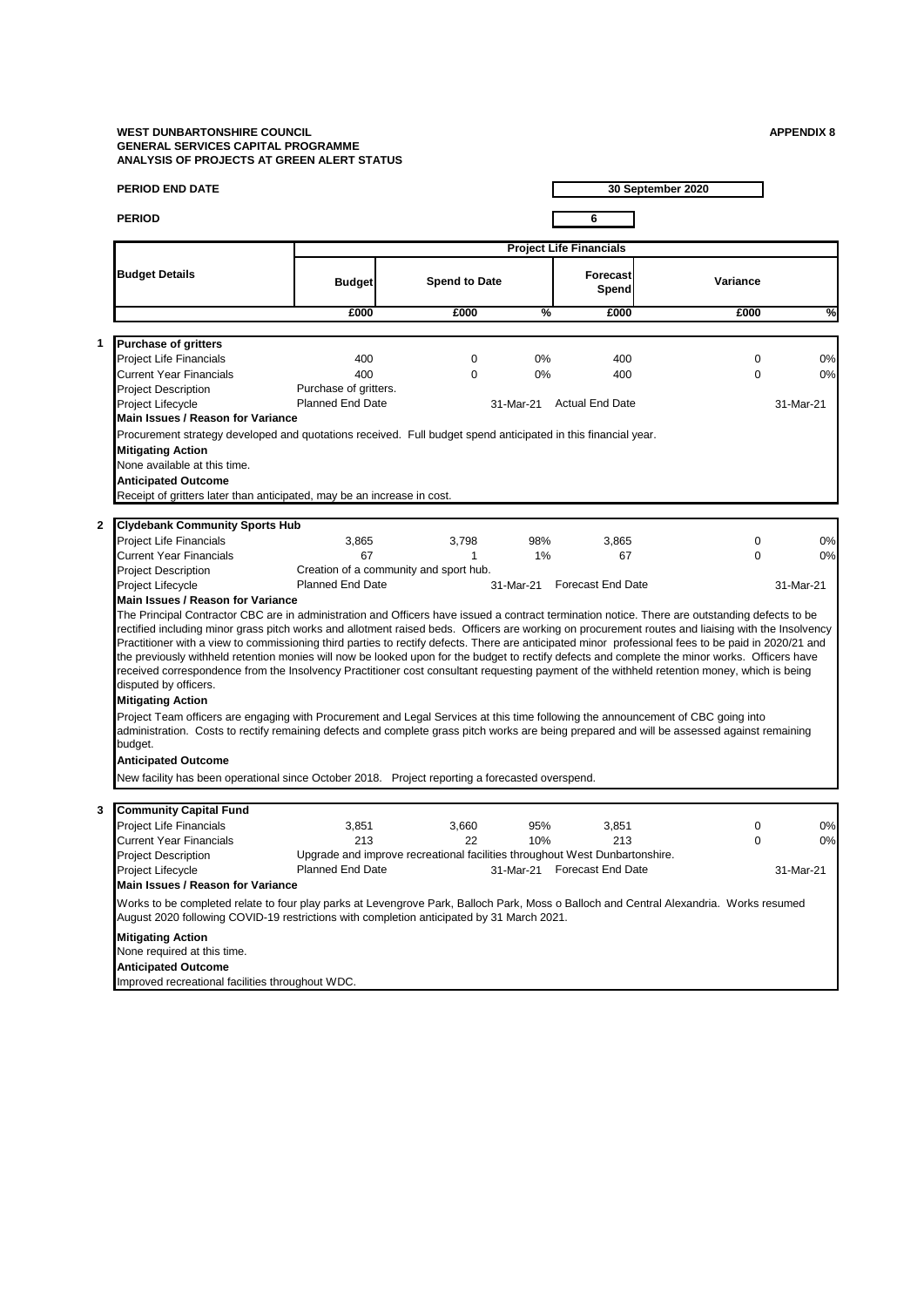|   | PERIOD END DATE                                                                                                                                                                                                                                                                                                                                                                                                                                   |                                                      |                      |            |                                          | 30 September 2020                                                                                                |                       |
|---|---------------------------------------------------------------------------------------------------------------------------------------------------------------------------------------------------------------------------------------------------------------------------------------------------------------------------------------------------------------------------------------------------------------------------------------------------|------------------------------------------------------|----------------------|------------|------------------------------------------|------------------------------------------------------------------------------------------------------------------|-----------------------|
|   | <b>PERIOD</b>                                                                                                                                                                                                                                                                                                                                                                                                                                     |                                                      |                      |            | 6                                        |                                                                                                                  |                       |
|   |                                                                                                                                                                                                                                                                                                                                                                                                                                                   |                                                      |                      |            | <b>Project Life Financials</b>           |                                                                                                                  |                       |
|   | <b>Budget Details</b>                                                                                                                                                                                                                                                                                                                                                                                                                             | <b>Budget</b>                                        | <b>Spend to Date</b> |            | Forecast<br>Spend                        | Variance                                                                                                         |                       |
|   |                                                                                                                                                                                                                                                                                                                                                                                                                                                   | £000                                                 | £000                 | %          | £000                                     | £000                                                                                                             | %                     |
|   |                                                                                                                                                                                                                                                                                                                                                                                                                                                   |                                                      |                      |            |                                          |                                                                                                                  |                       |
| 4 | <b>Community Sports Fund</b>                                                                                                                                                                                                                                                                                                                                                                                                                      |                                                      |                      |            |                                          |                                                                                                                  |                       |
|   | <b>Project Life Financials</b><br><b>Current Year Financials</b>                                                                                                                                                                                                                                                                                                                                                                                  | 472<br>66                                            | 406<br>$\Omega$      | 86%<br>0%  | 472<br>66                                | $\mathbf 0$<br>$\Omega$                                                                                          | 0%<br>0%              |
|   | <b>Project Description</b>                                                                                                                                                                                                                                                                                                                                                                                                                        |                                                      |                      |            |                                          | Match funding of up to 75% for local sports clubs to develop business cases to improve facilities.               |                       |
|   | Project Lifecycle<br>Main Issues / Reason for Variance                                                                                                                                                                                                                                                                                                                                                                                            | <b>Planned End Date</b>                              |                      |            | 31-Mar-21 Forecast End Date              |                                                                                                                  | 31-Mar-21             |
|   | 2017/18 was the final year of a project to fund external/community sports groups which is now closed to new applications. Officers have<br>evaluated submissions received within the final round of applications. Full spend has been committed, however the timing of spend is dependent<br>on external groups proceeding with projects as planned. It is hopeful that full budget spend can be achieved in 2020/21.<br><b>Mitigating Action</b> |                                                      |                      |            |                                          |                                                                                                                  |                       |
|   | Officers will continue to liaise with community groups to ensure progress is made with projects.<br><b>Anticipated Outcome</b><br>Improve sport facilities to a wide range of organisations WDC.                                                                                                                                                                                                                                                  |                                                      |                      |            |                                          |                                                                                                                  |                       |
|   |                                                                                                                                                                                                                                                                                                                                                                                                                                                   |                                                      |                      |            |                                          |                                                                                                                  |                       |
| 5 | Holm Park & Yoker Athletic FC<br><b>Project Life Financials</b><br><b>Current Year Financials</b><br><b>Project Description</b><br>Project Lifecycle                                                                                                                                                                                                                                                                                              | 750<br>92<br><b>Planned End Date</b>                 | 658<br>$\Omega$      | 88%<br>0%  | 750<br>92<br>31-Mar-21 Forecast End Date | 0<br>$\Omega$<br>Develop a new 3G pitch to act as a home venue for Clydebank FC with extensive community access. | 0%<br>0%<br>31-Mar-21 |
|   | Main Issues / Reason for Variance                                                                                                                                                                                                                                                                                                                                                                                                                 |                                                      |                      |            |                                          |                                                                                                                  |                       |
|   | Awaiting programme from subcontractors for works to stand, however full budget spend anticipated this financial year.<br><b>Mitigating Action</b><br>None required at this time.<br><b>Anticipated Outcome</b><br>Project delivered on budget.                                                                                                                                                                                                    |                                                      |                      |            |                                          |                                                                                                                  |                       |
| 6 | <b>Environmental Improvement Fund</b>                                                                                                                                                                                                                                                                                                                                                                                                             |                                                      |                      |            |                                          |                                                                                                                  |                       |
|   | <b>Project Life Financials</b><br><b>Current Year Financials</b>                                                                                                                                                                                                                                                                                                                                                                                  | 1,726<br>42                                          | 1,704<br>19          | 99%<br>46% | 1,726<br>42                              | 0<br>$\Omega$                                                                                                    | 0%<br>0%              |
|   | <b>Project Description</b>                                                                                                                                                                                                                                                                                                                                                                                                                        | Dunbartonshire.                                      |                      |            |                                          | This fund has been created to deliver environmental improvement projects for communities throughout West         |                       |
|   | Project Lifecycle<br>Main Issues / Reason for Variance                                                                                                                                                                                                                                                                                                                                                                                            | Planned End Date                                     |                      |            | 31-Mar-21 Forecast End Date              |                                                                                                                  | 31-Mar-21             |
|   | Remaining budget to fund the retentions of Mountblow 3G pitch and final minor expenditure.<br><b>Mitigating Action</b><br>None available at this time.<br><b>Anticipated Outcome</b><br>Project delivered on budget.                                                                                                                                                                                                                              |                                                      |                      |            |                                          |                                                                                                                  |                       |
| 7 |                                                                                                                                                                                                                                                                                                                                                                                                                                                   |                                                      |                      |            |                                          |                                                                                                                  |                       |
|   | <b>New Clydebank Leisure Centre</b><br>Project Life Financials<br><b>Current Year Financials</b>                                                                                                                                                                                                                                                                                                                                                  | 23,758<br>2                                          | 23,756<br>0          | 100%<br>0% | 23,758<br>2                              | 0<br>$\mathbf 0$                                                                                                 | 0%<br>0%              |
|   | <b>Project Description</b><br>Project Lifecycle                                                                                                                                                                                                                                                                                                                                                                                                   | Provision of new leisure centre.<br>Planned End Date |                      |            | 31-Mar-21 Forecast End Date              |                                                                                                                  | 31-Mar-21             |
|   | Main Issues / Reason for Variance<br>Final minor expenditure committed.                                                                                                                                                                                                                                                                                                                                                                           |                                                      |                      |            |                                          |                                                                                                                  |                       |
|   | <b>Mitigating Action</b><br>None required at this time.<br><b>Anticipated Outcome</b>                                                                                                                                                                                                                                                                                                                                                             |                                                      |                      |            |                                          |                                                                                                                  |                       |
|   | Project delivered on time and under budget. Underspend removed from budget in 2018/19.                                                                                                                                                                                                                                                                                                                                                            |                                                      |                      |            |                                          |                                                                                                                  |                       |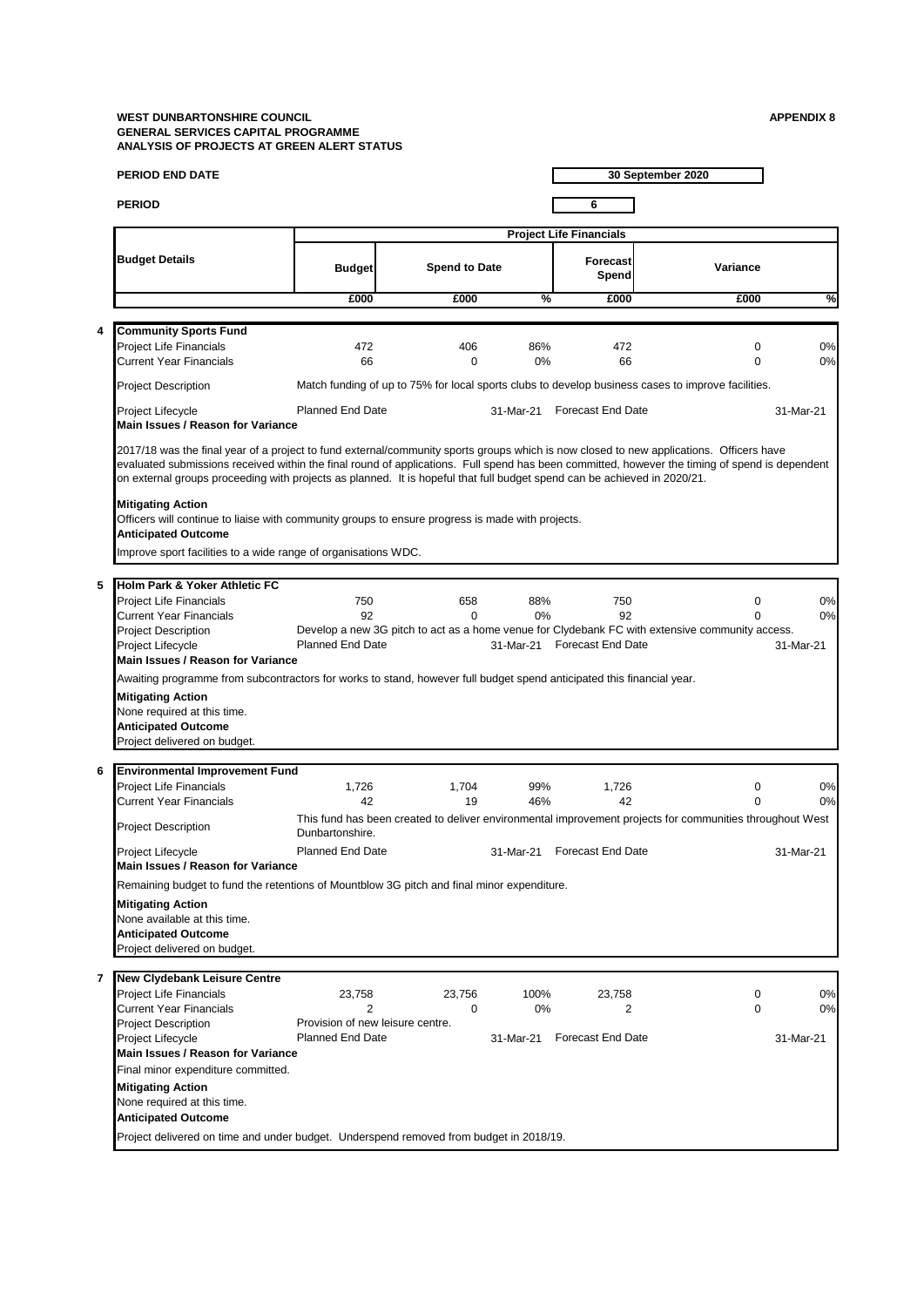|    | PERIOD END DATE                                                                                                                                                                                                                                                                                                                                                                                                                                                                                                                                                                                                                                                                                                                                                                                                                                                                                                            |                                |                                                                       |            |                                           | 30 September 2020                                                                                               |                       |
|----|----------------------------------------------------------------------------------------------------------------------------------------------------------------------------------------------------------------------------------------------------------------------------------------------------------------------------------------------------------------------------------------------------------------------------------------------------------------------------------------------------------------------------------------------------------------------------------------------------------------------------------------------------------------------------------------------------------------------------------------------------------------------------------------------------------------------------------------------------------------------------------------------------------------------------|--------------------------------|-----------------------------------------------------------------------|------------|-------------------------------------------|-----------------------------------------------------------------------------------------------------------------|-----------------------|
|    | <b>PERIOD</b>                                                                                                                                                                                                                                                                                                                                                                                                                                                                                                                                                                                                                                                                                                                                                                                                                                                                                                              |                                |                                                                       |            | 6                                         |                                                                                                                 |                       |
|    |                                                                                                                                                                                                                                                                                                                                                                                                                                                                                                                                                                                                                                                                                                                                                                                                                                                                                                                            |                                |                                                                       |            | <b>Project Life Financials</b>            |                                                                                                                 |                       |
|    | <b>Budget Details</b>                                                                                                                                                                                                                                                                                                                                                                                                                                                                                                                                                                                                                                                                                                                                                                                                                                                                                                      | <b>Budget</b>                  | <b>Spend to Date</b>                                                  |            | Forecast<br>Spend                         | Variance                                                                                                        |                       |
|    |                                                                                                                                                                                                                                                                                                                                                                                                                                                                                                                                                                                                                                                                                                                                                                                                                                                                                                                            | £000                           | £000                                                                  | %          | £000                                      | £000                                                                                                            | %                     |
|    |                                                                                                                                                                                                                                                                                                                                                                                                                                                                                                                                                                                                                                                                                                                                                                                                                                                                                                                            |                                |                                                                       |            |                                           |                                                                                                                 |                       |
| 8  | Public non-adopted paths and roads<br><b>Project Life Financials</b><br><b>Current Year Financials</b>                                                                                                                                                                                                                                                                                                                                                                                                                                                                                                                                                                                                                                                                                                                                                                                                                     | 1,068<br>288                   | 823<br>43                                                             | 77%<br>15% | 1,068<br>288                              | $\mathbf 0$                                                                                                     | 0%<br>0%              |
|    | <b>Project Description</b>                                                                                                                                                                                                                                                                                                                                                                                                                                                                                                                                                                                                                                                                                                                                                                                                                                                                                                 | cemeteries and civic spaces.   |                                                                       |            |                                           | Upgrades to drainage and lighting to enhance the lifespan of paths and roads within facilities in public parks, |                       |
|    | Project Lifecycle<br>Main Issues / Reason for Variance                                                                                                                                                                                                                                                                                                                                                                                                                                                                                                                                                                                                                                                                                                                                                                                                                                                                     | <b>Planned End Date</b>        |                                                                       | 31-Mar-21  | <b>Forecast End Date</b>                  |                                                                                                                 | 31-Mar-21             |
|    | Projects delayed due to COVID-19 restrictions, however, contractors now back working and works expected to be caught up and completed by<br>end of financial year.                                                                                                                                                                                                                                                                                                                                                                                                                                                                                                                                                                                                                                                                                                                                                         |                                |                                                                       |            |                                           |                                                                                                                 |                       |
|    | <b>Mitigating Action</b>                                                                                                                                                                                                                                                                                                                                                                                                                                                                                                                                                                                                                                                                                                                                                                                                                                                                                                   |                                |                                                                       |            |                                           |                                                                                                                 |                       |
|    | Works to be complete as soon as possible.<br><b>Anticipated Outcome</b>                                                                                                                                                                                                                                                                                                                                                                                                                                                                                                                                                                                                                                                                                                                                                                                                                                                    |                                |                                                                       |            |                                           |                                                                                                                 |                       |
|    | Upgraded footpaths.                                                                                                                                                                                                                                                                                                                                                                                                                                                                                                                                                                                                                                                                                                                                                                                                                                                                                                        |                                |                                                                       |            |                                           |                                                                                                                 |                       |
| 9  |                                                                                                                                                                                                                                                                                                                                                                                                                                                                                                                                                                                                                                                                                                                                                                                                                                                                                                                            |                                |                                                                       |            |                                           |                                                                                                                 |                       |
|    | <b>Sports Facilities Upgrades</b><br><b>Project Life Financials</b>                                                                                                                                                                                                                                                                                                                                                                                                                                                                                                                                                                                                                                                                                                                                                                                                                                                        | 193                            | 70                                                                    | 36%        | 193                                       | 0                                                                                                               | 0%                    |
|    | <b>Current Year Financials</b>                                                                                                                                                                                                                                                                                                                                                                                                                                                                                                                                                                                                                                                                                                                                                                                                                                                                                             | 167                            | 44                                                                    | 26%        | 167                                       | $\Omega$                                                                                                        | 0%                    |
|    | <b>Project Description</b>                                                                                                                                                                                                                                                                                                                                                                                                                                                                                                                                                                                                                                                                                                                                                                                                                                                                                                 |                                | Scotland. Agreement in principle to wider WDC strategic priorities.   |            |                                           | Project is part of wider investment in sporting facilities and is dependent on match funding from Sports        |                       |
|    | Project Lifecycle<br>Main Issues / Reason for Variance                                                                                                                                                                                                                                                                                                                                                                                                                                                                                                                                                                                                                                                                                                                                                                                                                                                                     | <b>Planned End Date</b>        |                                                                       |            | 31-Mar-21 Forecast End Date               |                                                                                                                 | 31-Oct-20             |
|    | The budget has been allocated for construction of 3 All weather tennis courts at Argyll Park. This project was estimated to cost £0.165m and it<br>was hopeful that with application to The Lawn Tennis Association, match funding would be received, however following discussions with The<br>Lawn Tennis Association in April 2018 they have only offered 25% funding. Match funding of 25% has also been provided by Sports Scotland.<br>The project has now been tendered, and despite a value engineering exercise the project cost is excepted to total £0.020m over allocated budget.<br>As a result Sports Scotland have agreed to increase their funding by £0.020m to allow the project to progress. The contract was awarded and<br>expected to commence in March 2020, however was postponed due to COVID-19 restrictions. Works re-commenced August 2020 and expected<br>to be complete end of October 2020. |                                |                                                                       |            |                                           |                                                                                                                 |                       |
|    | <b>Mitigating Action</b><br>None available at this time.<br><b>Anticipated Outcome</b><br>To deliver project within budget albeit later than first anticipated.                                                                                                                                                                                                                                                                                                                                                                                                                                                                                                                                                                                                                                                                                                                                                            |                                |                                                                       |            |                                           |                                                                                                                 |                       |
| 10 | New Sports Changing Facility Dumbarton West (Old OLSP site)                                                                                                                                                                                                                                                                                                                                                                                                                                                                                                                                                                                                                                                                                                                                                                                                                                                                |                                |                                                                       |            |                                           |                                                                                                                 |                       |
|    | Project Life Financials<br><b>Current Year Financials</b><br><b>Project Description</b><br>Project Lifecycle<br>Main Issues / Reason for Variance                                                                                                                                                                                                                                                                                                                                                                                                                                                                                                                                                                                                                                                                                                                                                                          | 350<br>341<br>Planned End Date | 9<br>0<br>New Sports Changing Facility Dumbarton West (Old OLSP site) | 2%<br>0%   | 350<br>341<br>31-Mar-21 Forecast End Date | 0<br>$\mathbf 0$                                                                                                | 0%<br>0%<br>31-Mar-21 |
|    | Demolition and site investigation works are complete. Project progression has been delayed in 2020/21 due to COVID-19 restrictions. Planning<br>permission has now been submitted however design has to be re-visited to tie in with new housing site. Final budget spend for the year will be<br>dependent on outcome of new design, but it is hopeful at this time that this can be achieved. Full budget spend therefore forecast.                                                                                                                                                                                                                                                                                                                                                                                                                                                                                      |                                |                                                                       |            |                                           |                                                                                                                 |                       |
|    | <b>Mitigating Action</b><br>Continue to liaise with Planning to take the project forward and prevent further delay.<br><b>Anticipated Outcome</b>                                                                                                                                                                                                                                                                                                                                                                                                                                                                                                                                                                                                                                                                                                                                                                          |                                |                                                                       |            |                                           |                                                                                                                 |                       |
|    | To deliver new sports changing facility.                                                                                                                                                                                                                                                                                                                                                                                                                                                                                                                                                                                                                                                                                                                                                                                                                                                                                   |                                |                                                                       |            |                                           |                                                                                                                 |                       |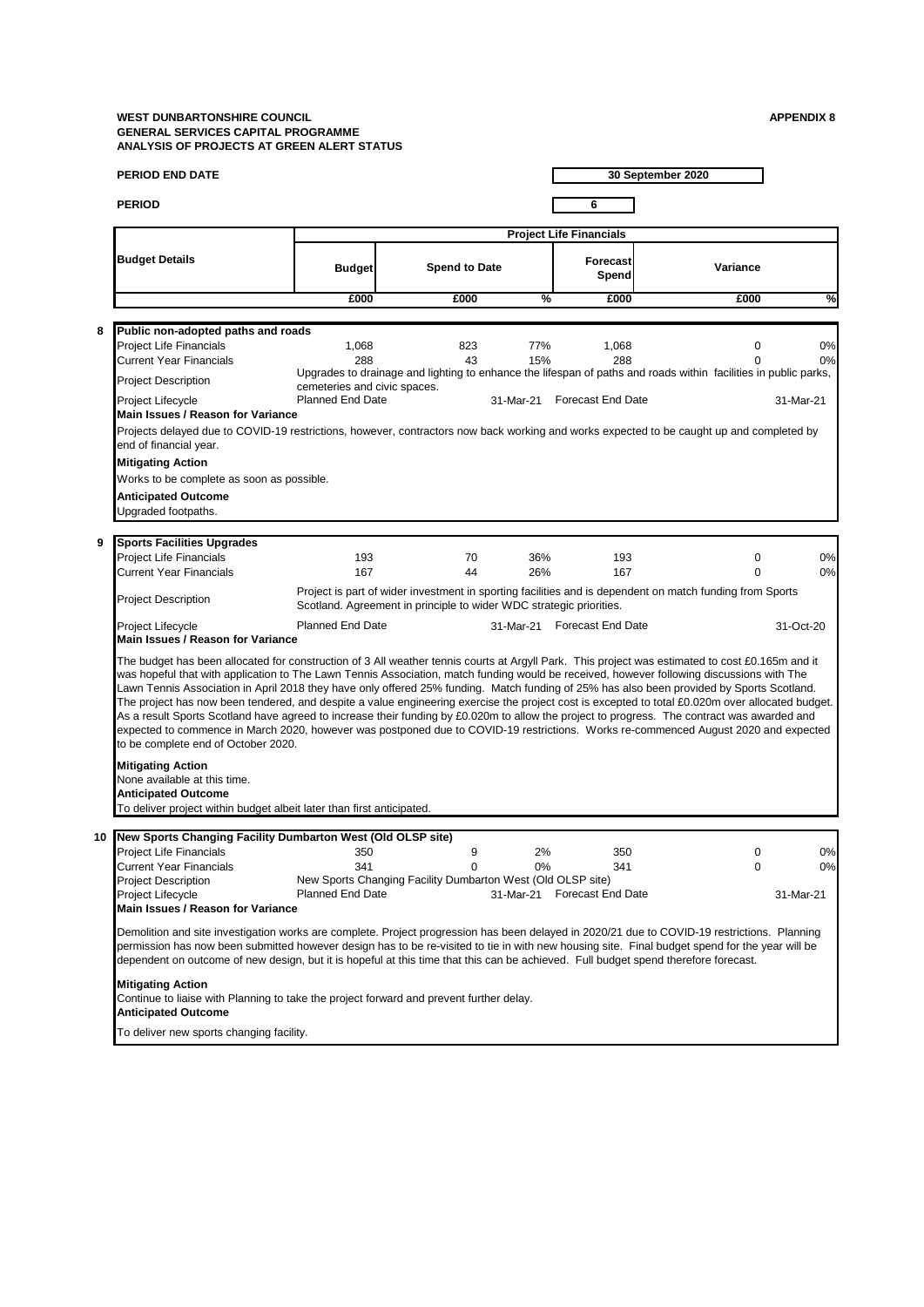|    | PERIOD END DATE                                                                                                                                                                                                                                                               |                                |                                                                          |           |                                    | 30 September 2020                                                                                                      |                 |
|----|-------------------------------------------------------------------------------------------------------------------------------------------------------------------------------------------------------------------------------------------------------------------------------|--------------------------------|--------------------------------------------------------------------------|-----------|------------------------------------|------------------------------------------------------------------------------------------------------------------------|-----------------|
|    | <b>PERIOD</b>                                                                                                                                                                                                                                                                 |                                |                                                                          |           | 6                                  |                                                                                                                        |                 |
|    |                                                                                                                                                                                                                                                                               |                                |                                                                          |           | <b>Project Life Financials</b>     |                                                                                                                        |                 |
|    | <b>Budget Details</b>                                                                                                                                                                                                                                                         | <b>Budget</b>                  | <b>Spend to Date</b>                                                     |           | Forecast<br>Spend                  | Variance                                                                                                               |                 |
|    |                                                                                                                                                                                                                                                                               | £000                           | £000                                                                     | %         | £000                               | £000                                                                                                                   | %               |
|    |                                                                                                                                                                                                                                                                               |                                |                                                                          |           |                                    |                                                                                                                        |                 |
| 11 | New Sports Changing Facility at Duntocher<br><b>Project Life Financials</b><br><b>Current Year Financials</b><br><b>Project Description</b>                                                                                                                                   | 300<br>281                     | 20<br>$\overline{7}$<br>New Sports Changing Facility at Duntocher        | 7%<br>3%  | 300<br>281                         | $\mathbf 0$<br>$\mathbf 0$                                                                                             | 0%<br>0%        |
|    | Project Lifecycle<br>Main Issues / Reason for Variance                                                                                                                                                                                                                        | <b>Planned End Date</b>        |                                                                          | 31-Mar-22 | <b>Forecast End Date</b>           |                                                                                                                        | 31-Dec-20       |
|    | Works have commenced on site and due to complete by the end of December 2020.<br><b>Mitigating Action</b><br>None required at this time.<br><b>Anticipated Outcome</b>                                                                                                        |                                |                                                                          |           |                                    |                                                                                                                        |                 |
|    | To deliver new sports changing facility.                                                                                                                                                                                                                                      |                                |                                                                          |           |                                    |                                                                                                                        |                 |
|    | 12 Auld Street Clydebank - Bond<br>Project Life Financials<br><b>Current Year Financials</b>                                                                                                                                                                                  | 400<br>42                      | 358<br>0                                                                 | 89%<br>0% | 400<br>42                          | $\mathbf 0$<br>$\Omega$                                                                                                | 0%<br>0%        |
|    | <b>Project Description</b>                                                                                                                                                                                                                                                    |                                | Completion of roadworks associated with Auld Street housing development. |           |                                    |                                                                                                                        |                 |
|    | Project Lifecycle<br>Main Issues / Reason for Variance                                                                                                                                                                                                                        | <b>Planned End Date</b>        |                                                                          | 31-Mar-21 | <b>Forecast End Date</b>           |                                                                                                                        | 31-Mar-21       |
|    | COVID-19 restrictions has prevented progress of these works in 2020/21, however it is hopeful as restrictions are lifted, works can still be<br>completed in 2020/21.                                                                                                         |                                |                                                                          |           |                                    |                                                                                                                        |                 |
|    | <b>Mitigating Action</b><br>None available due to Government guidance intention is to re-programme works & re-allocate resource with a view to completion this financial<br>year.<br><b>Anticipated Outcome</b><br>Intention is to complete works for this budget in 2020/21. |                                |                                                                          |           |                                    |                                                                                                                        |                 |
|    | 13 Cycling, Walking and Safer Streets<br>Project Life Financials                                                                                                                                                                                                              | 474                            | 94                                                                       | 20%       | 474                                | 0                                                                                                                      | 0%              |
|    | <b>Current Year Financials</b><br><b>Project Description</b><br>Project Lifecycle<br>Main Issues / Reason for Variance                                                                                                                                                        | 474<br><b>Planned End Date</b> | 94                                                                       | 20%       | 474<br>31-Mar-21 Forecast End Date | $\Omega$<br>Introduction of enhanced walking routes and traffic calming schemes to introduce safer streets within West | 0%<br>31-Mar-21 |
|    | Works that were not completed due to COVID-19 restrictions will be prioritised in 2020/21 when Government guidance permits, to utilise this<br>budget in the timeframe required.                                                                                              |                                |                                                                          |           |                                    |                                                                                                                        |                 |
|    | <b>Mitigating Action</b><br>None available due to Government quidance intention is to re-programme works & re-allocate resource with a view to completion this financial<br>year                                                                                              |                                |                                                                          |           |                                    |                                                                                                                        |                 |
|    | <b>Anticipated Outcome</b><br>Intention is to complete works for this budget in 2020/21                                                                                                                                                                                       |                                |                                                                          |           |                                    |                                                                                                                        |                 |
|    | 14 Footways/Cycle Path Upgrades                                                                                                                                                                                                                                               |                                |                                                                          |           |                                    |                                                                                                                        |                 |
|    | Project Life Financials<br><b>Current Year Financials</b>                                                                                                                                                                                                                     | 119<br>119                     | 0<br>$\mathbf 0$                                                         | 0%<br>0%  | 119<br>119                         | 0<br>$\mathbf 0$                                                                                                       | 0%<br>0%        |
|    | <b>Project Description</b><br>Project Lifecycle<br>Main Issues / Reason for Variance                                                                                                                                                                                          | <b>Planned End Date</b>        |                                                                          |           | 31-Mar-21 Forecast End Date        | Renewal and/or enhancement of failed footpaths/cycle paths through West Dunbartonshire.                                | 31-Mar-21       |
|    | Works were delayed due to COVID-19 restrictions however it is anticipated that the previously planned programme of works will still go ahead<br>although the delivery method may have to be reviewed.                                                                         |                                |                                                                          |           |                                    |                                                                                                                        |                 |
|    | <b>Mitigating Action</b><br>None required at this time but if necessary a review of delivery method will be undertaken.<br><b>Anticipated Outcome</b>                                                                                                                         |                                |                                                                          |           |                                    |                                                                                                                        |                 |
|    | Project complete within timescale.                                                                                                                                                                                                                                            |                                |                                                                          |           |                                    |                                                                                                                        |                 |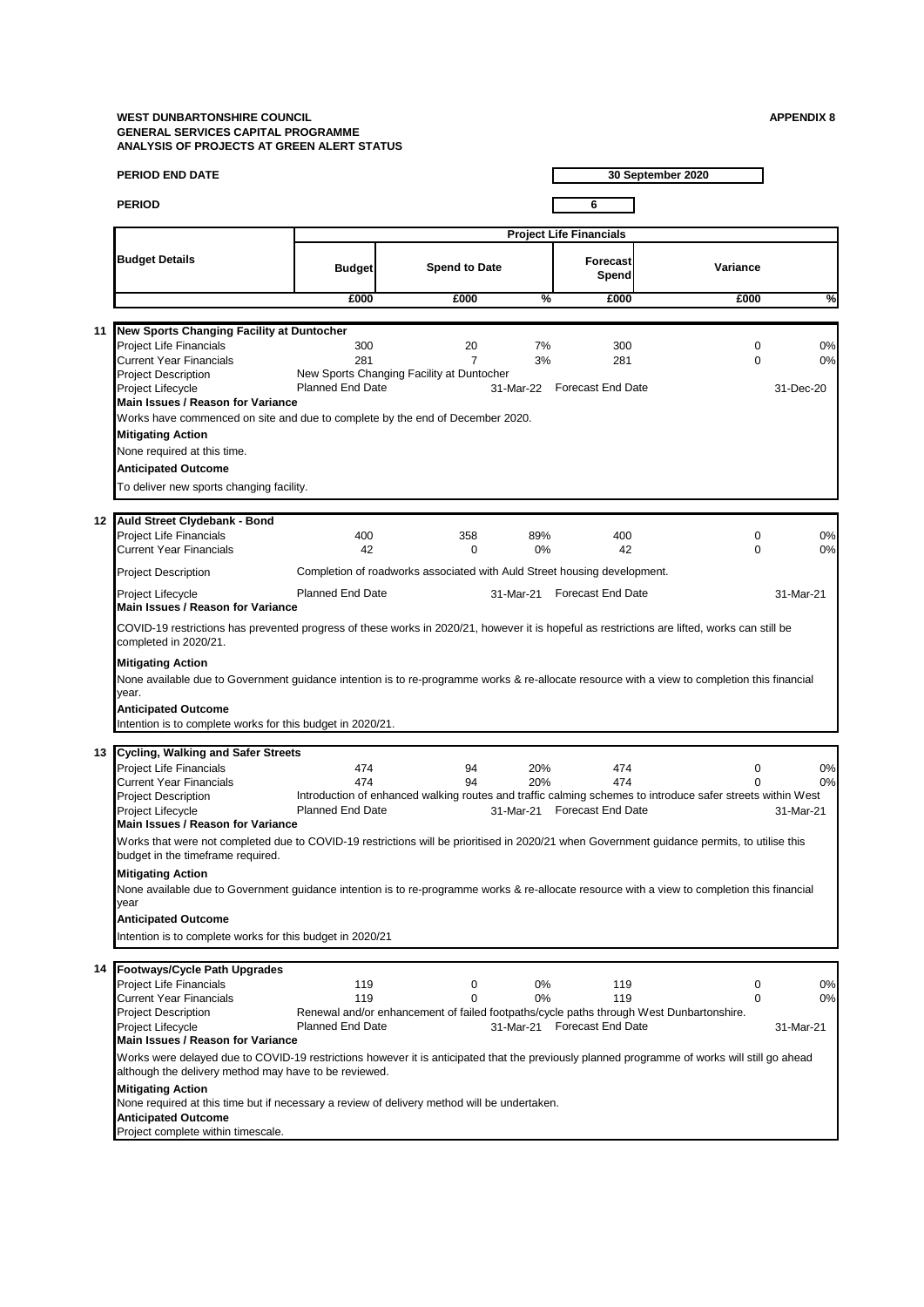|    | <b>PERIOD END DATE</b>                                                                                                                                                                                                                                     |                                                                 |                      |             |                                | 30 September 2020                                                                                   |           |
|----|------------------------------------------------------------------------------------------------------------------------------------------------------------------------------------------------------------------------------------------------------------|-----------------------------------------------------------------|----------------------|-------------|--------------------------------|-----------------------------------------------------------------------------------------------------|-----------|
|    | <b>PERIOD</b>                                                                                                                                                                                                                                              |                                                                 |                      |             | 6                              |                                                                                                     |           |
|    |                                                                                                                                                                                                                                                            |                                                                 |                      |             | <b>Project Life Financials</b> |                                                                                                     |           |
|    | <b>Budget Details</b>                                                                                                                                                                                                                                      | <b>Budget</b>                                                   | <b>Spend to Date</b> |             | <b>Forecast</b><br>Spend       | Variance                                                                                            |           |
|    |                                                                                                                                                                                                                                                            | £000                                                            | £000                 | %           | £000                           | £000                                                                                                | %         |
|    |                                                                                                                                                                                                                                                            |                                                                 |                      |             |                                |                                                                                                     |           |
| 15 | <b>River Leven Flood Prevention Scheme</b><br><b>Project Life Financials</b>                                                                                                                                                                               | 800                                                             | 124                  | 16%         | 800                            | $\mathbf 0$                                                                                         | 0%        |
|    | <b>Current Year Financials</b>                                                                                                                                                                                                                             | 96                                                              | $\Omega$             | 0%          | 96                             | $\Omega$                                                                                            | 0%        |
|    | <b>Project Description</b><br>Project Lifecycle                                                                                                                                                                                                            | River Leven Flood Prevention Scheme.<br><b>Planned End Date</b> |                      | 31-Mar-23   | <b>Forecast End Date</b>       |                                                                                                     | 31-Mar-23 |
|    | Main Issues / Reason for Variance                                                                                                                                                                                                                          |                                                                 |                      |             |                                |                                                                                                     |           |
|    | Consultant engaged and working on options for River Leven Flood Prevention Scheme. Project progress has however been delayed in 2020/21<br>due to COVID-19 restrictions, although it is still anticipated full budget can be spent.                        |                                                                 |                      |             |                                |                                                                                                     |           |
|    | <b>Mitigating Action</b>                                                                                                                                                                                                                                   |                                                                 |                      |             |                                |                                                                                                     |           |
|    | None available due to Government guidance intention is to re-programme works & re-allocate resource with a view to completion this financial<br>year.                                                                                                      |                                                                 |                      |             |                                |                                                                                                     |           |
|    | <b>Anticipated Outcome</b>                                                                                                                                                                                                                                 |                                                                 |                      |             |                                |                                                                                                     |           |
|    | Intention is to complete works for this budget in 2020/21.                                                                                                                                                                                                 |                                                                 |                      |             |                                |                                                                                                     |           |
| 16 | <b>Infrastructure - Flooding</b>                                                                                                                                                                                                                           |                                                                 |                      |             |                                |                                                                                                     |           |
|    | <b>Project Life Financials</b>                                                                                                                                                                                                                             | 144                                                             | 0                    | 0%          | 144                            | $\mathbf 0$                                                                                         | 0%        |
|    | <b>Current Year Financials</b>                                                                                                                                                                                                                             | 144                                                             | $\Omega$             | 0%          | 144                            | 0<br>Essential renewal of failed drainage assets to minimise flood risk within West Dunbartonshire. | 0%        |
|    | <b>Project Description</b><br>Project Lifecycle                                                                                                                                                                                                            | <b>Planned End Date</b>                                         |                      |             | 31-Mar-21 Forecast End Date    |                                                                                                     | 31-Mar-21 |
|    | Main Issues / Reason for Variance                                                                                                                                                                                                                          |                                                                 |                      |             |                                |                                                                                                     |           |
|    | COVID-19 Government guidance has prevented commencement on these works. It is anticipated that full spend will be achieved however in order<br>to progress a response from SEPA on River Leven optioneering has been sought and has not yet been received. |                                                                 |                      |             |                                |                                                                                                     |           |
|    | <b>Mitigating Action</b>                                                                                                                                                                                                                                   |                                                                 |                      |             |                                |                                                                                                     |           |
|    | None available due to Government guidance intention is to re-programme works & re-allocate resource with a view to completion this financial                                                                                                               |                                                                 |                      |             |                                |                                                                                                     |           |
|    | year.<br><b>Anticipated Outcome</b>                                                                                                                                                                                                                        |                                                                 |                      |             |                                |                                                                                                     |           |
|    | Intention is to complete works for this budget in 2020/21.                                                                                                                                                                                                 |                                                                 |                      |             |                                |                                                                                                     |           |
|    |                                                                                                                                                                                                                                                            |                                                                 |                      |             |                                |                                                                                                     |           |
|    | 17 Infrastructure - Roads                                                                                                                                                                                                                                  |                                                                 |                      |             |                                |                                                                                                     |           |
|    | <b>Project Life Financials</b><br><b>Current Year Financials</b>                                                                                                                                                                                           | 3,881<br>3,881                                                  | 48<br>48             | $0\%$<br>1% | 3,881<br>3,881                 | $\mathbf 0$<br>$\Omega$                                                                             | 0%<br>0%  |
|    | <b>Project Description</b>                                                                                                                                                                                                                                 | Infrastructure - Roads                                          |                      |             |                                |                                                                                                     |           |
|    | Project Lifecycle                                                                                                                                                                                                                                          | <b>Planned End Date</b>                                         |                      | 31-Mar-21   | <b>Forecast End Date</b>       |                                                                                                     | 31-Mar-21 |
|    | Main Issues / Reason for Variance                                                                                                                                                                                                                          |                                                                 |                      |             |                                |                                                                                                     |           |
|    | COVID-19 Government guidance has prevented commencement on these works. However, it is anticipated that works will still be completed<br>within timescales although the delivery method may need to be changed.                                            |                                                                 |                      |             |                                |                                                                                                     |           |
|    | <b>Mitigating Action</b>                                                                                                                                                                                                                                   |                                                                 |                      |             |                                |                                                                                                     |           |
|    | None available due to Government guidance intention is to re-programme works & re-allocate resource with a view to completion this financial                                                                                                               |                                                                 |                      |             |                                |                                                                                                     |           |
|    | year.<br><b>Anticipated Outcome</b>                                                                                                                                                                                                                        |                                                                 |                      |             |                                |                                                                                                     |           |
|    | Intention is to complete works for this budget in 2020/21.                                                                                                                                                                                                 |                                                                 |                      |             |                                |                                                                                                     |           |
|    |                                                                                                                                                                                                                                                            |                                                                 |                      |             |                                |                                                                                                     |           |
| 18 | A813 Road Improvement Phase 1<br>Project Life Financials                                                                                                                                                                                                   | 2,325                                                           | 922                  | 40%         | 2,325                          | 0                                                                                                   | 0%        |
|    | <b>Current Year Financials</b>                                                                                                                                                                                                                             | 790                                                             | 12                   | 2%          | 790                            | $\Omega$                                                                                            | 0%        |
|    | <b>Project Description</b>                                                                                                                                                                                                                                 | A813 Road Improvement Phase 1.                                  |                      |             |                                |                                                                                                     |           |
|    | Project Lifecycle<br>Main Issues / Reason for Variance                                                                                                                                                                                                     | <b>Planned End Date</b>                                         |                      | 31-Mar-26   | <b>Forecast End Date</b>       |                                                                                                     | 31-Mar-26 |
|    | COVID-19 Government guidance has prevented commencement on these works. However, it is anticipated that works will still be completed<br>within timescales although the delivery method may need to be changed.                                            |                                                                 |                      |             |                                |                                                                                                     |           |
|    | <b>Mitigating Action</b>                                                                                                                                                                                                                                   |                                                                 |                      |             |                                |                                                                                                     |           |
|    | None available due to Government guidance intention is to re-programme works & re-allocate resource with a view to completion this financial<br>year.                                                                                                      |                                                                 |                      |             |                                |                                                                                                     |           |
|    | <b>Anticipated Outcome</b>                                                                                                                                                                                                                                 |                                                                 |                      |             |                                |                                                                                                     |           |
|    | Intention is to complete works for this budget in 2020/21. Consultancy works are ongoing for a technical & developed design.                                                                                                                               |                                                                 |                      |             |                                |                                                                                                     |           |
|    |                                                                                                                                                                                                                                                            |                                                                 |                      |             |                                |                                                                                                     |           |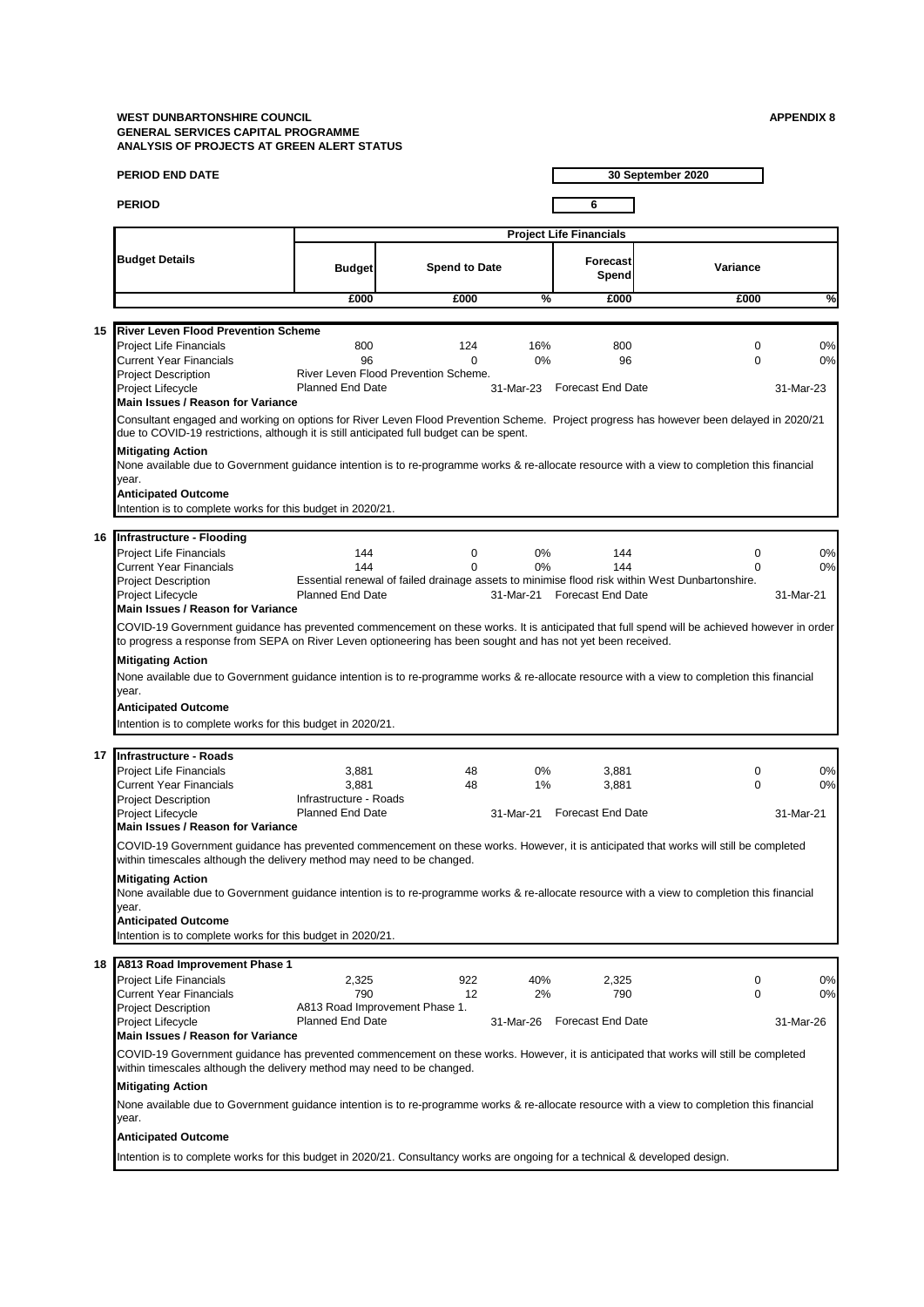|    | <b>PERIOD END DATE</b>                                                                                                                                                                                                                                                                                                                                                                                                                                                                                                                                                                                                                                        |                                                                        |                                                           |                         |                                            | 30 September 2020                                                                                       |                       |
|----|---------------------------------------------------------------------------------------------------------------------------------------------------------------------------------------------------------------------------------------------------------------------------------------------------------------------------------------------------------------------------------------------------------------------------------------------------------------------------------------------------------------------------------------------------------------------------------------------------------------------------------------------------------------|------------------------------------------------------------------------|-----------------------------------------------------------|-------------------------|--------------------------------------------|---------------------------------------------------------------------------------------------------------|-----------------------|
|    | <b>PERIOD</b>                                                                                                                                                                                                                                                                                                                                                                                                                                                                                                                                                                                                                                                 |                                                                        |                                                           |                         | 6                                          |                                                                                                         |                       |
|    |                                                                                                                                                                                                                                                                                                                                                                                                                                                                                                                                                                                                                                                               |                                                                        |                                                           |                         | <b>Project Life Financials</b>             |                                                                                                         |                       |
|    | <b>Budget Details</b>                                                                                                                                                                                                                                                                                                                                                                                                                                                                                                                                                                                                                                         | <b>Budget</b>                                                          | <b>Spend to Date</b>                                      |                         | Forecast<br>Spend                          | Variance                                                                                                |                       |
|    |                                                                                                                                                                                                                                                                                                                                                                                                                                                                                                                                                                                                                                                               | £000                                                                   | £000                                                      | %                       | £000                                       | £000                                                                                                    | $\frac{9}{6}$         |
|    |                                                                                                                                                                                                                                                                                                                                                                                                                                                                                                                                                                                                                                                               |                                                                        |                                                           |                         |                                            |                                                                                                         |                       |
| 19 | A813 Road Improvement Phase 2<br><b>Project Life Financials</b><br><b>Current Year Financials</b><br><b>Project Description</b><br>Project Lifecycle<br>Main Issues / Reason for Variance                                                                                                                                                                                                                                                                                                                                                                                                                                                                     | 2,325<br>$\Omega$<br><b>Planned End Date</b>                           | $\mathbf 0$<br>$\Omega$<br>A813 Road Improvement Phase 2. | 0%<br>0%<br>31-Mar-26   | 2,325<br>0<br><b>Forecast End Date</b>     | 0<br>$\Omega$                                                                                           | 0%<br>0%<br>31-Mar-26 |
|    | No issues to report.<br><b>Mitigating Action</b><br>None required at this time.<br><b>Anticipated Outcome</b><br>To provide an improved A813.                                                                                                                                                                                                                                                                                                                                                                                                                                                                                                                 |                                                                        |                                                           |                         |                                            |                                                                                                         |                       |
| 20 | A811 Lomond Bridge<br>Project Life Financials<br><b>Current Year Financials</b><br><b>Project Description</b><br>Project Lifecycle<br>Main Issues / Reason for Variance                                                                                                                                                                                                                                                                                                                                                                                                                                                                                       | 3,900<br>3,342<br>Upgrade of Lomond Bridge.<br><b>Planned End Date</b> | 1,618<br>1.060                                            | 41%<br>32%<br>31-Mar-21 | 3,900<br>3,342<br><b>Forecast End Date</b> | 0<br>$\Omega$                                                                                           | 0%<br>0%<br>31-Mar-21 |
|    | COVID-19 Government guidance has delayed commencement on these works, however works have resumed in June and full current year budget<br>spend anticipated in this financial year.<br><b>Mitigating Action</b><br>Contractor has resumed works on site mid-June.<br><b>Anticipated Outcome</b><br>Project anticipated to be complete by end of 2020/21                                                                                                                                                                                                                                                                                                        |                                                                        |                                                           |                         |                                            |                                                                                                         |                       |
| 21 | Protective overcoating to 4 over bridges River Leven<br><b>Project Life Financials</b><br><b>Current Year Financials</b>                                                                                                                                                                                                                                                                                                                                                                                                                                                                                                                                      | 1,030<br>464                                                           | 35<br>9                                                   | 0%<br>2%                | 1,030<br>464                               | $\mathbf 0$<br>$\Omega$                                                                                 | 0%<br>0%              |
|    | <b>Project Description</b>                                                                                                                                                                                                                                                                                                                                                                                                                                                                                                                                                                                                                                    |                                                                        | To overcoat 4 bridges over River Leven.                   |                         |                                            |                                                                                                         |                       |
|    | Project Lifecycle<br>Main Issues / Reason for Variance                                                                                                                                                                                                                                                                                                                                                                                                                                                                                                                                                                                                        | <b>Planned End Date</b>                                                |                                                           | 31-Mar-25               | <b>Forecast End Date</b>                   |                                                                                                         | 31-Mar-25             |
|    | COVID-19 Government guidance has prevented commencement on these works. However, it is anticipated that the works will still be completed<br>on time but the delivery method may need to be reviewed.                                                                                                                                                                                                                                                                                                                                                                                                                                                         |                                                                        |                                                           |                         |                                            |                                                                                                         |                       |
|    | <b>Mitigating Action</b><br>None available due to Government guidance intention is to re-programme works & re-allocate resource with a view to completion this financial<br>year.                                                                                                                                                                                                                                                                                                                                                                                                                                                                             |                                                                        |                                                           |                         |                                            |                                                                                                         |                       |
|    | <b>Anticipated Outcome</b><br>Intention is to complete works for this budget in 2020/21.                                                                                                                                                                                                                                                                                                                                                                                                                                                                                                                                                                      |                                                                        |                                                           |                         |                                            |                                                                                                         |                       |
| 22 | Strathclyde Partnership for Transport - Bus, cycling and walking infrastructure improvements & Park and Rides<br><b>Project Life Financials</b><br>Current Year Financials<br><b>Project Description</b><br>Project Lifecycle<br>Main Issues / Reason for Variance<br>COVID-19 Government guidance has prevented commencement on these works. However, it is anticipated that the works will still be completed<br>on time although the delivery method may be reviewed.<br><b>Mitigating Action</b><br>None available due to Government guidance intention is to re-programme works & re-allocate resource with a view to completion this financial<br>year. | 750<br>750<br><b>Planned End Date</b>                                  | 0<br>0                                                    | 0%<br>0%                | 750<br>750<br>31-Mar-21 Forecast End Date  | 0<br>0<br>Strathclyde Partnership for Transport - Bus, cycling and walking infrastructure improvements. | 0%<br>0%<br>31-Mar-21 |
|    | <b>Anticipated Outcome</b><br>Intention is to complete works for this budget in 2020/21.                                                                                                                                                                                                                                                                                                                                                                                                                                                                                                                                                                      |                                                                        |                                                           |                         |                                            |                                                                                                         |                       |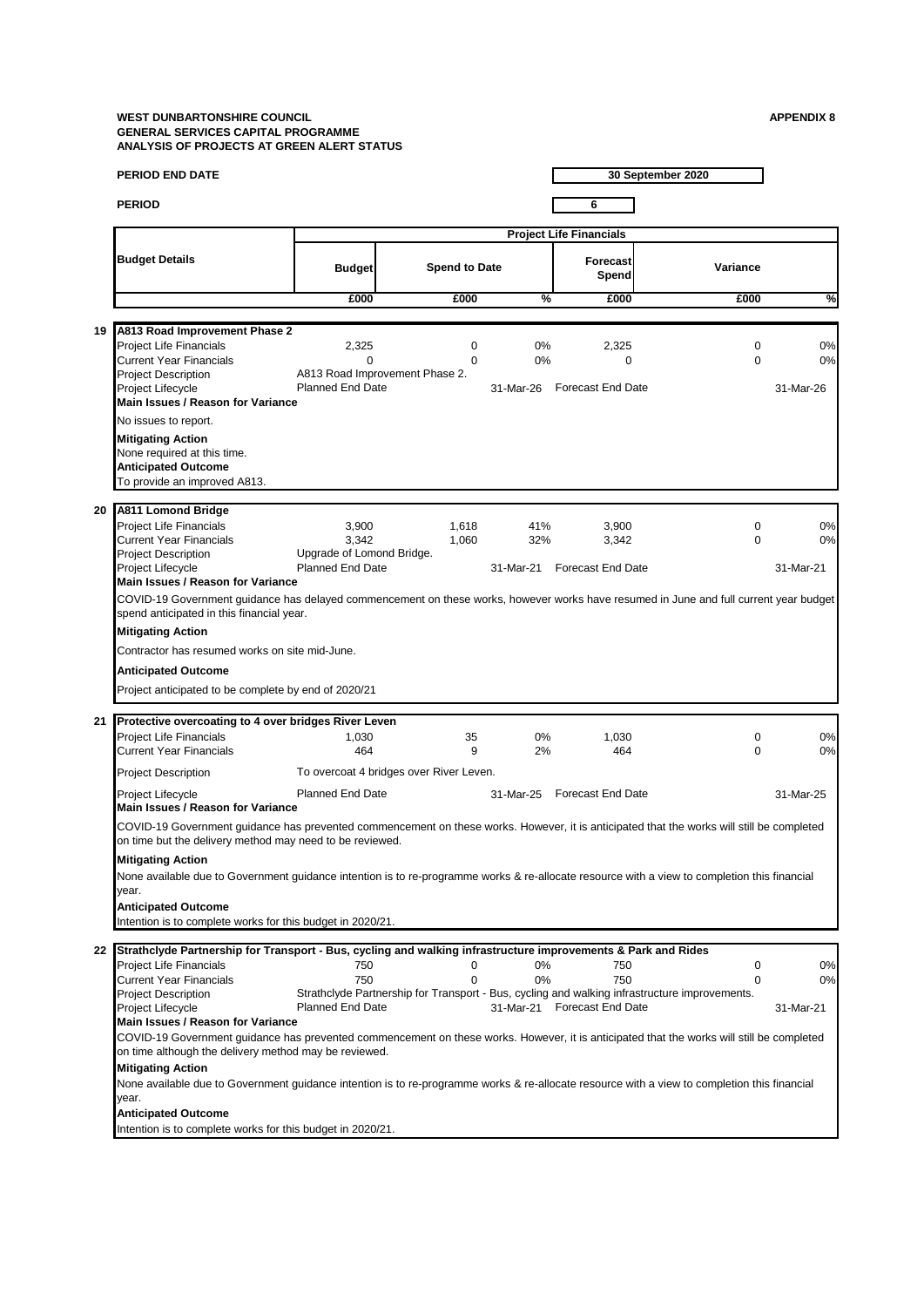| <b>PERIOD END DATE</b>                                                                                                                                                                                                                                                      |                         |                                                           |           |                                | 30 September 2020                                                                                        |           |
|-----------------------------------------------------------------------------------------------------------------------------------------------------------------------------------------------------------------------------------------------------------------------------|-------------------------|-----------------------------------------------------------|-----------|--------------------------------|----------------------------------------------------------------------------------------------------------|-----------|
| <b>PERIOD</b>                                                                                                                                                                                                                                                               |                         |                                                           |           | 6                              |                                                                                                          |           |
|                                                                                                                                                                                                                                                                             |                         |                                                           |           | <b>Project Life Financials</b> |                                                                                                          |           |
| <b>Budget Details</b>                                                                                                                                                                                                                                                       | <b>Budget</b>           | <b>Spend to Date</b>                                      |           | Forecast<br>Spend              | Variance                                                                                                 |           |
|                                                                                                                                                                                                                                                                             | £000                    | £000                                                      | %         | £000                           | £000                                                                                                     | %         |
|                                                                                                                                                                                                                                                                             |                         |                                                           |           |                                |                                                                                                          |           |
| Street lighting and associated electrical infrastructure<br>23<br><b>Project Life Financials</b>                                                                                                                                                                            | 84                      | 6                                                         | 7%        | 84                             | $\mathbf 0$                                                                                              | 0%        |
| <b>Current Year Financials</b>                                                                                                                                                                                                                                              | 84                      | 6                                                         | 7%        | 84                             | $\Omega$                                                                                                 | 0%        |
| <b>Project Description</b><br>Project Lifecycle<br>Main Issues / Reason for Variance                                                                                                                                                                                        | <b>Planned End Date</b> | Street lighting and associated electrical infrastructure. |           | 31-Mar-21 Forecast End Date    |                                                                                                          | 31-Mar-21 |
| COVID-19 Government guidance has prevented commencement on these works. However, it is anticipated that the works will still be completed<br>on time although the delivery method may be reviewed.<br><b>Mitigating Action</b>                                              |                         |                                                           |           |                                |                                                                                                          |           |
| None available due to Government guidance intention is to re-programme works & re-allocate resource with a view to completion this financial<br>year.                                                                                                                       |                         |                                                           |           |                                |                                                                                                          |           |
| <b>Anticipated Outcome</b><br>Intention is to complete works for this budget in 2020/21.                                                                                                                                                                                    |                         |                                                           |           |                                |                                                                                                          |           |
| Turnberry Homes - traffic calming/ management at Turnberry housing development off Castle Road<br>24                                                                                                                                                                        |                         |                                                           |           |                                |                                                                                                          |           |
| <b>Project Life Financials</b>                                                                                                                                                                                                                                              | 60                      | 53                                                        | 88%       | 60                             | $\mathbf 0$                                                                                              | 0%        |
| <b>Current Year Financials</b>                                                                                                                                                                                                                                              | $\overline{7}$          | $\Omega$                                                  | 0%        | $\overline{7}$                 | $\Omega$                                                                                                 | 0%        |
| Project Description                                                                                                                                                                                                                                                         |                         |                                                           |           |                                | Turnberry Homes - traffic calming/ management at Turnberry housing development off Castle Road.          |           |
| Project Lifecycle<br>Main Issues / Reason for Variance                                                                                                                                                                                                                      | <b>Planned End Date</b> |                                                           |           | 31-Mar-21 Forecast End Date    |                                                                                                          | 31-Mar-21 |
| COVID-19 Government guidance has prevented commencement on these works, however budget spend anticipated in 2020/21.                                                                                                                                                        |                         |                                                           |           |                                |                                                                                                          |           |
| <b>Mitigating Action</b><br>None available due to Government guidance intention is to re-programme works & re-allocate resource with a view to completion this financial<br>year.<br><b>Anticipated Outcome</b><br>Intention is to complete works for this budget in 20/21. |                         |                                                           |           |                                |                                                                                                          |           |
|                                                                                                                                                                                                                                                                             |                         |                                                           |           |                                |                                                                                                          |           |
| <b>Electrical Charging Points - Rapid Charge</b>                                                                                                                                                                                                                            |                         |                                                           |           |                                |                                                                                                          |           |
| <b>Project Life Financials</b><br><b>Current Year Financials</b>                                                                                                                                                                                                            | 220<br>220              | 0<br>$\Omega$                                             | 0%<br>0%  | 220<br>220                     | $\mathbf 0$<br>$\Omega$                                                                                  | 0%<br>0%  |
| <b>Project Description</b>                                                                                                                                                                                                                                                  |                         | Electrical Charging Points - Rapid Charge.                |           |                                |                                                                                                          |           |
| Project Lifecycle                                                                                                                                                                                                                                                           | <b>Planned End Date</b> |                                                           | 31-Mar-21 | Forecast End Date              |                                                                                                          | 31-Mar-21 |
| Main Issues / Reason for Variance<br>COVID-19 Government quidance has prevented commencement on these works. However, it is anticipated that the works will still complete on<br>time and an external consultant will be engaged to assist with progression.                |                         |                                                           |           |                                |                                                                                                          |           |
| <b>Mitigating Action</b><br>None available due to Government quidance intention is to re-programme works & re-allocate resource with a view to completion this financial                                                                                                    |                         |                                                           |           |                                |                                                                                                          |           |
| year.<br><b>Anticipated Outcome</b><br>Intention is to complete works for this budget in 2020/21.                                                                                                                                                                           |                         |                                                           |           |                                |                                                                                                          |           |
| <b>Spaces for People</b>                                                                                                                                                                                                                                                    |                         |                                                           |           |                                |                                                                                                          |           |
| Project Life Financials                                                                                                                                                                                                                                                     | 740                     | 20                                                        | 3%        | 740                            | $\mathbf 0$                                                                                              | 0%        |
| Current Year Financials                                                                                                                                                                                                                                                     | 740                     | 20                                                        | 3%        | 740                            | $\mathbf 0$                                                                                              | 0%        |
| <b>Project Description</b>                                                                                                                                                                                                                                                  | the COVID-19 pandemic   |                                                           |           |                                | Funding has been awarded from Sustrans to assist with social distancing measures required as a result of |           |
| Project Lifecycle<br>Main Issues / Reason for Variance                                                                                                                                                                                                                      | <b>Planned End Date</b> |                                                           | 31-Mar-21 | <b>Forecast End Date</b>       |                                                                                                          | 31-Mar-21 |
| New funding for WDC in response to the COVID-19 pandemic. Funding provided for widening of footpaths to abide by social distancing<br>guidelines. Project has commenced and budget spend anticipated in 2020/21.<br><b>Mitigating Action</b>                                |                         |                                                           |           |                                |                                                                                                          |           |
| None required at this time.<br><b>Anticipated Outcome</b>                                                                                                                                                                                                                   |                         |                                                           |           |                                |                                                                                                          |           |
| To provide people of West Dunbartonshire additional space o help adhere to social distancing guidelines.                                                                                                                                                                    |                         |                                                           |           |                                |                                                                                                          |           |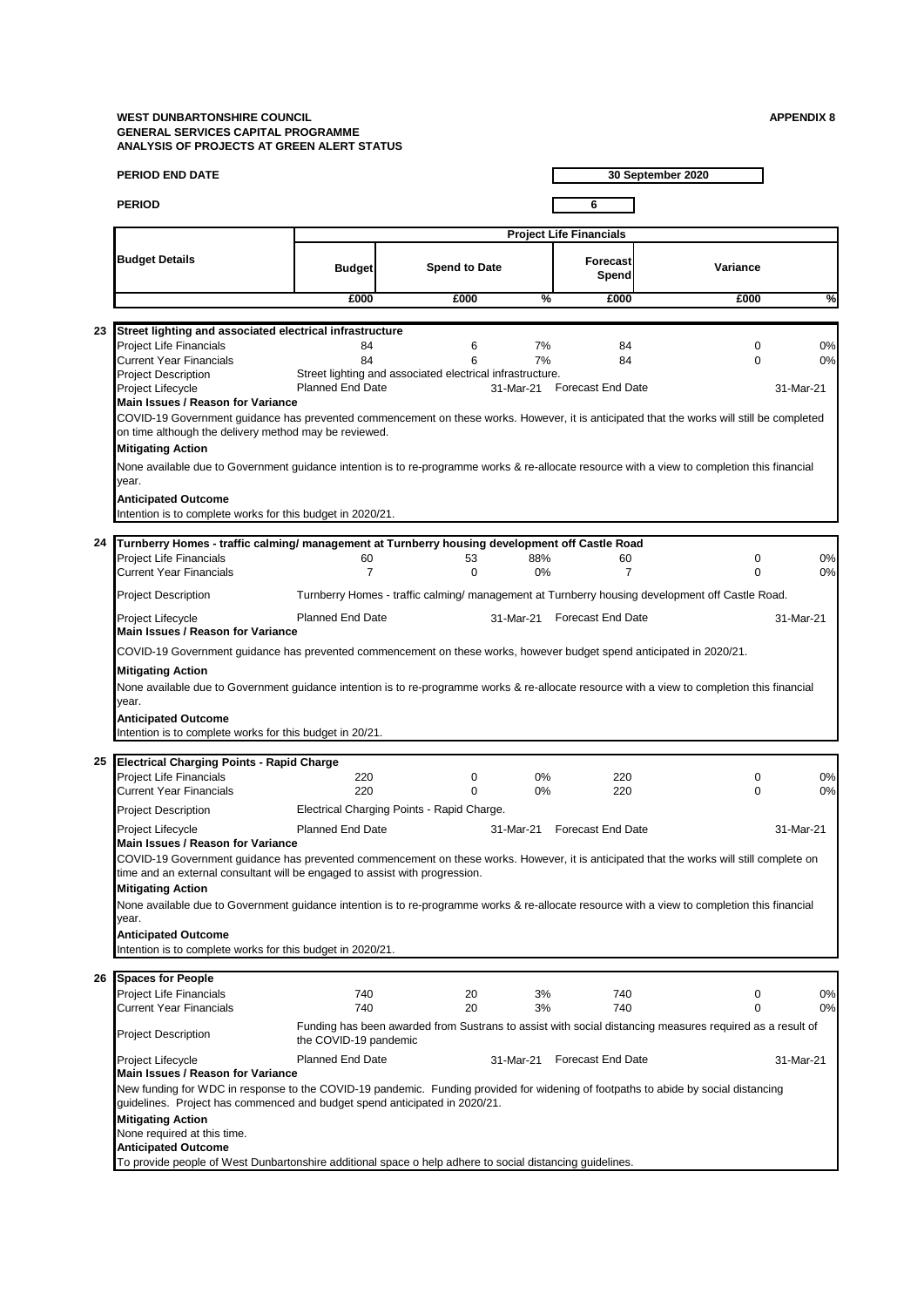|    | <b>PERIOD END DATE</b>                                                                                                                                                                         |                                                  |                                                                      |            |                                | 30 September 2020       |           |
|----|------------------------------------------------------------------------------------------------------------------------------------------------------------------------------------------------|--------------------------------------------------|----------------------------------------------------------------------|------------|--------------------------------|-------------------------|-----------|
|    | <b>PERIOD</b>                                                                                                                                                                                  |                                                  |                                                                      |            | 6                              |                         |           |
|    |                                                                                                                                                                                                |                                                  |                                                                      |            | <b>Project Life Financials</b> |                         |           |
|    | <b>Budget Details</b>                                                                                                                                                                          | <b>Budget</b>                                    | <b>Spend to Date</b>                                                 |            | Forecast<br>Spend              | Variance                |           |
|    |                                                                                                                                                                                                | £000                                             | £000                                                                 | %          | £000                           | £000                    | %         |
| 27 | Building Upgrades and H&S - lifecycle & reactive building upgrades                                                                                                                             |                                                  |                                                                      |            |                                |                         |           |
|    | <b>Project Life Financials</b><br>Current Year Financials                                                                                                                                      | 1,519<br>1,519                                   | 892<br>892                                                           | 59%<br>59% | 1,519<br>1,519                 | $\mathbf 0$<br>$\Omega$ | 0%<br>0%  |
|    | <b>Project Description</b>                                                                                                                                                                     |                                                  | Lifecycle and reactive building upgrades.                            |            |                                |                         |           |
|    | Project Lifecycle                                                                                                                                                                              | <b>Planned End Date</b>                          |                                                                      | 31-Mar-21  | Forecast End Date              |                         | 31-Mar-21 |
|    | Main Issues / Reason for Variance                                                                                                                                                              |                                                  |                                                                      |            |                                |                         |           |
|    | Due to COVID-19 restrictions, planned works were delayed, however budget is expected to be fully allocated and budget spend anticipated in<br>2020/21.                                         |                                                  |                                                                      |            |                                |                         |           |
|    | <b>Mitigating Action</b>                                                                                                                                                                       |                                                  |                                                                      |            |                                |                         |           |
|    | None available at this time.<br><b>Anticipated Outcome</b>                                                                                                                                     |                                                  |                                                                      |            |                                |                         |           |
|    | Full budget spend anticipated.                                                                                                                                                                 |                                                  |                                                                      |            |                                |                         |           |
| 28 | Oil to Gas Conversion                                                                                                                                                                          |                                                  |                                                                      |            |                                |                         |           |
|    | <b>Project Life Financials</b>                                                                                                                                                                 | 187                                              | 114                                                                  | 61%        | 187                            | $\mathbf 0$             | 0%        |
|    | Current Year Financials<br><b>Project Description</b>                                                                                                                                          | 163                                              | 90<br>Oil to Gas Conversion in council buildings.                    | 55%        | 163                            | $\Omega$                | 0%        |
|    | Project Lifecycle                                                                                                                                                                              | <b>Planned End Date</b>                          |                                                                      | 31-Mar-21  | <b>Forecast End Date</b>       |                         | 31-Oct-20 |
|    | Main Issues / Reason for Variance                                                                                                                                                              |                                                  |                                                                      |            |                                |                         |           |
|    | Carleith Boiler house works are almost complete. Full budget spend anticipated in 2020/21.                                                                                                     |                                                  |                                                                      |            |                                |                         |           |
|    | <b>Mitigating Action</b><br>None required.                                                                                                                                                     |                                                  |                                                                      |            |                                |                         |           |
|    | <b>Anticipated Outcome</b>                                                                                                                                                                     |                                                  |                                                                      |            |                                |                         |           |
|    | Project complete within budget and revised timescale.                                                                                                                                          |                                                  |                                                                      |            |                                |                         |           |
| 29 | <b>Solar Panel Installation</b>                                                                                                                                                                |                                                  |                                                                      |            |                                |                         |           |
|    | <b>Project Life Financials</b>                                                                                                                                                                 | 135                                              | 7                                                                    | 5%         | 135                            | $\mathbf 0$             | 0%        |
|    | <b>Current Year Financials</b><br><b>Project Description</b>                                                                                                                                   | 135                                              | $\overline{7}$<br>Installation of Solar Panels on Council buildings. | 5%         | 135                            | $\Omega$                | 0%        |
|    | Project Lifecycle                                                                                                                                                                              | <b>Planned End Date</b>                          |                                                                      |            | 31-Mar-21 Forecast End Date    |                         | 31-Mar-21 |
|    | Main Issues / Reason for Variance                                                                                                                                                              |                                                  |                                                                      |            |                                |                         |           |
|    | Awaiting final approval from BAM PPP funders for approval on installation at St Peter the Apostle High School. Should approval be granted it is<br>expected full budget will spend in 2020/21. |                                                  |                                                                      |            |                                |                         |           |
|    | <b>Mitigating Action</b>                                                                                                                                                                       |                                                  |                                                                      |            |                                |                         |           |
|    | Should St Peter the Apostle not be feasible other projects will look to be brought forward.<br><b>Anticipated Outcome</b>                                                                      |                                                  |                                                                      |            |                                |                         |           |
|    | Project will be delivered later than anticipated.                                                                                                                                              |                                                  |                                                                      |            |                                |                         |           |
| 30 | <b>Water Meter Downsize</b>                                                                                                                                                                    |                                                  |                                                                      |            |                                |                         |           |
|    | <b>Project Life Financials</b>                                                                                                                                                                 | 16                                               | 6                                                                    | 39%        | 16                             | 0                       | 0%        |
|    | <b>Current Year Financials</b>                                                                                                                                                                 | 10                                               | 0                                                                    | 0%         | 10                             | $\Omega$                | 0%        |
|    | <b>Project Description</b><br>Project Lifecycle                                                                                                                                                | Water Meter Downsize.<br><b>Planned End Date</b> |                                                                      | 31-Mar-21  | <b>Forecast End Date</b>       |                         | 31-Mar-21 |
|    | Main Issues / Reason for Variance                                                                                                                                                              |                                                  |                                                                      |            |                                |                         |           |
|    | The original project is now complete and costs were less than anticipated. Officers will seek to identify additional opportunities and maximise<br>spend of remaining budget.                  |                                                  |                                                                      |            |                                |                         |           |
|    | <b>Mitigating Action</b>                                                                                                                                                                       |                                                  |                                                                      |            |                                |                         |           |
|    | None required at this time.                                                                                                                                                                    |                                                  |                                                                      |            |                                |                         |           |
|    | <b>Anticipated Outcome</b><br>Delivery of project on time and on budget.                                                                                                                       |                                                  |                                                                      |            |                                |                         |           |
|    |                                                                                                                                                                                                |                                                  |                                                                      |            |                                |                         |           |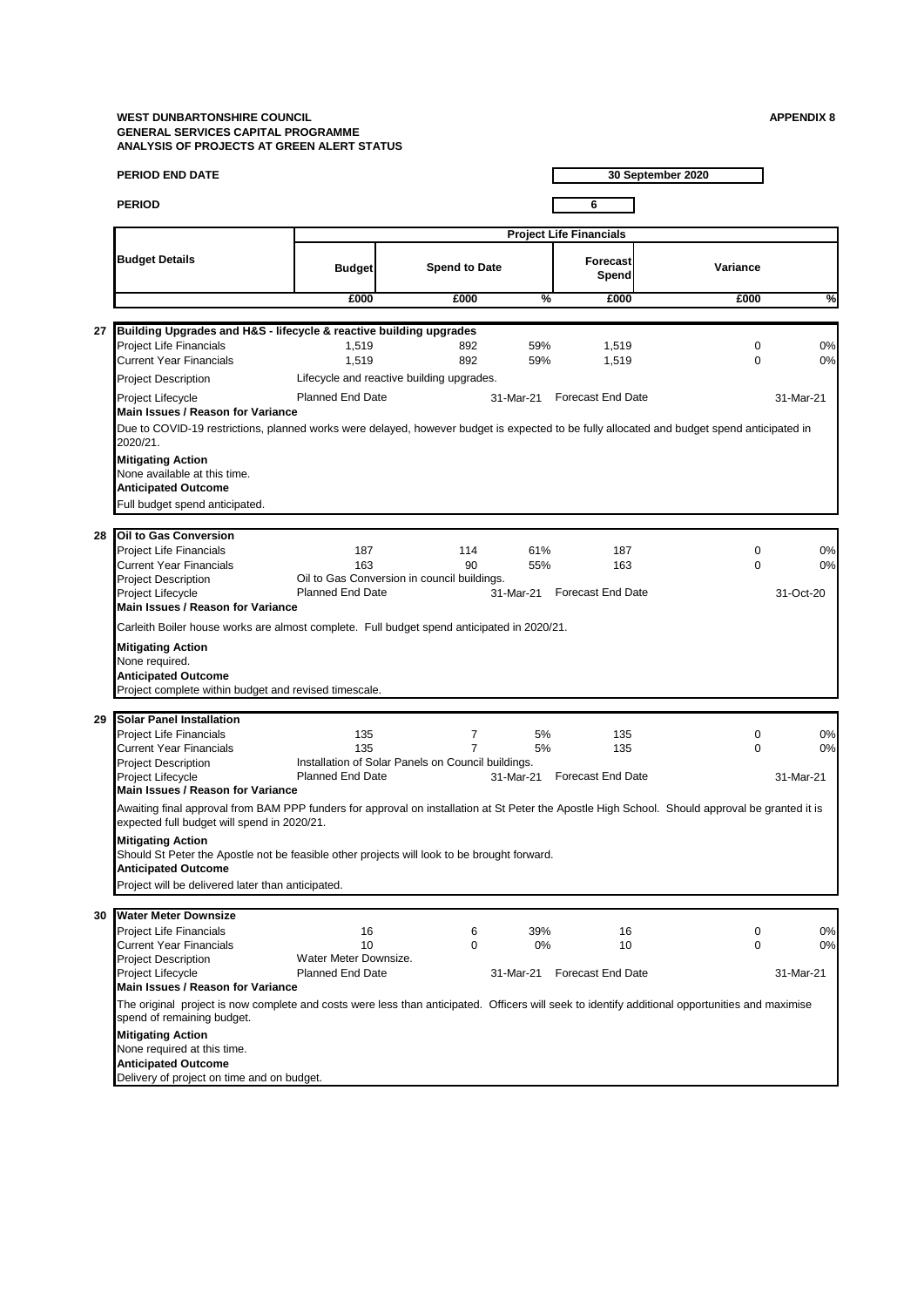| <b>PERIOD</b><br>6<br><b>Project Life Financials</b><br><b>Budget Details</b><br><b>Forecast</b><br><b>Spend to Date</b><br>Variance<br><b>Budget</b><br>Spend<br>%<br>£000<br>£000<br>£000<br>£000<br><b>Urinal Controls</b><br>31<br><b>Project Life Financials</b><br>45<br>26<br>58%<br>45<br>0<br><b>Current Year Financials</b><br>19<br>$\Omega$<br>0%<br>19<br>$\Omega$<br>Urinal Controls.<br><b>Project Description</b><br>Project Lifecycle<br>Planned End Date<br>31-Mar-21<br>Forecast End Date<br>31-Mar-21<br>Main Issues / Reason for Variance<br>Specific sites still to be identified and surveyed. Due to COVID-19 and lockdown, surveys were suspended. Officers will now endeavour to<br>maximise spend on this budget in 2020/21.<br><b>Mitigating Action</b><br>Liaising with RPOs and contractor to enable us to be in a position to survey as soon as is reasonably practicable.<br><b>Anticipated Outcome</b><br>Delivery of project within budget.<br>32 Electricity Automatic Meters<br>Project Life Financials<br>28<br>18<br>64%<br>28<br>0<br><b>Current Year Financials</b><br>10<br>$\Omega$<br>0%<br>10<br>$\Omega$<br><b>Project Description</b><br><b>Electricity Automatic Meters</b><br><b>Planned End Date</b><br>Project Lifecycle<br>31-Mar-21<br><b>Forecast End Date</b><br>Main Issues / Reason for Variance<br>48 meters installed as at 31 March 2020. Completion of works is totally dependant on site access and permission to switch power off for up to one<br>hour. It is hopeful that budget will be spent this financial year as lockdown restrictions are eased. Officers will liaise with building managers and<br>contractor to arrange power shut-down and installation where feasible.<br><b>Mitigating Action</b><br>Liaising with all parties in preparation to allow works to commence.<br><b>Anticipated Outcome</b><br>Delivery of project within budget, albeit later than originally planned.<br>33 Energy Projects quick wins<br><b>Project Life Financials</b><br>60<br>3<br>5%<br>60<br>0<br><b>Current Year Financials</b><br>27<br>$\Omega$<br>0%<br>27<br>$\Omega$<br>Energy Projects quick wins.<br><b>Project Description</b><br><b>Planned End Date</b><br>31-Mar-22 Forecast End Date<br>Project Lifecycle<br>Main Issues / Reason for Variance<br>Draft proofing doors and windows, restricting control of radiator controls and thermostats etc. The COVID-19 situation has not allowed Officers to<br>progress as expected, however will endeavour to maximise spend but part of this budget may need to be rephased into 2021/22.<br><b>Mitigating Action</b><br>None required at this time.<br><b>Anticipated Outcome</b> | <b>PERIOD END DATE</b>                     |  |  | 30 September 2020 |           |
|-----------------------------------------------------------------------------------------------------------------------------------------------------------------------------------------------------------------------------------------------------------------------------------------------------------------------------------------------------------------------------------------------------------------------------------------------------------------------------------------------------------------------------------------------------------------------------------------------------------------------------------------------------------------------------------------------------------------------------------------------------------------------------------------------------------------------------------------------------------------------------------------------------------------------------------------------------------------------------------------------------------------------------------------------------------------------------------------------------------------------------------------------------------------------------------------------------------------------------------------------------------------------------------------------------------------------------------------------------------------------------------------------------------------------------------------------------------------------------------------------------------------------------------------------------------------------------------------------------------------------------------------------------------------------------------------------------------------------------------------------------------------------------------------------------------------------------------------------------------------------------------------------------------------------------------------------------------------------------------------------------------------------------------------------------------------------------------------------------------------------------------------------------------------------------------------------------------------------------------------------------------------------------------------------------------------------------------------------------------------------------------------------------------------------------------------------------------------------------------------------------------------------------------------------------------------------------------------------------------------------------------------------------------------------------------------------------------|--------------------------------------------|--|--|-------------------|-----------|
|                                                                                                                                                                                                                                                                                                                                                                                                                                                                                                                                                                                                                                                                                                                                                                                                                                                                                                                                                                                                                                                                                                                                                                                                                                                                                                                                                                                                                                                                                                                                                                                                                                                                                                                                                                                                                                                                                                                                                                                                                                                                                                                                                                                                                                                                                                                                                                                                                                                                                                                                                                                                                                                                                                           |                                            |  |  |                   |           |
|                                                                                                                                                                                                                                                                                                                                                                                                                                                                                                                                                                                                                                                                                                                                                                                                                                                                                                                                                                                                                                                                                                                                                                                                                                                                                                                                                                                                                                                                                                                                                                                                                                                                                                                                                                                                                                                                                                                                                                                                                                                                                                                                                                                                                                                                                                                                                                                                                                                                                                                                                                                                                                                                                                           |                                            |  |  |                   |           |
|                                                                                                                                                                                                                                                                                                                                                                                                                                                                                                                                                                                                                                                                                                                                                                                                                                                                                                                                                                                                                                                                                                                                                                                                                                                                                                                                                                                                                                                                                                                                                                                                                                                                                                                                                                                                                                                                                                                                                                                                                                                                                                                                                                                                                                                                                                                                                                                                                                                                                                                                                                                                                                                                                                           |                                            |  |  |                   |           |
|                                                                                                                                                                                                                                                                                                                                                                                                                                                                                                                                                                                                                                                                                                                                                                                                                                                                                                                                                                                                                                                                                                                                                                                                                                                                                                                                                                                                                                                                                                                                                                                                                                                                                                                                                                                                                                                                                                                                                                                                                                                                                                                                                                                                                                                                                                                                                                                                                                                                                                                                                                                                                                                                                                           |                                            |  |  |                   | %         |
|                                                                                                                                                                                                                                                                                                                                                                                                                                                                                                                                                                                                                                                                                                                                                                                                                                                                                                                                                                                                                                                                                                                                                                                                                                                                                                                                                                                                                                                                                                                                                                                                                                                                                                                                                                                                                                                                                                                                                                                                                                                                                                                                                                                                                                                                                                                                                                                                                                                                                                                                                                                                                                                                                                           |                                            |  |  |                   |           |
|                                                                                                                                                                                                                                                                                                                                                                                                                                                                                                                                                                                                                                                                                                                                                                                                                                                                                                                                                                                                                                                                                                                                                                                                                                                                                                                                                                                                                                                                                                                                                                                                                                                                                                                                                                                                                                                                                                                                                                                                                                                                                                                                                                                                                                                                                                                                                                                                                                                                                                                                                                                                                                                                                                           |                                            |  |  |                   |           |
|                                                                                                                                                                                                                                                                                                                                                                                                                                                                                                                                                                                                                                                                                                                                                                                                                                                                                                                                                                                                                                                                                                                                                                                                                                                                                                                                                                                                                                                                                                                                                                                                                                                                                                                                                                                                                                                                                                                                                                                                                                                                                                                                                                                                                                                                                                                                                                                                                                                                                                                                                                                                                                                                                                           |                                            |  |  |                   | 0%        |
|                                                                                                                                                                                                                                                                                                                                                                                                                                                                                                                                                                                                                                                                                                                                                                                                                                                                                                                                                                                                                                                                                                                                                                                                                                                                                                                                                                                                                                                                                                                                                                                                                                                                                                                                                                                                                                                                                                                                                                                                                                                                                                                                                                                                                                                                                                                                                                                                                                                                                                                                                                                                                                                                                                           |                                            |  |  |                   | 0%        |
|                                                                                                                                                                                                                                                                                                                                                                                                                                                                                                                                                                                                                                                                                                                                                                                                                                                                                                                                                                                                                                                                                                                                                                                                                                                                                                                                                                                                                                                                                                                                                                                                                                                                                                                                                                                                                                                                                                                                                                                                                                                                                                                                                                                                                                                                                                                                                                                                                                                                                                                                                                                                                                                                                                           |                                            |  |  |                   |           |
|                                                                                                                                                                                                                                                                                                                                                                                                                                                                                                                                                                                                                                                                                                                                                                                                                                                                                                                                                                                                                                                                                                                                                                                                                                                                                                                                                                                                                                                                                                                                                                                                                                                                                                                                                                                                                                                                                                                                                                                                                                                                                                                                                                                                                                                                                                                                                                                                                                                                                                                                                                                                                                                                                                           |                                            |  |  |                   |           |
|                                                                                                                                                                                                                                                                                                                                                                                                                                                                                                                                                                                                                                                                                                                                                                                                                                                                                                                                                                                                                                                                                                                                                                                                                                                                                                                                                                                                                                                                                                                                                                                                                                                                                                                                                                                                                                                                                                                                                                                                                                                                                                                                                                                                                                                                                                                                                                                                                                                                                                                                                                                                                                                                                                           |                                            |  |  |                   |           |
|                                                                                                                                                                                                                                                                                                                                                                                                                                                                                                                                                                                                                                                                                                                                                                                                                                                                                                                                                                                                                                                                                                                                                                                                                                                                                                                                                                                                                                                                                                                                                                                                                                                                                                                                                                                                                                                                                                                                                                                                                                                                                                                                                                                                                                                                                                                                                                                                                                                                                                                                                                                                                                                                                                           |                                            |  |  |                   |           |
|                                                                                                                                                                                                                                                                                                                                                                                                                                                                                                                                                                                                                                                                                                                                                                                                                                                                                                                                                                                                                                                                                                                                                                                                                                                                                                                                                                                                                                                                                                                                                                                                                                                                                                                                                                                                                                                                                                                                                                                                                                                                                                                                                                                                                                                                                                                                                                                                                                                                                                                                                                                                                                                                                                           |                                            |  |  |                   |           |
|                                                                                                                                                                                                                                                                                                                                                                                                                                                                                                                                                                                                                                                                                                                                                                                                                                                                                                                                                                                                                                                                                                                                                                                                                                                                                                                                                                                                                                                                                                                                                                                                                                                                                                                                                                                                                                                                                                                                                                                                                                                                                                                                                                                                                                                                                                                                                                                                                                                                                                                                                                                                                                                                                                           |                                            |  |  |                   |           |
|                                                                                                                                                                                                                                                                                                                                                                                                                                                                                                                                                                                                                                                                                                                                                                                                                                                                                                                                                                                                                                                                                                                                                                                                                                                                                                                                                                                                                                                                                                                                                                                                                                                                                                                                                                                                                                                                                                                                                                                                                                                                                                                                                                                                                                                                                                                                                                                                                                                                                                                                                                                                                                                                                                           |                                            |  |  |                   |           |
|                                                                                                                                                                                                                                                                                                                                                                                                                                                                                                                                                                                                                                                                                                                                                                                                                                                                                                                                                                                                                                                                                                                                                                                                                                                                                                                                                                                                                                                                                                                                                                                                                                                                                                                                                                                                                                                                                                                                                                                                                                                                                                                                                                                                                                                                                                                                                                                                                                                                                                                                                                                                                                                                                                           |                                            |  |  |                   |           |
|                                                                                                                                                                                                                                                                                                                                                                                                                                                                                                                                                                                                                                                                                                                                                                                                                                                                                                                                                                                                                                                                                                                                                                                                                                                                                                                                                                                                                                                                                                                                                                                                                                                                                                                                                                                                                                                                                                                                                                                                                                                                                                                                                                                                                                                                                                                                                                                                                                                                                                                                                                                                                                                                                                           |                                            |  |  |                   |           |
|                                                                                                                                                                                                                                                                                                                                                                                                                                                                                                                                                                                                                                                                                                                                                                                                                                                                                                                                                                                                                                                                                                                                                                                                                                                                                                                                                                                                                                                                                                                                                                                                                                                                                                                                                                                                                                                                                                                                                                                                                                                                                                                                                                                                                                                                                                                                                                                                                                                                                                                                                                                                                                                                                                           |                                            |  |  |                   | 0%        |
|                                                                                                                                                                                                                                                                                                                                                                                                                                                                                                                                                                                                                                                                                                                                                                                                                                                                                                                                                                                                                                                                                                                                                                                                                                                                                                                                                                                                                                                                                                                                                                                                                                                                                                                                                                                                                                                                                                                                                                                                                                                                                                                                                                                                                                                                                                                                                                                                                                                                                                                                                                                                                                                                                                           |                                            |  |  |                   | 0%        |
|                                                                                                                                                                                                                                                                                                                                                                                                                                                                                                                                                                                                                                                                                                                                                                                                                                                                                                                                                                                                                                                                                                                                                                                                                                                                                                                                                                                                                                                                                                                                                                                                                                                                                                                                                                                                                                                                                                                                                                                                                                                                                                                                                                                                                                                                                                                                                                                                                                                                                                                                                                                                                                                                                                           |                                            |  |  |                   |           |
|                                                                                                                                                                                                                                                                                                                                                                                                                                                                                                                                                                                                                                                                                                                                                                                                                                                                                                                                                                                                                                                                                                                                                                                                                                                                                                                                                                                                                                                                                                                                                                                                                                                                                                                                                                                                                                                                                                                                                                                                                                                                                                                                                                                                                                                                                                                                                                                                                                                                                                                                                                                                                                                                                                           |                                            |  |  |                   | 31-Mar-21 |
|                                                                                                                                                                                                                                                                                                                                                                                                                                                                                                                                                                                                                                                                                                                                                                                                                                                                                                                                                                                                                                                                                                                                                                                                                                                                                                                                                                                                                                                                                                                                                                                                                                                                                                                                                                                                                                                                                                                                                                                                                                                                                                                                                                                                                                                                                                                                                                                                                                                                                                                                                                                                                                                                                                           |                                            |  |  |                   |           |
|                                                                                                                                                                                                                                                                                                                                                                                                                                                                                                                                                                                                                                                                                                                                                                                                                                                                                                                                                                                                                                                                                                                                                                                                                                                                                                                                                                                                                                                                                                                                                                                                                                                                                                                                                                                                                                                                                                                                                                                                                                                                                                                                                                                                                                                                                                                                                                                                                                                                                                                                                                                                                                                                                                           |                                            |  |  |                   |           |
|                                                                                                                                                                                                                                                                                                                                                                                                                                                                                                                                                                                                                                                                                                                                                                                                                                                                                                                                                                                                                                                                                                                                                                                                                                                                                                                                                                                                                                                                                                                                                                                                                                                                                                                                                                                                                                                                                                                                                                                                                                                                                                                                                                                                                                                                                                                                                                                                                                                                                                                                                                                                                                                                                                           |                                            |  |  |                   |           |
|                                                                                                                                                                                                                                                                                                                                                                                                                                                                                                                                                                                                                                                                                                                                                                                                                                                                                                                                                                                                                                                                                                                                                                                                                                                                                                                                                                                                                                                                                                                                                                                                                                                                                                                                                                                                                                                                                                                                                                                                                                                                                                                                                                                                                                                                                                                                                                                                                                                                                                                                                                                                                                                                                                           |                                            |  |  |                   |           |
|                                                                                                                                                                                                                                                                                                                                                                                                                                                                                                                                                                                                                                                                                                                                                                                                                                                                                                                                                                                                                                                                                                                                                                                                                                                                                                                                                                                                                                                                                                                                                                                                                                                                                                                                                                                                                                                                                                                                                                                                                                                                                                                                                                                                                                                                                                                                                                                                                                                                                                                                                                                                                                                                                                           |                                            |  |  |                   |           |
|                                                                                                                                                                                                                                                                                                                                                                                                                                                                                                                                                                                                                                                                                                                                                                                                                                                                                                                                                                                                                                                                                                                                                                                                                                                                                                                                                                                                                                                                                                                                                                                                                                                                                                                                                                                                                                                                                                                                                                                                                                                                                                                                                                                                                                                                                                                                                                                                                                                                                                                                                                                                                                                                                                           |                                            |  |  |                   |           |
|                                                                                                                                                                                                                                                                                                                                                                                                                                                                                                                                                                                                                                                                                                                                                                                                                                                                                                                                                                                                                                                                                                                                                                                                                                                                                                                                                                                                                                                                                                                                                                                                                                                                                                                                                                                                                                                                                                                                                                                                                                                                                                                                                                                                                                                                                                                                                                                                                                                                                                                                                                                                                                                                                                           |                                            |  |  |                   |           |
|                                                                                                                                                                                                                                                                                                                                                                                                                                                                                                                                                                                                                                                                                                                                                                                                                                                                                                                                                                                                                                                                                                                                                                                                                                                                                                                                                                                                                                                                                                                                                                                                                                                                                                                                                                                                                                                                                                                                                                                                                                                                                                                                                                                                                                                                                                                                                                                                                                                                                                                                                                                                                                                                                                           |                                            |  |  |                   |           |
|                                                                                                                                                                                                                                                                                                                                                                                                                                                                                                                                                                                                                                                                                                                                                                                                                                                                                                                                                                                                                                                                                                                                                                                                                                                                                                                                                                                                                                                                                                                                                                                                                                                                                                                                                                                                                                                                                                                                                                                                                                                                                                                                                                                                                                                                                                                                                                                                                                                                                                                                                                                                                                                                                                           |                                            |  |  |                   | 0%        |
|                                                                                                                                                                                                                                                                                                                                                                                                                                                                                                                                                                                                                                                                                                                                                                                                                                                                                                                                                                                                                                                                                                                                                                                                                                                                                                                                                                                                                                                                                                                                                                                                                                                                                                                                                                                                                                                                                                                                                                                                                                                                                                                                                                                                                                                                                                                                                                                                                                                                                                                                                                                                                                                                                                           |                                            |  |  |                   | 0%        |
|                                                                                                                                                                                                                                                                                                                                                                                                                                                                                                                                                                                                                                                                                                                                                                                                                                                                                                                                                                                                                                                                                                                                                                                                                                                                                                                                                                                                                                                                                                                                                                                                                                                                                                                                                                                                                                                                                                                                                                                                                                                                                                                                                                                                                                                                                                                                                                                                                                                                                                                                                                                                                                                                                                           |                                            |  |  |                   |           |
|                                                                                                                                                                                                                                                                                                                                                                                                                                                                                                                                                                                                                                                                                                                                                                                                                                                                                                                                                                                                                                                                                                                                                                                                                                                                                                                                                                                                                                                                                                                                                                                                                                                                                                                                                                                                                                                                                                                                                                                                                                                                                                                                                                                                                                                                                                                                                                                                                                                                                                                                                                                                                                                                                                           |                                            |  |  |                   | 31-Mar-22 |
|                                                                                                                                                                                                                                                                                                                                                                                                                                                                                                                                                                                                                                                                                                                                                                                                                                                                                                                                                                                                                                                                                                                                                                                                                                                                                                                                                                                                                                                                                                                                                                                                                                                                                                                                                                                                                                                                                                                                                                                                                                                                                                                                                                                                                                                                                                                                                                                                                                                                                                                                                                                                                                                                                                           |                                            |  |  |                   |           |
|                                                                                                                                                                                                                                                                                                                                                                                                                                                                                                                                                                                                                                                                                                                                                                                                                                                                                                                                                                                                                                                                                                                                                                                                                                                                                                                                                                                                                                                                                                                                                                                                                                                                                                                                                                                                                                                                                                                                                                                                                                                                                                                                                                                                                                                                                                                                                                                                                                                                                                                                                                                                                                                                                                           |                                            |  |  |                   |           |
|                                                                                                                                                                                                                                                                                                                                                                                                                                                                                                                                                                                                                                                                                                                                                                                                                                                                                                                                                                                                                                                                                                                                                                                                                                                                                                                                                                                                                                                                                                                                                                                                                                                                                                                                                                                                                                                                                                                                                                                                                                                                                                                                                                                                                                                                                                                                                                                                                                                                                                                                                                                                                                                                                                           |                                            |  |  |                   |           |
|                                                                                                                                                                                                                                                                                                                                                                                                                                                                                                                                                                                                                                                                                                                                                                                                                                                                                                                                                                                                                                                                                                                                                                                                                                                                                                                                                                                                                                                                                                                                                                                                                                                                                                                                                                                                                                                                                                                                                                                                                                                                                                                                                                                                                                                                                                                                                                                                                                                                                                                                                                                                                                                                                                           |                                            |  |  |                   |           |
|                                                                                                                                                                                                                                                                                                                                                                                                                                                                                                                                                                                                                                                                                                                                                                                                                                                                                                                                                                                                                                                                                                                                                                                                                                                                                                                                                                                                                                                                                                                                                                                                                                                                                                                                                                                                                                                                                                                                                                                                                                                                                                                                                                                                                                                                                                                                                                                                                                                                                                                                                                                                                                                                                                           |                                            |  |  |                   |           |
|                                                                                                                                                                                                                                                                                                                                                                                                                                                                                                                                                                                                                                                                                                                                                                                                                                                                                                                                                                                                                                                                                                                                                                                                                                                                                                                                                                                                                                                                                                                                                                                                                                                                                                                                                                                                                                                                                                                                                                                                                                                                                                                                                                                                                                                                                                                                                                                                                                                                                                                                                                                                                                                                                                           | Delivery of project on time and on budget. |  |  |                   |           |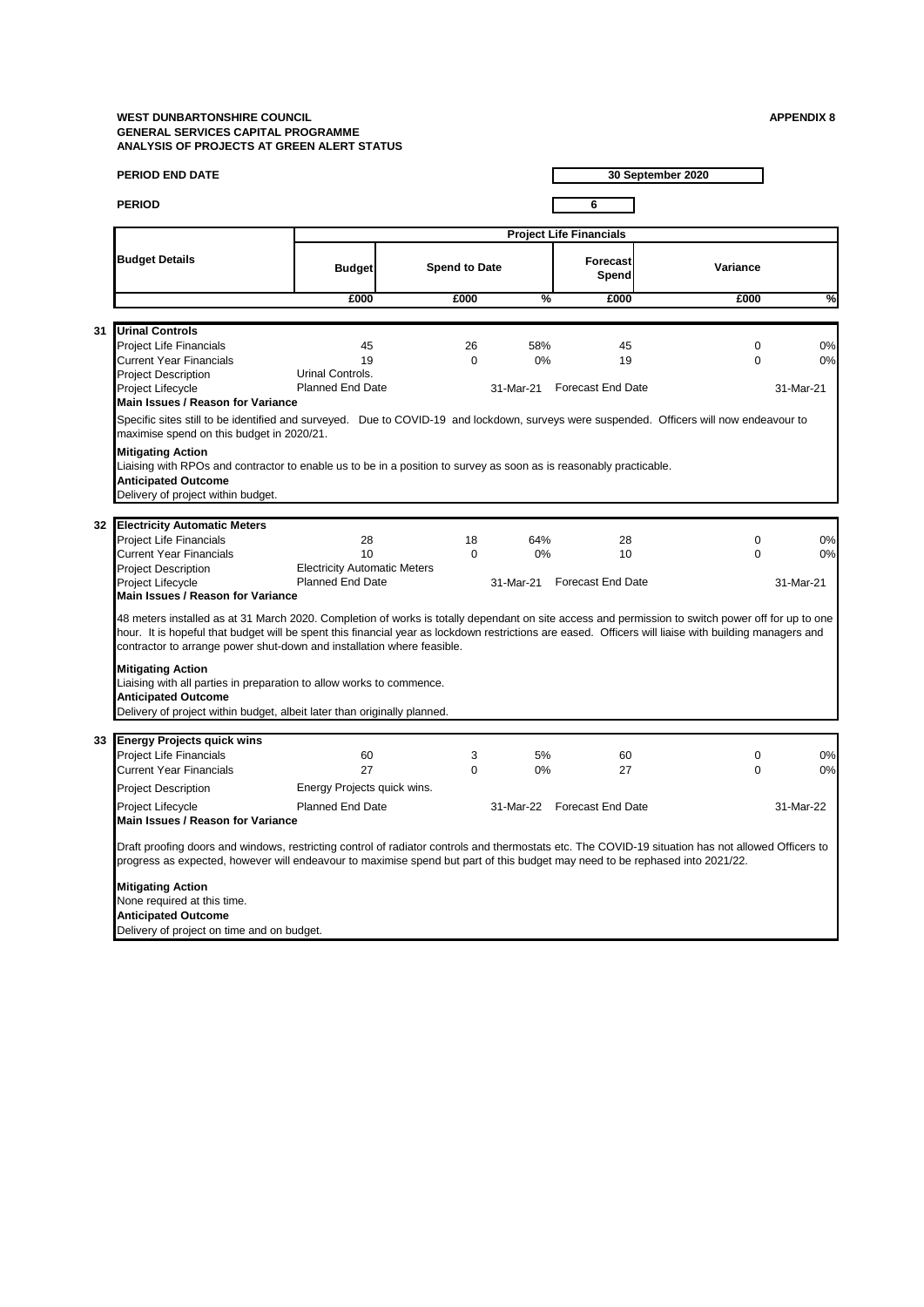|    | <b>PERIOD END DATE</b>                                                                                                                                                                                                                                                                                                                                                                                                                                                                                                                                                                                                                                                                                                |                                                             |                      |           |                                | 30 September 2020 |           |
|----|-----------------------------------------------------------------------------------------------------------------------------------------------------------------------------------------------------------------------------------------------------------------------------------------------------------------------------------------------------------------------------------------------------------------------------------------------------------------------------------------------------------------------------------------------------------------------------------------------------------------------------------------------------------------------------------------------------------------------|-------------------------------------------------------------|----------------------|-----------|--------------------------------|-------------------|-----------|
|    | <b>PERIOD</b>                                                                                                                                                                                                                                                                                                                                                                                                                                                                                                                                                                                                                                                                                                         |                                                             |                      |           | 6                              |                   |           |
|    |                                                                                                                                                                                                                                                                                                                                                                                                                                                                                                                                                                                                                                                                                                                       |                                                             |                      |           | <b>Project Life Financials</b> |                   |           |
|    | <b>Budget Details</b>                                                                                                                                                                                                                                                                                                                                                                                                                                                                                                                                                                                                                                                                                                 | <b>Budget</b>                                               | <b>Spend to Date</b> |           | Forecast<br>Spend              | Variance          |           |
|    |                                                                                                                                                                                                                                                                                                                                                                                                                                                                                                                                                                                                                                                                                                                       | £000                                                        | £000                 | %         | £000                           | £000              | %         |
|    |                                                                                                                                                                                                                                                                                                                                                                                                                                                                                                                                                                                                                                                                                                                       |                                                             |                      |           |                                |                   |           |
| 34 | <b>Automatic Meter Readers</b><br><b>Project Life Financials</b>                                                                                                                                                                                                                                                                                                                                                                                                                                                                                                                                                                                                                                                      | 48                                                          | 20                   | 41%       | 48                             | $\mathbf 0$       | 0%        |
|    | <b>Current Year Financials</b>                                                                                                                                                                                                                                                                                                                                                                                                                                                                                                                                                                                                                                                                                        | 28                                                          | $\Omega$             | 0%        | 28                             | $\Omega$          | 0%        |
|    | <b>Project Description</b>                                                                                                                                                                                                                                                                                                                                                                                                                                                                                                                                                                                                                                                                                            | Automatic Meter Readers.                                    |                      |           |                                |                   |           |
|    | Project Lifecycle                                                                                                                                                                                                                                                                                                                                                                                                                                                                                                                                                                                                                                                                                                     | <b>Planned End Date</b>                                     |                      |           | 31-Mar-21 Forecast End Date    |                   | 31-Mar-21 |
|    | Main Issues / Reason for Variance                                                                                                                                                                                                                                                                                                                                                                                                                                                                                                                                                                                                                                                                                     |                                                             |                      |           |                                |                   |           |
|    | This project life budget is split with £0.028m allocated to water automatic meter readers and £0.020m allocated to electricity automatic meter<br>readers. With regards to water automatic meters, all large sites complete, with works to smaller sites to be completed after COVID-19 restrictions<br>are eased. With regards to the electricity automatic meters element of this project, completion of works was dependent on site access and<br>permission to switch power off for up to one hour which wasn't possible in 2019/20. Remaining works for replacement water meters to resume as<br>COVID-19 restrictions are eased to complete this project. Full budget spend in this financial year anticipated. |                                                             |                      |           |                                |                   |           |
|    | <b>Mitigating Action</b><br>None available at this time.<br><b>Anticipated Outcome</b><br>Delivery of project within budget, albeit later than originally planned.                                                                                                                                                                                                                                                                                                                                                                                                                                                                                                                                                    |                                                             |                      |           |                                |                   |           |
|    |                                                                                                                                                                                                                                                                                                                                                                                                                                                                                                                                                                                                                                                                                                                       |                                                             |                      |           |                                |                   |           |
|    | 35 Lighting upgrades to LED in schools and Corporate buildings<br><b>Project Life Financials</b>                                                                                                                                                                                                                                                                                                                                                                                                                                                                                                                                                                                                                      | 171                                                         | 0                    | $0\%$     | 171                            | $\mathbf 0$       | 0%        |
|    | <b>Current Year Financials</b>                                                                                                                                                                                                                                                                                                                                                                                                                                                                                                                                                                                                                                                                                        | 171                                                         | $\Omega$             | $0\%$     | 171                            | $\Omega$          | 0%        |
|    | <b>Project Description</b>                                                                                                                                                                                                                                                                                                                                                                                                                                                                                                                                                                                                                                                                                            | Lighting upgrades to LED in schools and Corporate buildings |                      |           |                                |                   |           |
|    | Project Lifecycle<br>Main Issues / Reason for Variance<br>Replacement of lighting in schools and corporate building where discolouration/age/ and operational hours justifies replacement by new LED<br>fittings. Early delays due to COVID-19 restrictions regarding site access to carry out surveys and availability of Building Services. Surveys now<br>carried out on a number of sites and work commenced by Building Services at Dumbarton Academy. Site access to be arranged with RPOs for<br>installation. Full spend forecast is anticipated subject to continuation of COVID-19 restrictions being eased.                                                                                                | <b>Planned End Date</b>                                     |                      |           | 31-Mar-21 Forecast End Date    |                   | 31-Mar-21 |
|    | <b>Mitigating Action</b><br>Liaising with Building Services and RPOs for permission to proceed.<br><b>Anticipated Outcome</b><br>Delivery of project within budget.                                                                                                                                                                                                                                                                                                                                                                                                                                                                                                                                                   |                                                             |                      |           |                                |                   |           |
| 36 | Replace failed heating controls/valves & recommision                                                                                                                                                                                                                                                                                                                                                                                                                                                                                                                                                                                                                                                                  |                                                             |                      |           |                                |                   |           |
|    | <b>Project Life Financials</b><br><b>Current Year Financials</b>                                                                                                                                                                                                                                                                                                                                                                                                                                                                                                                                                                                                                                                      | 20<br>20                                                    | 1<br>1               | 3%<br>3%  | 20<br>20                       | 0<br>0            | 0%<br>0%  |
|    | <b>Project Description</b>                                                                                                                                                                                                                                                                                                                                                                                                                                                                                                                                                                                                                                                                                            | Replace failed heating controls/valves & recommission       |                      |           |                                |                   |           |
|    | Project Lifecycle<br>Main Issues / Reason for Variance<br>At Linnvale Primary, Gartocharn Primary, Gavinburn Primary and Knoxland Primary the 3 port heating valves have failed resulting no control of<br>heating with excessive space temperatures. By replacing the valves and recommissioning the heating controls at a cost of £0.020m, revenue<br>savings of £0.005m per year is anticipated. Delays due to site access not being available due to COVID-19. Officers will endeavour to maximise<br>spend this financial year.<br><b>Mitigating Action</b>                                                                                                                                                      | Planned End Date                                            |                      | 31-Mar-21 | <b>Forecast End Date</b>       |                   | 31-Mar-21 |
|    | None required at this time.                                                                                                                                                                                                                                                                                                                                                                                                                                                                                                                                                                                                                                                                                           |                                                             |                      |           |                                |                   |           |
|    | <b>Anticipated Outcome</b><br>Delivery of project within budget and on time.                                                                                                                                                                                                                                                                                                                                                                                                                                                                                                                                                                                                                                          |                                                             |                      |           |                                |                   |           |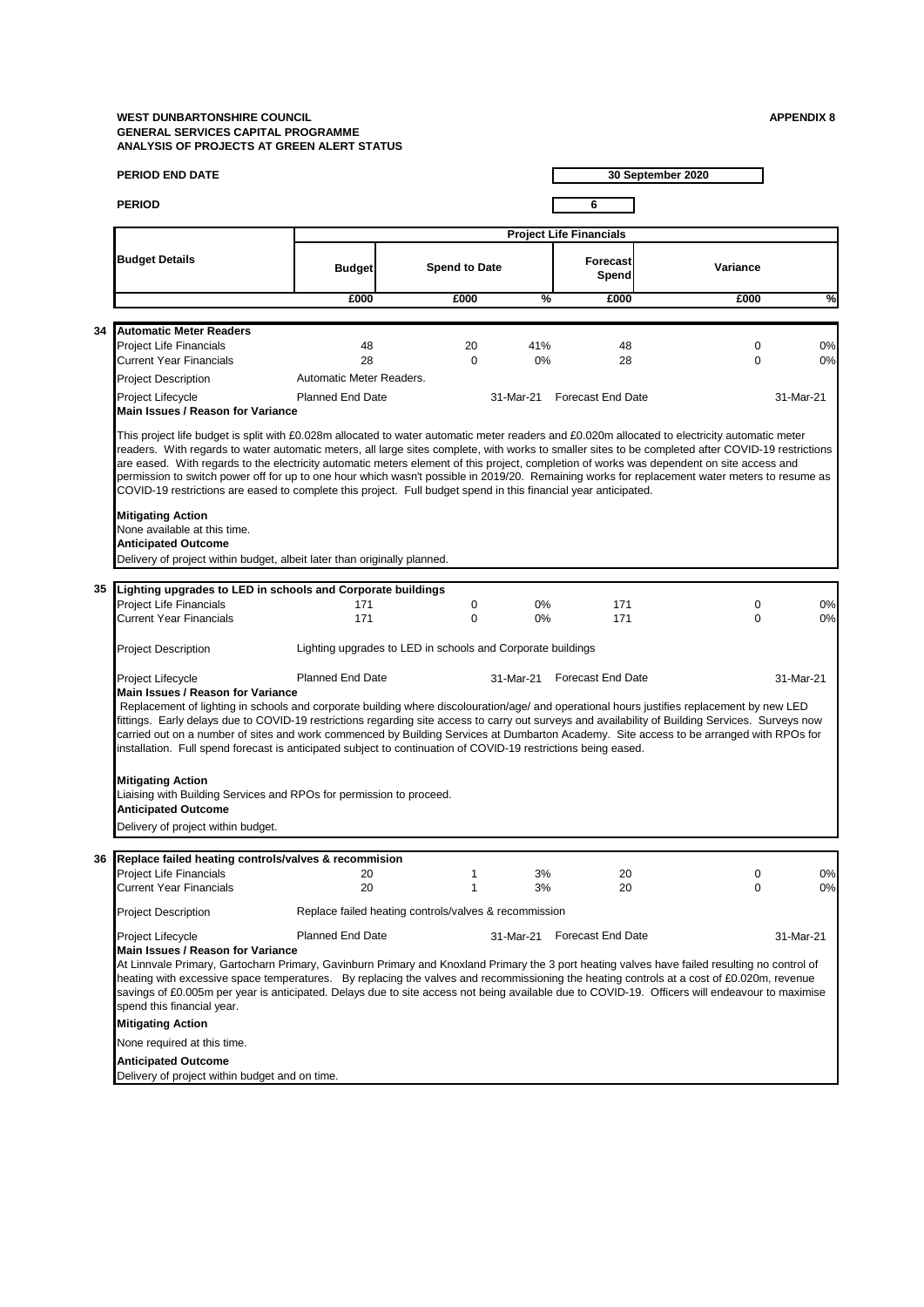|    | <b>PERIOD END DATE</b>                                                                                                                                                                                                                                                                             |                                            |                                                      |                       |                                      | 30 September 2020                                                                                                       |                       |
|----|----------------------------------------------------------------------------------------------------------------------------------------------------------------------------------------------------------------------------------------------------------------------------------------------------|--------------------------------------------|------------------------------------------------------|-----------------------|--------------------------------------|-------------------------------------------------------------------------------------------------------------------------|-----------------------|
|    | <b>PERIOD</b>                                                                                                                                                                                                                                                                                      |                                            |                                                      |                       | 6                                    |                                                                                                                         |                       |
|    |                                                                                                                                                                                                                                                                                                    |                                            |                                                      |                       | <b>Project Life Financials</b>       |                                                                                                                         |                       |
|    | <b>Budget Details</b>                                                                                                                                                                                                                                                                              | <b>Budget</b>                              | <b>Spend to Date</b>                                 |                       | <b>Forecast</b><br>Spend             | Variance                                                                                                                |                       |
|    |                                                                                                                                                                                                                                                                                                    | £000                                       | £000                                                 | %                     | £000                                 | £000                                                                                                                    | %                     |
|    |                                                                                                                                                                                                                                                                                                    |                                            |                                                      |                       |                                      |                                                                                                                         |                       |
| 37 | Energy efficiency Quick win projects with payback of less than 4 years - new project 2020/21<br><b>Project Life Financials</b><br><b>Current Year Financials</b><br><b>Project Description</b><br><b>Project Lifecycle</b>                                                                         | 20<br>20<br><b>Planned End Date</b>        | $\mathbf 0$<br>$\Omega$                              | 0%<br>0%<br>31-Mar-21 | 20<br>20<br><b>Forecast End Date</b> | $\mathbf 0$<br>$\Omega$<br>Energy efficiency Quick win projects with payback of less than 4 years - new project 2020/21 | 0%<br>0%<br>31-Mar-21 |
|    | Main Issues / Reason for Variance                                                                                                                                                                                                                                                                  |                                            |                                                      |                       |                                      |                                                                                                                         |                       |
|    | Draft proofing doors and windows, restricting control of radiator controls and thermostats etc. The COVID-19 situation has not allowed progress<br>as expected, however Officers will endeavour to maximise spend but part of this budget may need to be rephased into 2021/22.                    |                                            |                                                      |                       |                                      |                                                                                                                         |                       |
|    | <b>Mitigating Action</b><br>None available at this time.<br><b>Anticipated Outcome</b><br>Delivery on budget albeit later than anticipated.                                                                                                                                                        |                                            |                                                      |                       |                                      |                                                                                                                         |                       |
| 38 | Installation of Solar PV at Clydebank Leisure Centre                                                                                                                                                                                                                                               |                                            |                                                      |                       |                                      |                                                                                                                         |                       |
|    | <b>Project Life Financials</b><br><b>Current Year Financials</b>                                                                                                                                                                                                                                   | 61<br>61                                   | 0<br>$\Omega$                                        | 0%<br>0%              | 61<br>61                             | $\Omega$<br>$\Omega$                                                                                                    | 0%<br>0%              |
|    | <b>Project Description</b>                                                                                                                                                                                                                                                                         |                                            | Installation of Solar PV at Clydebank Leisure Centre |                       |                                      |                                                                                                                         |                       |
|    | Project Lifecycle<br>Main Issues / Reason for Variance                                                                                                                                                                                                                                             | <b>Planned End Date</b>                    |                                                      |                       | 31-Mar-21 Forecast End Date          |                                                                                                                         | 31-Mar-21             |
|    | Design survey to be completed, planning application to be submitted, and works procured.                                                                                                                                                                                                           |                                            |                                                      |                       |                                      |                                                                                                                         |                       |
|    | <b>Mitigating Action</b><br>None available at this time.<br><b>Anticipated Outcome</b><br>Delivery of project within budget.                                                                                                                                                                       |                                            |                                                      |                       |                                      |                                                                                                                         |                       |
| 39 | Queens Quay - Regeneration                                                                                                                                                                                                                                                                         |                                            |                                                      |                       |                                      |                                                                                                                         |                       |
|    | <b>Project Life Financials</b><br><b>Current Year Financials</b>                                                                                                                                                                                                                                   | 15,620<br>249<br>Queens Quay regeneration. | 15,368<br>(3)                                        | 98%<br>$-1%$          | 15,620<br>249                        | $\mathbf 0$<br>$\mathbf 0$                                                                                              | 0%<br>0%              |
|    | <b>Project Description</b><br>Project Lifecycle                                                                                                                                                                                                                                                    | <b>Planned End Date</b>                    |                                                      | 31-Mar-21             | <b>Forecast End Date</b>             |                                                                                                                         | 31-Mar-21             |
|    | Main Issues / Reason for Variance<br>Remaining budget in line for expenditure over next few months. No financial issue to report and project progressing well as planned (with known<br>slippages from prior years due to District Heating Energy Centre and Network).<br><b>Mitigating Action</b> |                                            |                                                      |                       |                                      |                                                                                                                         |                       |
|    | A number of mitigating actions are being monitored through the risk register by the Management Group. Fortnightly meetings with the<br>development partner have been taking place during 2020/21 to progress the project and make every attempt to reduce delays and slippage.                     |                                            |                                                      |                       |                                      |                                                                                                                         |                       |
|    | <b>Anticipated Outcome</b><br>Regeneration of Clydebank Waterfront in line with budget, but delayed to co-ordinate with District Heating project.                                                                                                                                                  |                                            |                                                      |                       |                                      |                                                                                                                         |                       |